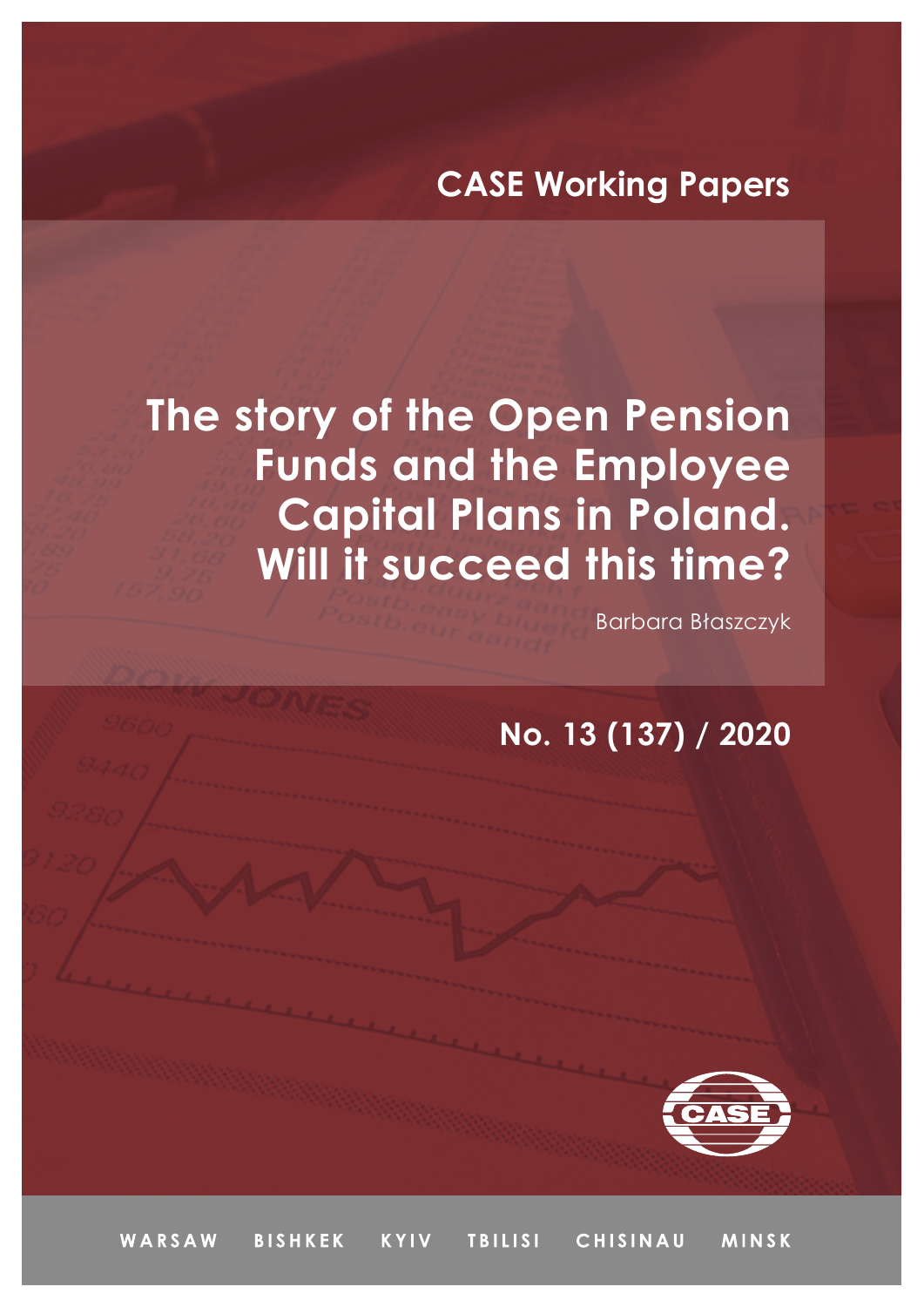This publication is a continuation of a "CASE Network Report" series. Previous works in this series are available on CASE website: [www.case-research.eu](http://www.case-research.eu)

#### **Acknowledgements:**

The author would like to thank E.Balcerowicz, S.Gomułka, S.Golinowska and S. Prokurat for valuable inputs, comments and discussion of the first version of this paper. The Polish version of it has been published in Gospodarka Narodowa (The Polish Journal of Economics) No 1 (301) 2020, entitled "Filar kapitałowy w polskim systemie emerytalnym. Od OFE do PPK", pp. 9–52.

The opinions expressed in this publication are those of the author and do not necessarily reflect the views of CASE.

#### **Keywords:**

pension system, public pension regulation, private pension saving plans, employee pension funds, Employee Capital Plans

**JEL Codes:** G28, G41, H55, J32

**Graphic Design:** Katarzyna Godyń-Skoczylas | grafo-mania

**Translation:** Jan Lewiński

**© CASE – Center for Social and Economic Research, Warsaw, 2020**

#### **ISBN: 978-83-7178-695-2**

**Publisher:** CASE – Center for Social and Economic Research al. Jana Pawła II 61, lokal 212, 01-031 Warsaw, Poland tel.: (48 22) 206 29 00, fax: (48 22) 206 29 01 e-mail: case[@case-research.eu](http://case-research.eu) [www.case-research.eu](http://www.case-research.eu)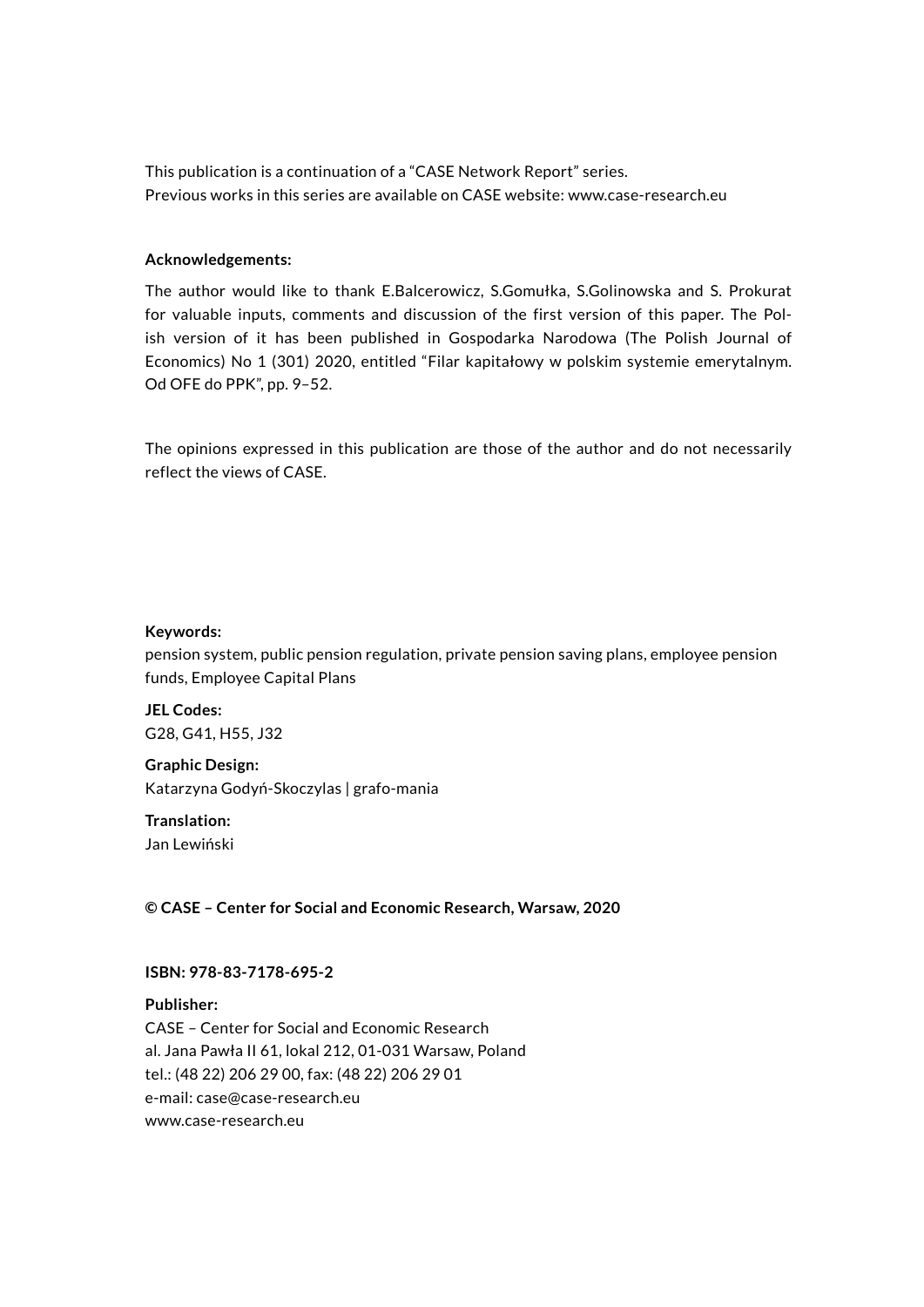## **Table of Contents**

| 1. Historical context. The architecture of the pension reform of 1999                                                                                                                                                                                                                            |
|--------------------------------------------------------------------------------------------------------------------------------------------------------------------------------------------------------------------------------------------------------------------------------------------------|
| 2. Withdrawal from the reform in the capital pillar  16                                                                                                                                                                                                                                          |
|                                                                                                                                                                                                                                                                                                  |
| 4. Overview of the concept of 'reanimation" of Open Pension Funds,<br>4.1. Transfer from the Open Pension Funds<br>to Specialized Open Investment Funds  27<br>4.2. Existing voluntary, private pension saving schemes<br>33<br>4.3. Employee Capital Plans: the concept and the instruments  36 |
|                                                                                                                                                                                                                                                                                                  |
|                                                                                                                                                                                                                                                                                                  |
| 50                                                                                                                                                                                                                                                                                               |
|                                                                                                                                                                                                                                                                                                  |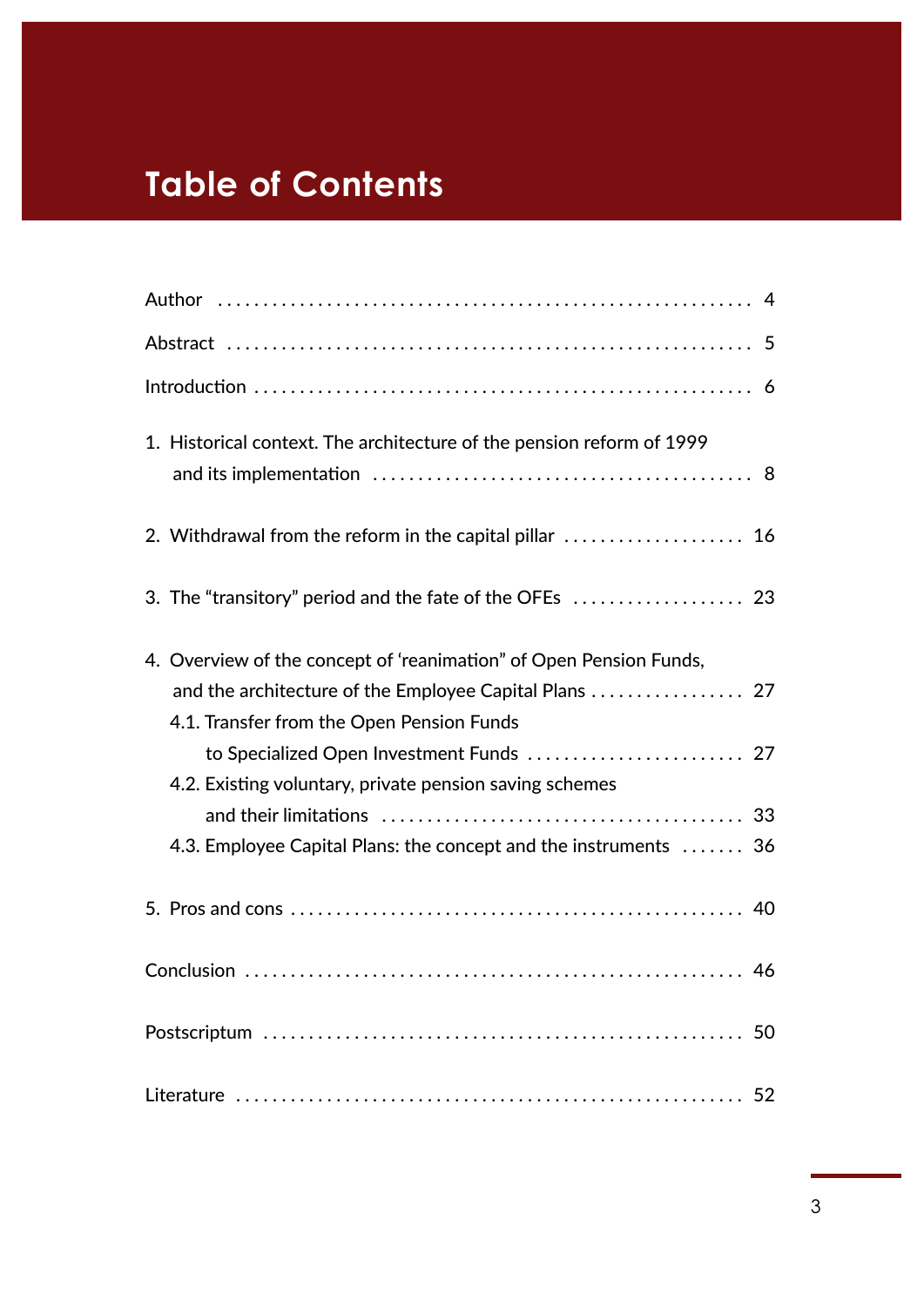### <span id="page-3-0"></span>**Author** Paper **Paper**

**Barbara Błaszczyk** – professor and doctor habilitatus, graduate of the Faculty of Economic Sciences, University of Warsaw, holder of scholarships of the Alexander von Humboldt Foundation and Georgetown University. Since 1983, she has been working at the Institute of Economics, PAS. In 1989–1996, adviser to Sejm and the government. Author of numerous works about privatisation, owner supervision, system transformation and structural reforms, as well as participatory management systems. Member and coordinator of international research projects. Cofounder of CASE – Center for Social and Economic Research, as well as its first President. Lecturer at the School of Business – National Louis University in Nowy Sącz (2003–2012). Member of the Main Committee of the Economic Knowledge Olympiad since 2007. Since May 2015, President of the Scientific Council of the Institute of Economics, PAS. ID 0000-0003-3180-1348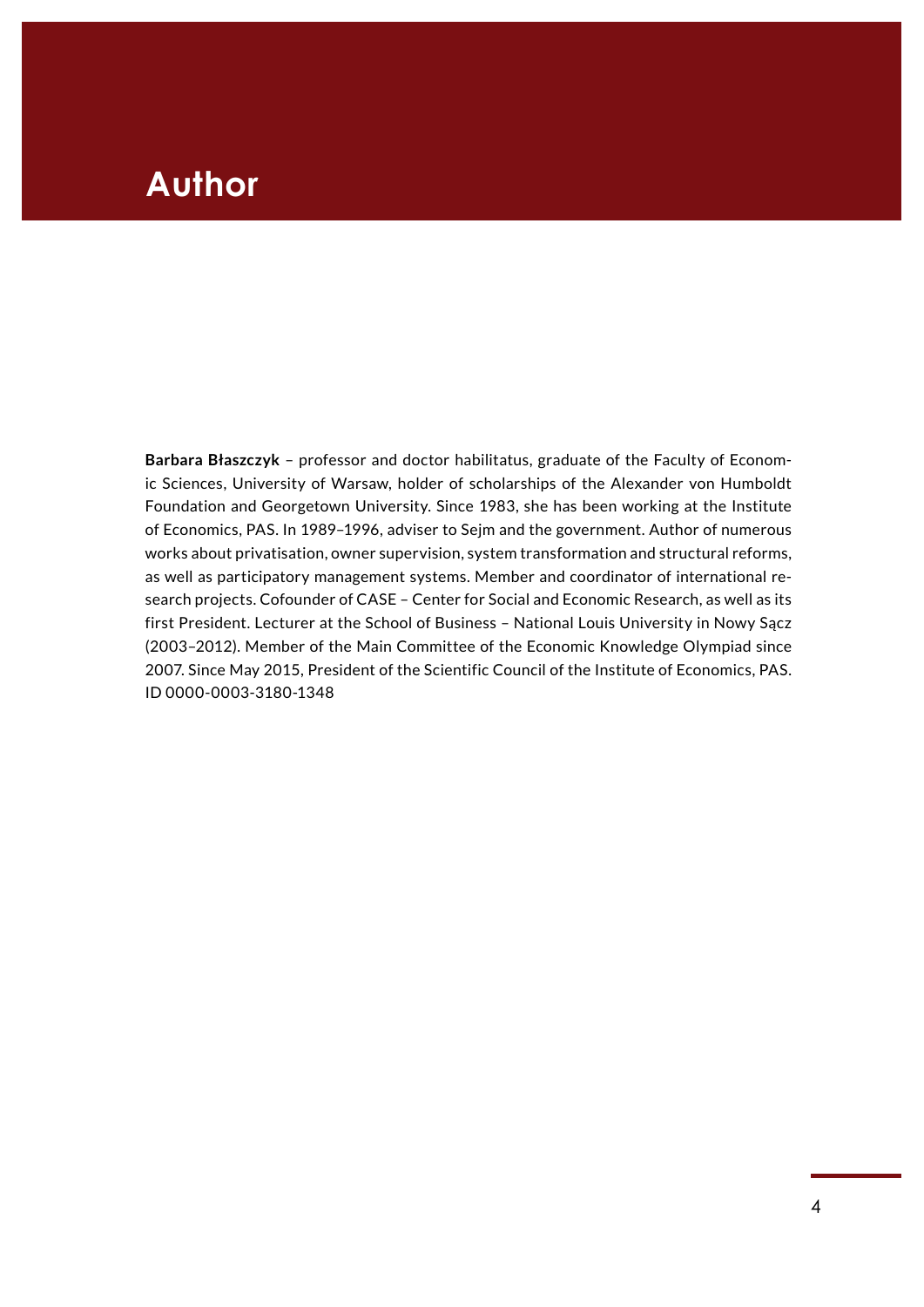### <span id="page-4-0"></span>**Abstract**

Poland's new Employee Capital Plans (PPK) scheme, which is mandatory for employers, started to be implemented in July 2019. The article looks at the systemic solutions applied in the programme from the perspective of the concept of the simultaneous reconstruction of the retirement pension system. The aim is to present arguments for and against the project from the point of view of various actors, and to assess the chances of success for the new system. The article offers a detailed study of legal solutions, an analysis of the literature on the subject, and reports of institutions that supervise pension funds. The results of this analysis point to the lack of cohesion between certain solutions of the 1999 pension reform and expose a lack of consistency in how the reform was carried out, which led to the eventual removal of the capital part of the pension system. The study shows that additional saving for old age is advisable in the country's current demographic situation and necessary for both economic and social reasons. However, the systemic solutions offered by the government appear to be chiefly designated to serve short-term state interests and do not create sufficient incentives for pension plan participants to join the programme.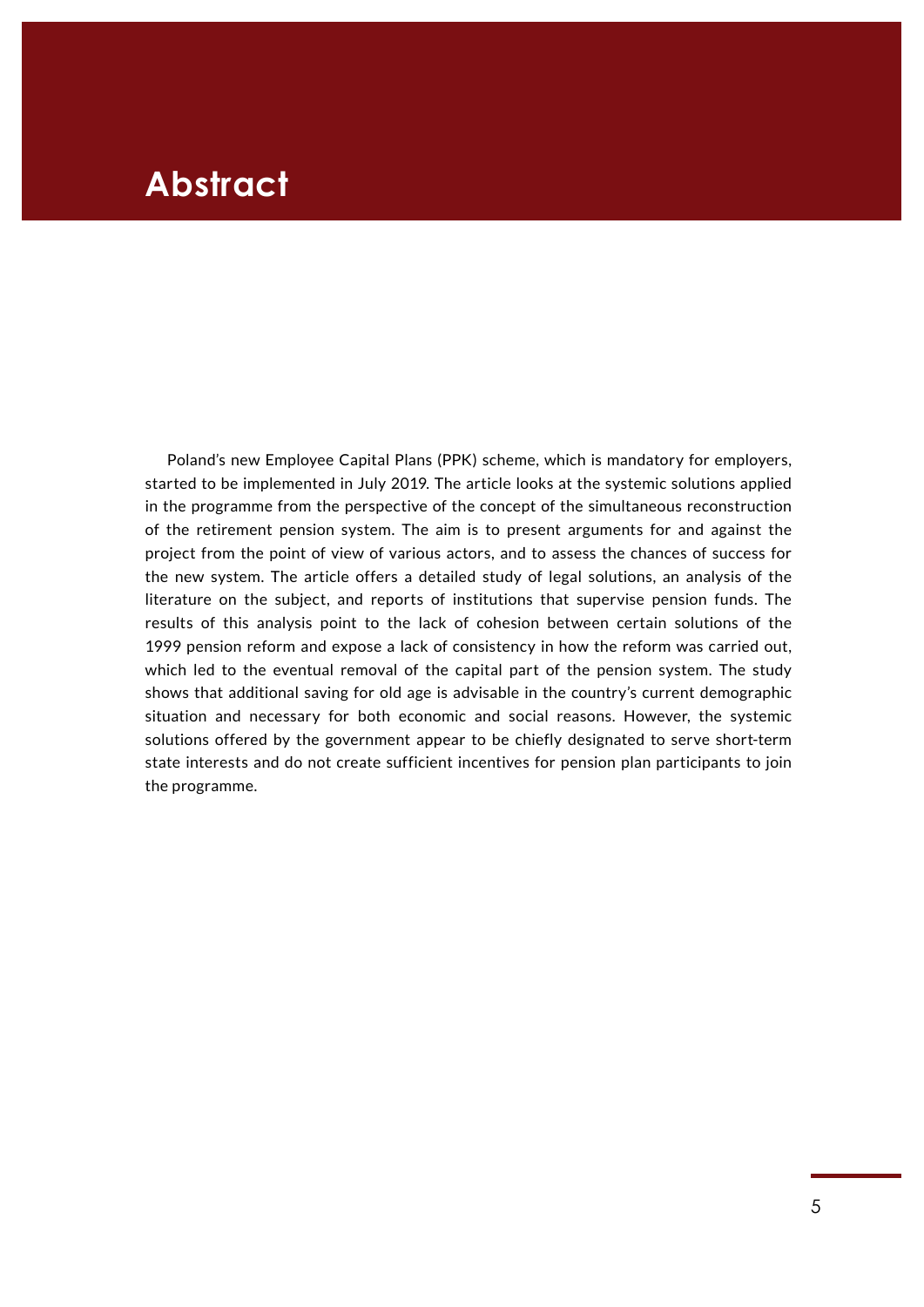### <span id="page-5-0"></span>**Introduction**

The official start of the new private capital pension scheme, i.e. the Employee Capital Plans (PPKs), that was for a long time in the works began in July 1, 2019. According to the initial declarations of its authors, the plan was designed to achieve one of the main goals announced in the Strategy for Responsible Development of February 2016, i.e. to increase the level of domestic savings and to build domestic capital, and thus to create the conditions for achieving a higher level of investment to support economic growth<sup>1</sup>. As the concept of the PPKs took shape, more attention was being attached to its importance as a supplement to employees' future pension security in the face of the expected low replacement rate (the percentage of annual employment income replaced by retirement income after retirement) in the system that was reformed twenty years earlier.

The PPK is compulsory for employers – unlike other institutions of individual capital saving, i.e. the Employee Pension Schemes (PPEs), the Individual Retirement Accounts (IKEs), and the Individual Retirement Security Accounts (IKZEs), that have been around for several years – and due to certain special mechanisms applied it is supposed to be a universal and mass institution. It differs from the aforementioned fully voluntary forms of saving in that its introduction is correlated in time with the planned final liquidation of the second pension pillar of the Open Pension Funds (OFEs), and with the transfer of the OFE assets to private pension accounts in investment funds of the third pillar or to the Social Insurance Institution (ZUS) – depending on the choice of former OFE participants. Together, both changes are a large-scale undertaking with serious economic and significant social impact, and their determinants and possible effects are not entirely clear at the moment.

The aims of the present article are to analyse the systemic solutions applied in the PPK in light of the concept of a simultaneous reform of the pension system, to present arguments for and against these undertakings from the point of view of various actors, and to attempt to assess the chances of success of the changes that are currently being introduced. The success of these changes might be measured in the future by the level

<sup>1</sup> This goal was also mentioned in the Explanatory Memorandum to the Act, and was even officially referenced to as the "Capital Building Programme." This aspect of saving in PPKs, however, is not often emphasized in government statements.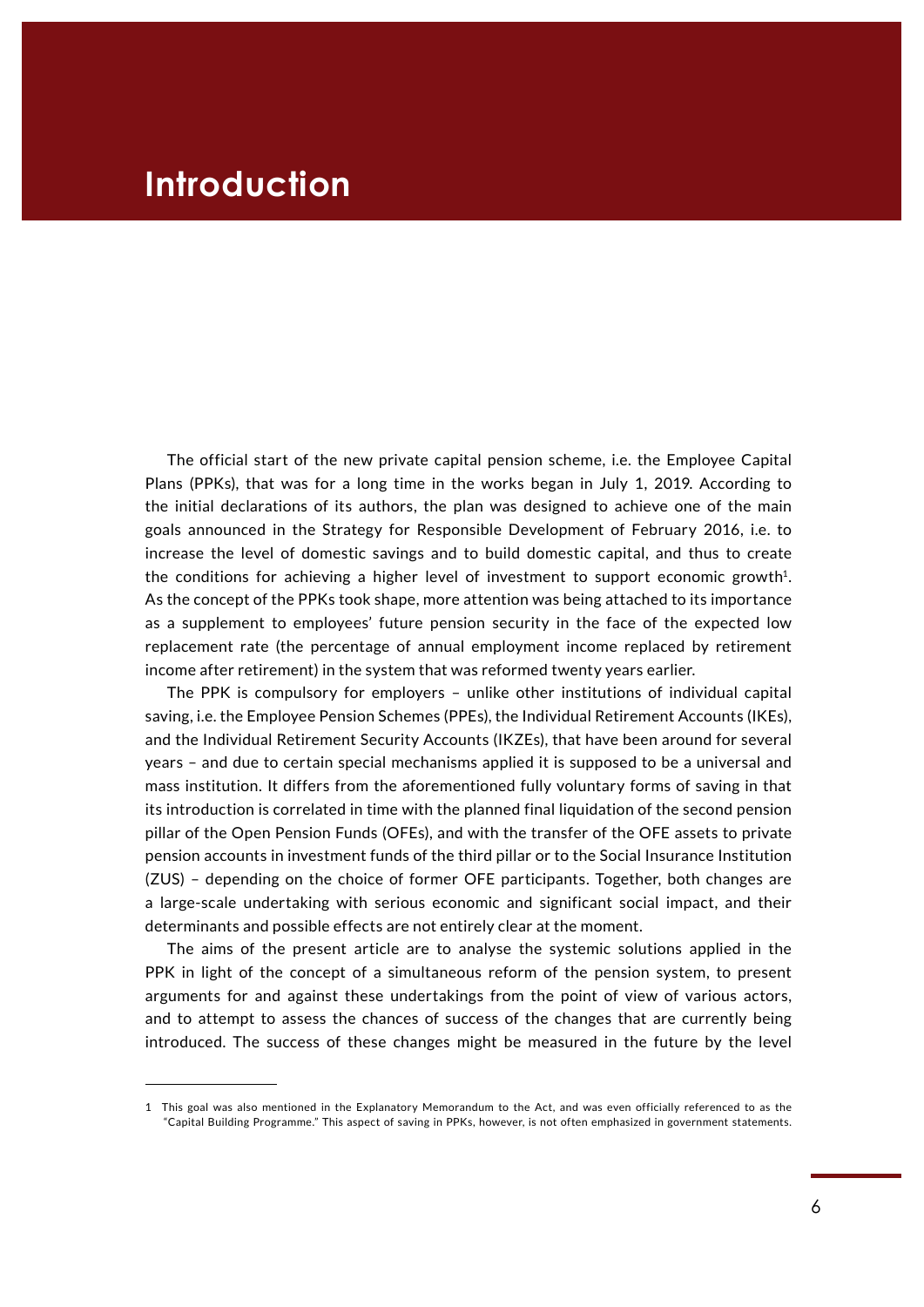and stability of employee participation in the PPK. Universal participation would require active participation (i.e. the systematic payment of contributions) of at least 50–60% of those eligible after five years of the program. The article focuses primarily on the capital part of the pension system and on problems thereof. However, the analysis cannot disregard the entire pension system that includes the capital part. Therefore, before I proceed to the main topic of the article, it will be necessary to outline the underlying historical context, i.e. the pension system as it was shaped in Poland after 1999, including its practical verification and its changes over the next twenty years. These gradually introduced changes have led to the current situation that necessitates further decisions on the future shape of the system. The article consists of six sections. The first section briefly describes the structure of the 1999 pension reform in Poland and some problems related to its implementation; the second section discusses the withdrawal from the capital pillar part of the reform; the third section describes the period in which the fate of the capital pillar was weighted in the balance; the fourth section outlines the ideas of new solutions in regards of the capital pillar and PPK architecture; the fifth section discusses the rationale and significance for various social actors of the solutions that are being introduced; and the sixth section is a conclusion for the article.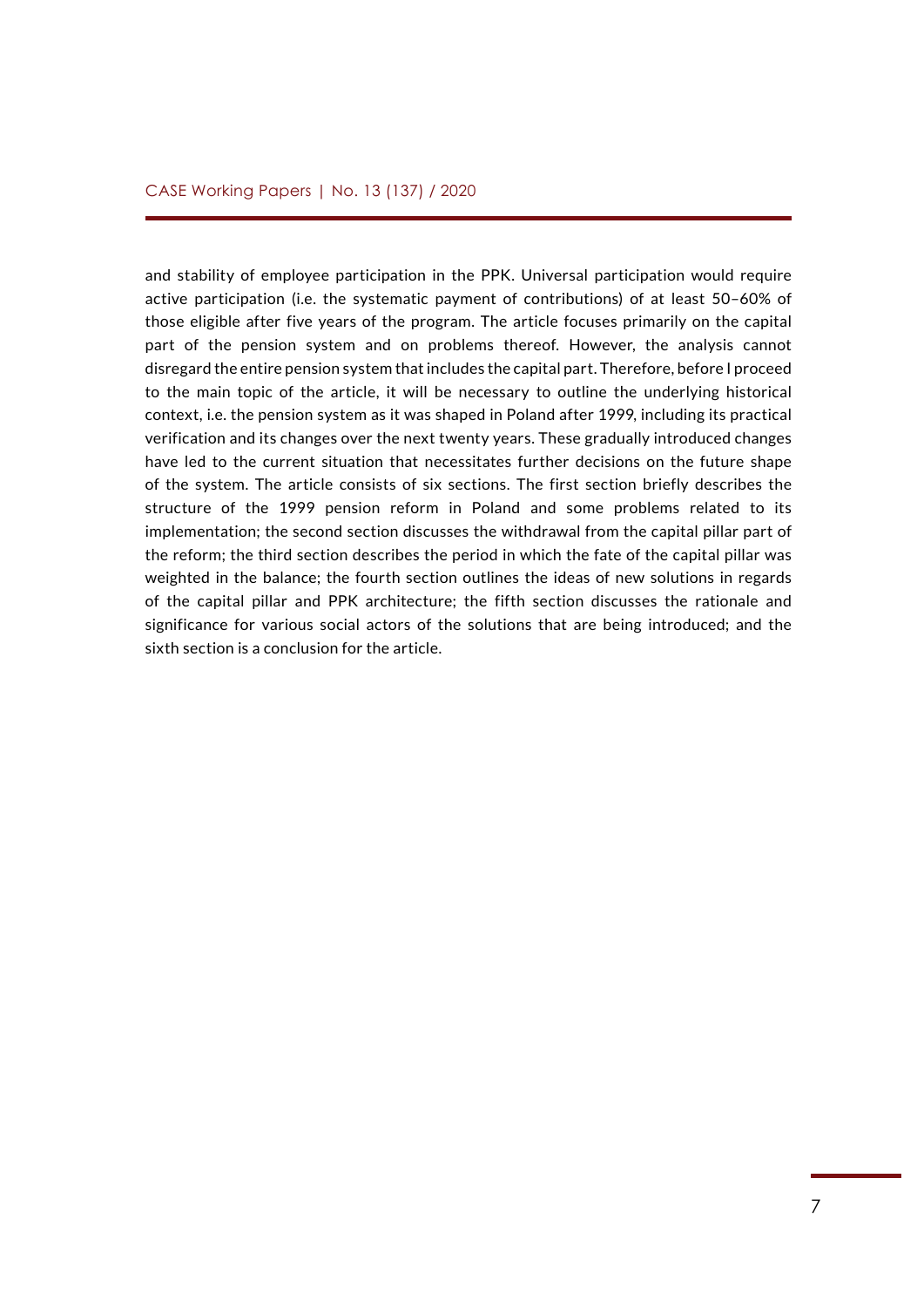## <span id="page-7-0"></span> $\blacksquare$  and its implementation **1. Historical context. The architecture of the pension reform of 1999**

Twenty years ago, in January 1999, the pension reform began in Poland. It fundamentally changed the system of securing the Polish citizens in their old age. The work on the concept of the reform lasted for over four years, and its basic shape was agreed upon by all the major forces in the political scene at the time. It so happened that during the middle of this period the scheme was being prepared and partly proceeded by the ruling leftist party Democratic Left Alliance (SLD), and then in the second half the control over it was taken over by the centre coalition of Solidarity Electoral Action and Freedom Union (AWS-UW) which completed the legislative work. The scheme was also approved by the Tripartite Commission for Social and Economic Affairs, including trade unions and employers' associations, and enjoyed great support from public opinion2. Far-reaching rationalization of the pension system was necessary both due to the need to regain control over its finances in the short term, and due to the long-term demographic trend of the increasingly unfavourable ratio of the number of employed persons to the number of non-working age persons, $3$  which would otherwise made impossible a simple continuation of the pay--as-you-go system in which contributions of employed persons were supposed to successfully finance the benefits of retired persons. In previous years, rapid changes in the labour market during the transformation period and high unemployment forced Polish policymakers to significantly simplify the access to early old-age pensions and pensions due to inability to work. At the time the replacement rate remained high (it went as far as about 70 percent). In addition, a generous system of inflation indexation of pensions was introduced and a remnant of special retirement privileges for certain social groups was maintained<sup>4</sup>. The need for pension reform started to become urgent for politicians

<sup>2</sup> A detailed description of the discussions preceding the reform, of its successive concepts and of positions of different parties can be found in: Golinowska, Hausner 1998: pp. 10–26.

<sup>3</sup> Because of the rapid decline in birth rate on the one hand, and increase in the average life expectancy on the other.

<sup>4</sup> The financial consequences of facilitating access to old-age and disability pensions combined with generous valorization and group privileges are presented extensively in Czepulis-Rutkowska [1997]: p. 147; Golinowska, Hausner [1998]: p. 11.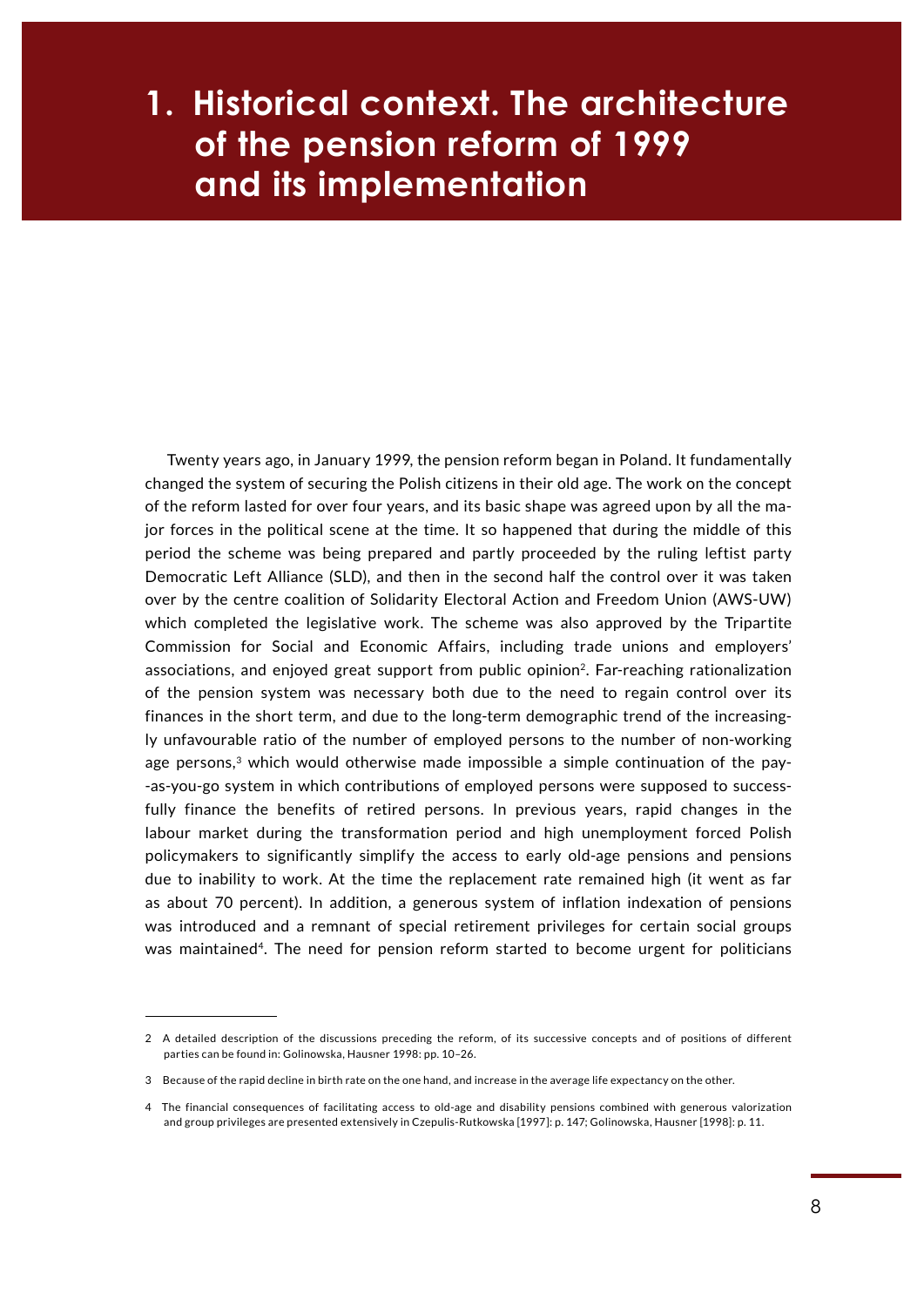only after retirement spending increased in 1990–1994 from 8.5 percent to astronomical 15.6 percent of GDP, thus threatening a collapse of state finances [Czepulis-Rutkowska 1997].

 Under the influence of the then existing political climate conducive to economically liberal solutions and averse to egalitarian solutions that evoked memories of the political system of the People's Republic of Poland  $(PRL)$ , a scheme was chosen from the various proposals that was a compromise, yet one that still radically changed the existing pension system<sup>6</sup>. It assumed maintaining the pay-as-you-go system in the first pillar, though in heavily modified form (a pre-existing defined benefit system was replaced with defined nominal contribution system,) and adding a second mandatory capital pillar and a legal framework for creating institutions that would accumulate voluntary private savings for old-age pensions in the third pillar [Security Through Diversity 1997]. The far-reaching vision of the reform assumed that the system should finance itself in the long term, i.e. it ultimately assumed cessation of financing from sources other than contributions paid by the insured and the employers. Therefore, the leitmotif of the new pension system was that the size of the future pension both in the first and in the second pillar was to depend primarily on the individual contributions of its participants during the entire period of their professional work. This solution was to encourage a long-term participation in the labour market [Żukowski 2014]. A minimum pension (subsidized by the state budget) equal to 25% of the average salary was planned for the low-wage earners who would not earn sufficient savings, while the contributions of high-wage earners were capped at  $250\%$ <sup>7</sup> of the average salary in Poland to prevent the formation of excessive pensions in the future. The retirement age for women was set at 60 and at 65 for men $^8$ . The new, second (capital) pillar was mandatory for persons under 30 and voluntary for persons between 30 and 50 (they could choose between either the capital system or contribution to ZUS), while it did not include persons older than 50 who remained in the reformed pay-as-you-go system. The contribution to capital pillar was removed and dissociated from the total contribution to pensions (at 7.3% of gross salary, while remaining 12.2% contributed to ZUS), so it did not constitute an additional burden for the participants of the system. However, this sepa-

<sup>5</sup> According to Stanisława Golinowska [Golinowska, Hausner 1998: p. 15], the concept of state pension being as an equal and low universal benefit was at that time alien in terms of how the Polish public perceived justice (as evidenced by all opinion polls). Meanwhile, just (deserved) differentiation of pensions has been gaining much more acceptance.

<sup>6</sup> Marek Góra, one of the creators of the new system, claims currently that what happened was not a mere pension reform, but a complete replacement of one pension system by another one that was adapted to the changed demographic structure of the population [Góra 2018: p. 6].

<sup>7</sup> This limit has been recalculated to thirty times the contribution calculation basis. Governmental work is underway at present to abolish it (more on this below).

<sup>8</sup> The first proposal assumed an equal retirement age of 62 years for both sexes.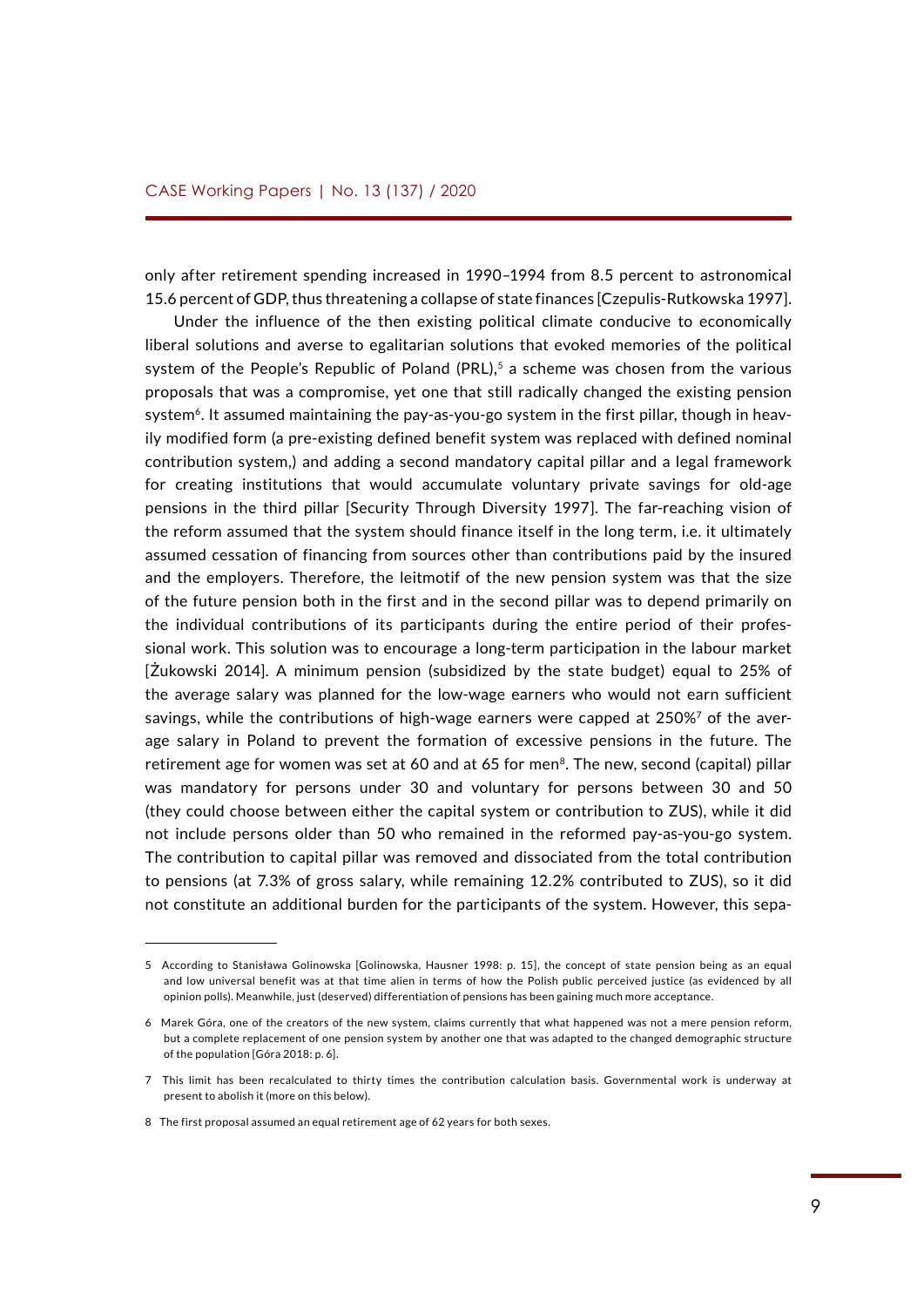ration reduced potential income of Social Insurance Fund (FUS), $9$  thus creating a possibility of deficit – at least in the transition period. The issue was supposed to be solved by transferring proceeds from privatization of still numerous at the time state-owned enterprises to support the pension reform. It was hoped that these proceeds added to the savings resulting from the assumed liquidation of retirement privileges of selected social groups will allow for the entire system to balance out. A number of new institutions have been established by a relevant Act to implement this reform. The OFEs, aided by their managing General Pension Societies (PTEs), were supposed to collect the pension savings under the mandatory second capital pillar. In the voluntary third pillar, initially, the employee company pension funds were supposed be responsible for accumulating savings, and were soon replaced by external pension funds. A special state regulator, the Superintendency of Pension Funds (UNFE), was created to supervise all funds, and in later years it was integrated with other regulators into the Polish Financial Supervision Authority (KNF). Maximum fees for management by the PTEs and rather stringent regulations for investing assets accumulated in the OFEs have also been set by law<sup>10</sup>. The ZUS, as an institution with long traditions and a nationwide administrative apparatus, has been authorised (in addition to its existing functions) to collect contributions from both systems and to transfer the applicable part on an ongoing basis to the capital pillar, i.e. to OFE. It was also assumed that after the end of one's professional career the retirement savings accumulated in the capital pillar were to be distributed in separation from the pension calculated by ZUS. For this purpose private pension institutions were to be created. The pensioner would entrust them with their savings for distribution in the next years of their life (as so-called annuities) provided they did not decide to collect them once. In the end, however, these institutions were never established by law<sup>11</sup>. The Act also allowed contributions collected n OFEs to be inherited by the immediate family in the event of death of the pensioner. A legal framework was also created for the third pillar, i.e. for the private pension savings in pension funds (more on this below).

When trying to reconstruct the deeper intention of the 1999 pension reform on the basis of its basic assumptions, one has to agree that the reform in its concept completely withdrew from intergenerational redistribution (of income) of the pension system [Bugaj

<sup>9</sup> The FUS is the most important of the funds managed by the ZUS.

<sup>10</sup> The OFEs could only invest up to 40% of their assets in shares of listed companies, and only in Polish companies at that, as the OFEs were allowed to invest only up to 5% of assets in foreign securities. The result was that the funds invested most of their assets in safe securities of the Polish Treasury. This meant that the funds were not exposed to global competition, but at the same time they were not allowed to earn more for their participants. Restrictions on investing abroad were to be gradually reduced, but the limit was raised to 30% only at the time when the limitations on OFEs started in 2013.

<sup>11</sup> The draft act on Lifetime Capital Pension Funds was prepared in 2008 and vetoed by President Lech Kaczyński.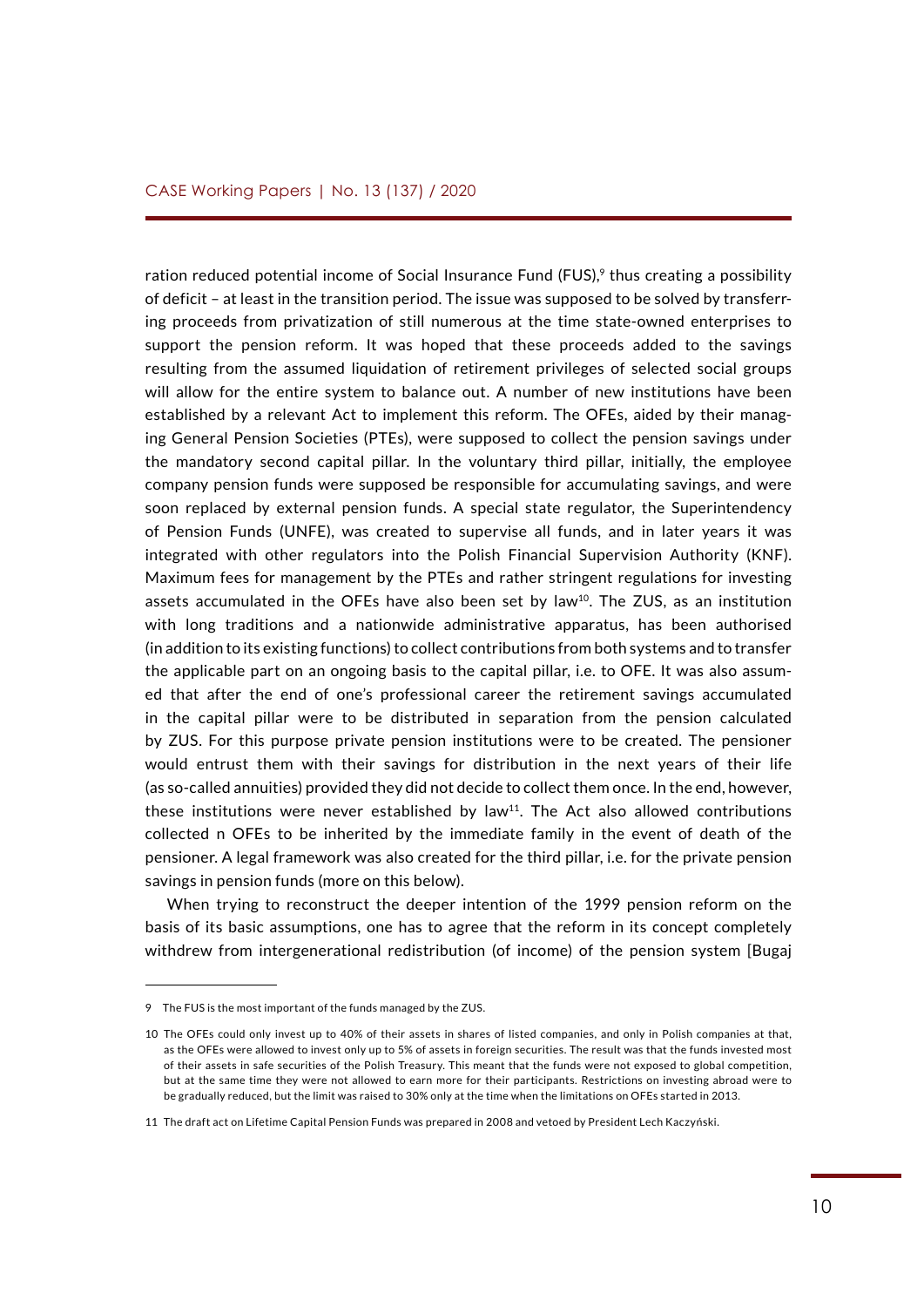2018]. The essence of the reform was that the amount of future pensions from both pillars must be based on participant's individual work. However, the concept included some significant intergenerational redistribution  $[Golinowski 1997]^{12}$  or, as Marek Góra puts it, balancing the interests of the working generation and the pensioner generation [Góra 2018]. The partial transfer of contributions to OFE meant abandonment of their consumption in the present by a generation of current retirees; it was assumed that the situation of young persons after the end of their professional work will be much more difficult than at present, primarily due to rapidly changing demographic conditions<sup>13</sup>. Thus, the (then and now) unjustified thought stereotype that pensioners are the most impoverished of all the social groups was rejected (in my opinion, rightly so)<sup>14</sup>. In public discussions on the concept of the reform and in the first period of its implementation, great importance was attached to the positive aspects of individual saving for old age and to the responsibility associated with it, but little was said about what would be the amount of a pension earned in the system. Optimistic expectations prevailed.

An important assumption of the reform that encouraged the introduction of the capital pension pillar was the belief that in all probability the capital market would significantly increase pension savings. This belief that was shared by the authors of the reform stemmed from the post-war experience of Western countries, with their capital markets characterized by strong and lasting growth trends that significantly exceeded wage and GDP growth rates<sup>15</sup>. Thus, capital pillar gains from growing capital markets were to provide additional protection against the risk of the ZUS pay-as-you-go system that was guaranteed by the state, but dependent on future economic growth and political decisions. Thus, the risks for future pensions were to be diversified with two different pillars. Hence the name of the new system: "Security Through Diversity."

There were high hopes that the creation of the capital pillar would support the development of the capital market and accelerate the creation of domestic capital. Not without significance was that the architecture of reformed pension systems based in part on capi-

<sup>12</sup> Golinowska, 1997a: p. 37. At that time, Golinowska attached great importance to the intergenerational redistribution as a way of a fair kind of distributing costs across generations.

<sup>13</sup> ZUS demographic forecasts indicated following changes between 2007 and 2060: the working-age population would decrease from around 24.5 million (64% of the population) to 14.8 million (48.3%), or by nearly 10 million persons, and the share of persons in non-working age would increase from 16% to 37.3% [Żukowski 2014: p. 51]. Marek Góra uses a term "positive demographic dividend" to describe a situation in which the next generations are more numerous than the previous ones, whereby pensioners are easily supported with contributions of working persons; this has definitively ended in Poland in the 21st century [Góra 2018: p. 7].

<sup>14</sup> Data presented by Żukowski clearly indicates that the relative level of income of pensioners in Poland (in comparison with the other social groups) is higher than that in developed EU countries [Żukowski 2014: p. 46].

<sup>15</sup> Representative of many analyses on this topic is KNF [2016]: p. 25.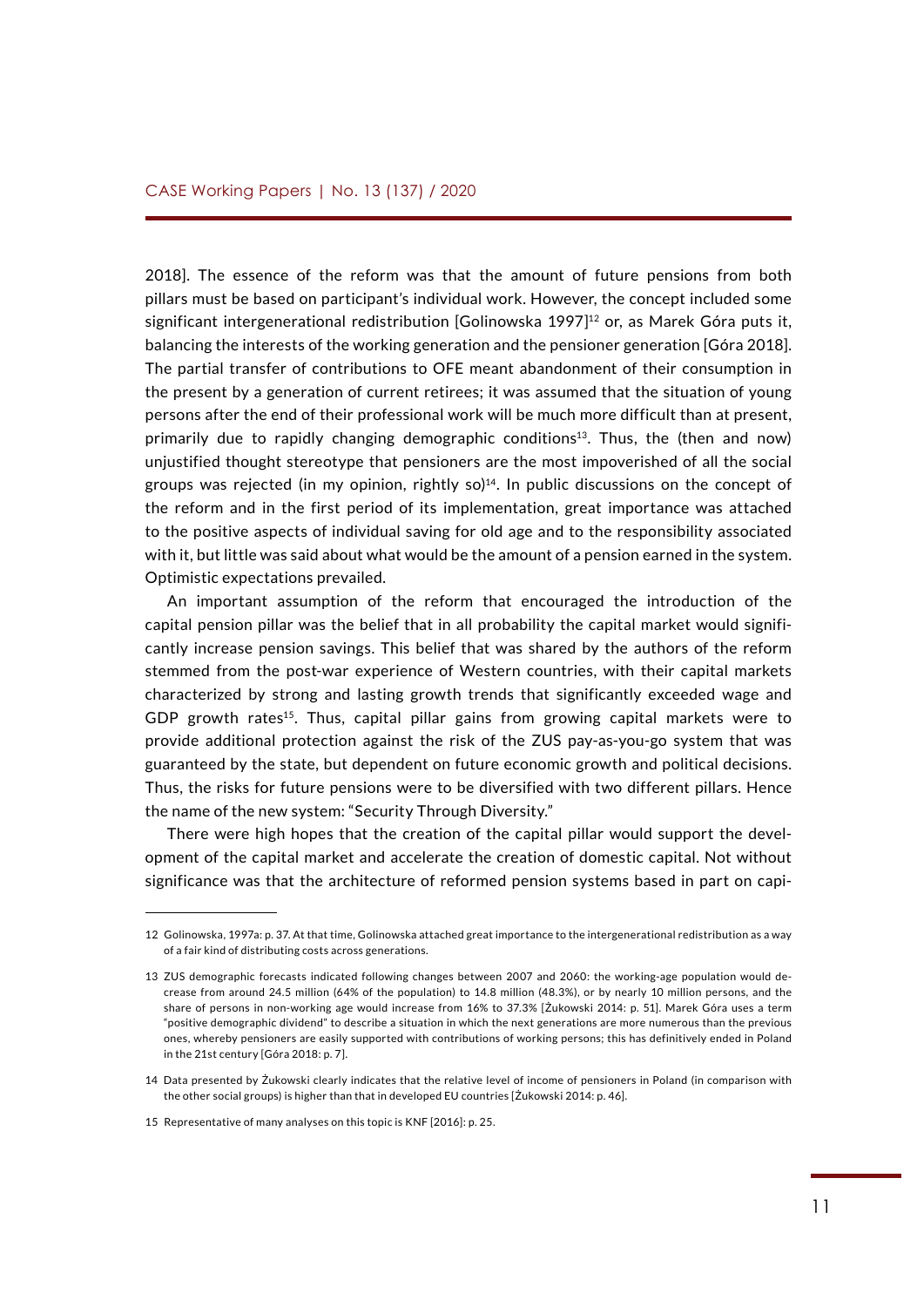tal pillars was quite a common at that time, and was recommended by international organizations, most of all by the World Bank that supported such efforts with technical advice and financial resources [Orenstein 201316; Chłoń, Góra, Rutkowski 1999].

The pension reform brought some expected effects, for example a successful shift from the defined benefit system to the defined contribution system, and many unexpected effects; but some of its assumptions were not met.

Firstly, at the beginning of the OFEs' operation, it turned out that the ZUS and its IT system were completely unprepared for the reform and could not deal with individual records and allocation of contributions to OFEs. For the first few years the ZUS has not transferred any contributions of OFE participants, which resulted in a debt with increasing interest, and then the contributions were not transferred to the appropriate accounts, and the OFE participants could not confirm their account balances. This organizational chaos strongly alienated the public from the reform, even though over time the technical and financial assistance of the World Bank allowed for improvements in the administration of the system and in its IT support [Orenstein 2013; Chłoń-Domińczak 2002]. These obstacles were not enough, however, to stop the majority of eligible citizens (those who had a choice) from joining the OFE system.

Secondly, the legal limits on PTEs' fees on contributions and management fees calculated as the interest rate on OFE assets made operating costs of the capital pillar too high. At first, this did not discourage OFE participants who expected that OFE investments would make high profits in the long run – all the more so because the inflated fees were significantly reduced later on<sup>17</sup>. However, after the intense turmoil in the financial markets in 2008, the disparity between the PTEs' high earnings and the OFEs' low returns put the funds' financial results in a negative light (even though the OFEs were objectively not at fault<sup>18</sup>), thus undermining the participants' confidence in the capital pillar. It called into question the very rules of the PTE s' remuneration: the suitable amount of fees was not as problematic as the structure of incentives, specifically the lack of a good mechanism

<sup>16</sup> Orenstein [2013] describes these reforms as "privatization of pensions," which in Poland is a rather imprecise term, since privatization may fully refer only to the third pillar, while only partially to the second. Poles were primarily dealing with individualization of pensions, rationalization of the first pillar and private management of the second pillar (but not with its privatization). The fact that the system remained public despite the introduction of private management of its capital part is also emphasized by Marek Góra [Góra 2018: p. 14].

<sup>17</sup> Initially, this fee was set at a high level of 10% of the contribution, but in 2003 it was corrected by law to 7%, with a target reduction to 3.5% by 2014. In 2009, the fee was adjusted again, and the target of 3.5% was moved to the beginning of 2010. In 2013, the fee was reduced to a maximum of 1.7% of the contribution. Similarly, PTEs' remuneration for managing assets originating in OFE was significantly reduced. See also KNF [2016]: pp. 11–12.

<sup>18</sup> After high positive rates of returns in previous years (between 6% and 15%), the rate of return in 2008 amounted to –14.26%. The reason was the collapse in the global financial markets. As for the PTEs' remuneration, it was based on statutory regulations [KNF as above].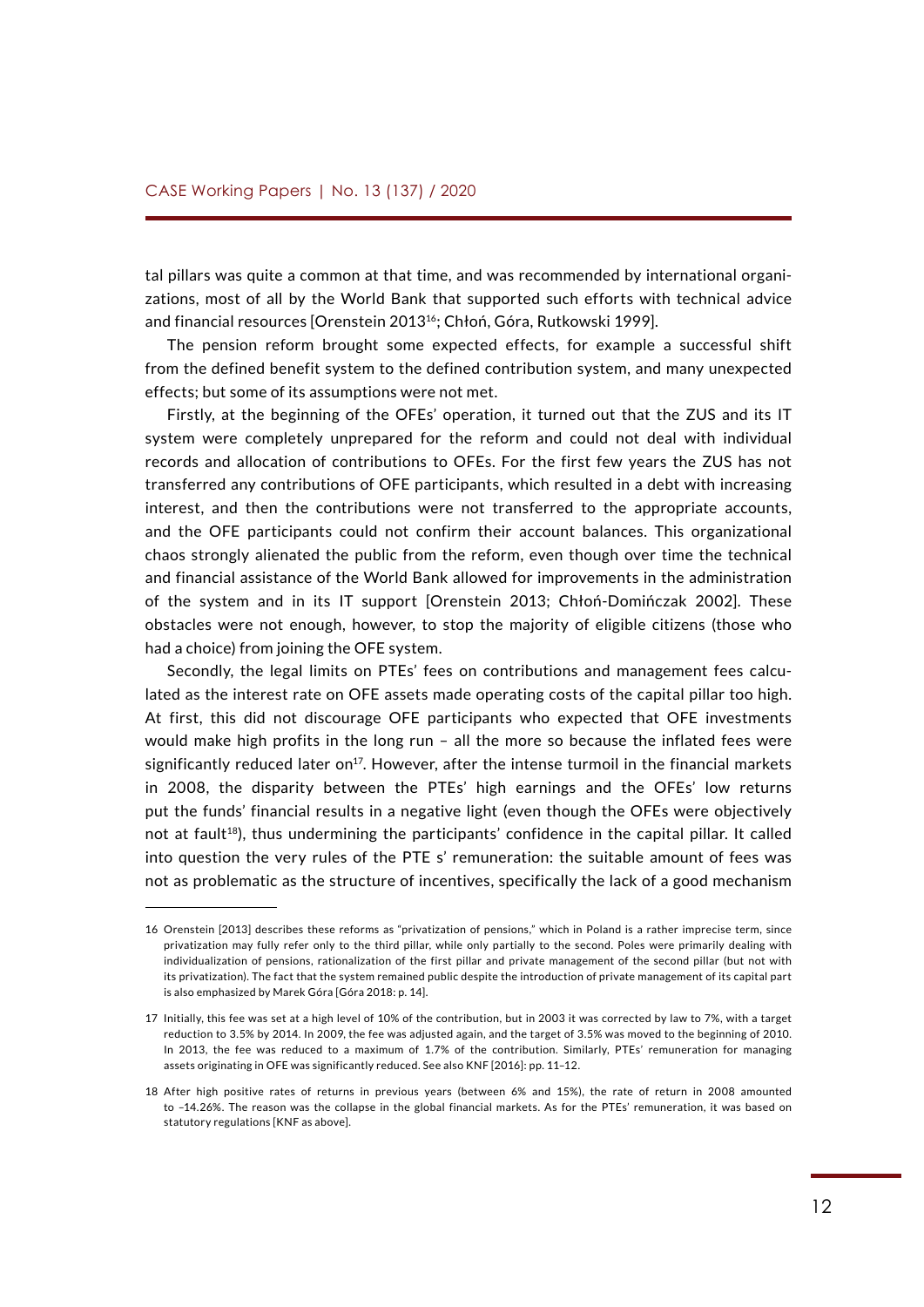for making remuneration dependent on the financial results of investments. In case of the OFE, the assessment criterion used was the mechanism of minimum rate of return with overage of possible shortages by the PTEs. The result was "herd" behaviour in the investment policy of funds, which tried to minimize deviations from the average rate of return instead of seeking to achieve the maximum rate of return [KNF 2016: p. 28].

The aforementioned three types of deficiencies of the reformed pension system can be classified as such that by correcting earlier regulations could be overcome given some conceptual effort and political goodwill. In general, however, it can be noted that regulations regarding the (mandatory) rules of joining OFEs or of suitable fees, the limits of OFEs' investments in various types of assets, and the periodic assessments of the achieved rate of return did not encourage funds to compete intensively by offering better conditions to its participants and to seek more effective investment methods. The funds operated within the institutional framework and adapted their actions accordingly. However, in my evaluation neither state supervision nor the legislator went to enough trouble to systematically rationalize and improve this framework by monitoring the process meticulously and by drawing conclusions from the experience that in Polish environment was, after all, completely experimental. Instead, in the subsequent years the capital sector was being gradually limited, more on which below.

The impossibility of the assumed long-run balancing of the missing contributions in the FUS with the help of income from privatization turned out to be the worst pitfall. After record-breaking year 2000<sup>19</sup>, the income from privatization began to decline sharply in result of slowdown in the privatization process due to political reasons. After 2002, the item "funding social security reform with income from privatization" disappeared as a separate item in the budget implementation report<sup>20</sup>.

The suspension of privatization after 2001 cannot be justified by the lack of state-owned enterprises and companies eligible for privatization at the time, since there were still 1137 such active entities at the end of 2005 [Błaszczyk, Nawrot 2007a: p. 82]. In the 2006–2007 period during the first Law and Justice (PiS) government the income from almost completely halted privatization was negligible. After 2008, the income from renewed privatization

<sup>19</sup> Thanks to the sale of Telekomunikacja Polska SA.

<sup>20</sup> In 2000, when income from privatization amounted to over PLN 27 billion, the amount allocated to support social security reforms was PLN 11 billion. At the same time, PLN 3.4 billion was paid to pensioners as compensation for unrealized outstanding indexation of pensions. In 2001, just over PLN 4 billion was allocated to support the insurance reform, PLN 2.4 billion for the repayment of compensations, while income from privatization reached PLN 6.8 billion. In the following years, such separate item disappeared from the state budget, enumerating only amounts of incomes from privatization allocated for financing budget deficit in 2002, 2003, 2004, and 2005, amounting respectively to PLN 1.9 billion, PLN 2.9 billion, PLN 7.4 billion, and PLN 2.7 billion (rounded up). [Błaszczyk, Nawrot 2007: pp. 95–96].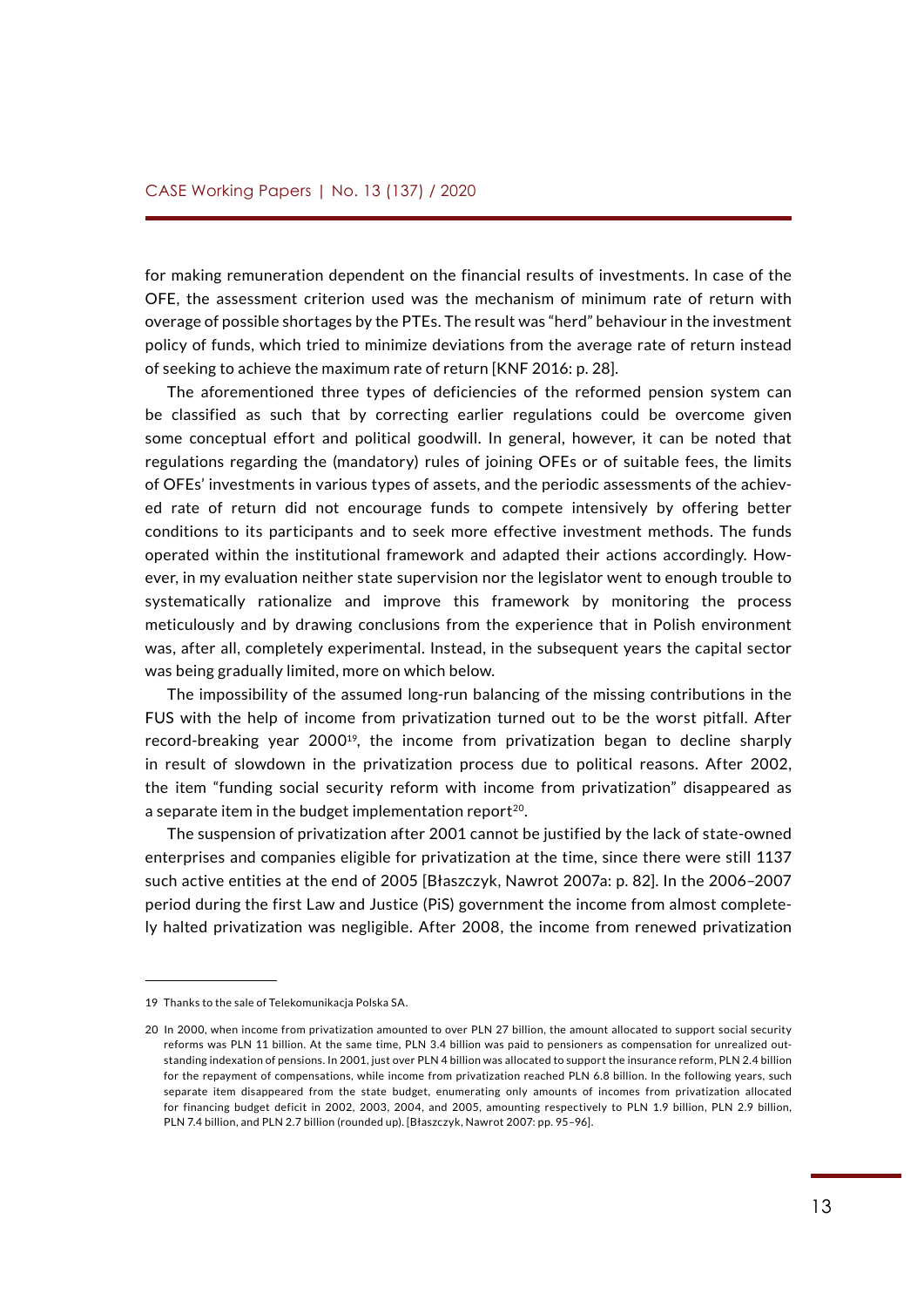process once more reached high levels<sup>21</sup>. Although in the entire period from the introduction of the pension reform until its radical reversal (between 1999 and 2013) the income from privatization was much smaller than planned and for most of the period it ended up in the state budget – where it could be used for purposes other than balancing the retirement system – according to some calculations this income has significantly offset the costs of refunding contributions transferred to OFE to ZUS. According to the above report by KNF [2016: p. 38], the income from privatization in the years 1999–2013 amounted to PLN 127.3 billion, and the amount of refunds due to transfers of contributions to OFEs amounted to PLN 189.8 billion. This means that privatization paid for more than 67% of the refund. Nevertheless, even assuming that a robust policy would result in systematic and high income from privatization, this income source is finite. It was supposed to provide financial security for a transitional period after which the pension system should balance out internally. However, this did not happen, so the assumptions of the policymakers proved to be overly optimistic.

However, the biggest problem of the reformed pension system – one that caused its inability to balance out – was not the deducted contribution for OFEs, but the failure to permanently liquidate the expensive retirement privileges of some social and professional groups, including harmonization of early retirement regulations, due to political reasons. These privileges applied above all to farmers (whose pension contributions covered expenses only to a minimal extent), miners, uniformed workers, and some other professional groups that were not included in the common pension system at all or were included for a short time and later (in 2003–2005) withdrawn from it<sup>22</sup>. According to the KNF, while the amount of refunds due to the transfer of contributions to the OFEs was less than PLN 190 billion in the entire discussed period, the amount allocated to subsidies to pension systems administered by the ZUS and the Agricultural Social Security Fund (KRUS) (without OFE) was three times that, i.e. as much as PLN 587 billion<sup>23</sup>. These were the costs of negligence during the reforms of the pension system<sup>24</sup>. Thus, the new pension system was out of balance from the very start<sup>25</sup>; this necessitated constant high subsidies to the FUS (there were various other reasons which are not di-

<sup>21</sup> This income was PLN 45 billion during the privatization in 2008–2011. [Patena, Błaszczyk 2016: p. 203].

<sup>22</sup> For details see Bugaj [2018]: pp. 83, 125–127; Góra [2018]: p. 9; KNF [2016]: pp. 13, 37–39.

<sup>23</sup> The KNF [2016: pp. 37–38] report refers to the *Statistical Yearbooks of Social Insurance for 1999–2011 and to the Important Information in Social Insurance for 2012 and 2013*, www.zus.pl.

<sup>24</sup> Szumlicz writes that such cases of negligence were the main symptom of improper implementation of the pension system reform [Szumlicz 2014].

<sup>25</sup> See Chłoń-Domińczak [2006: pp. 150–153] for discussion of the reasons for the system's imbalance in the first years of its existence, including growing subsidies to the FUS due to the privileges of certain social groups and the lack of uniform regulations regarding early retirement.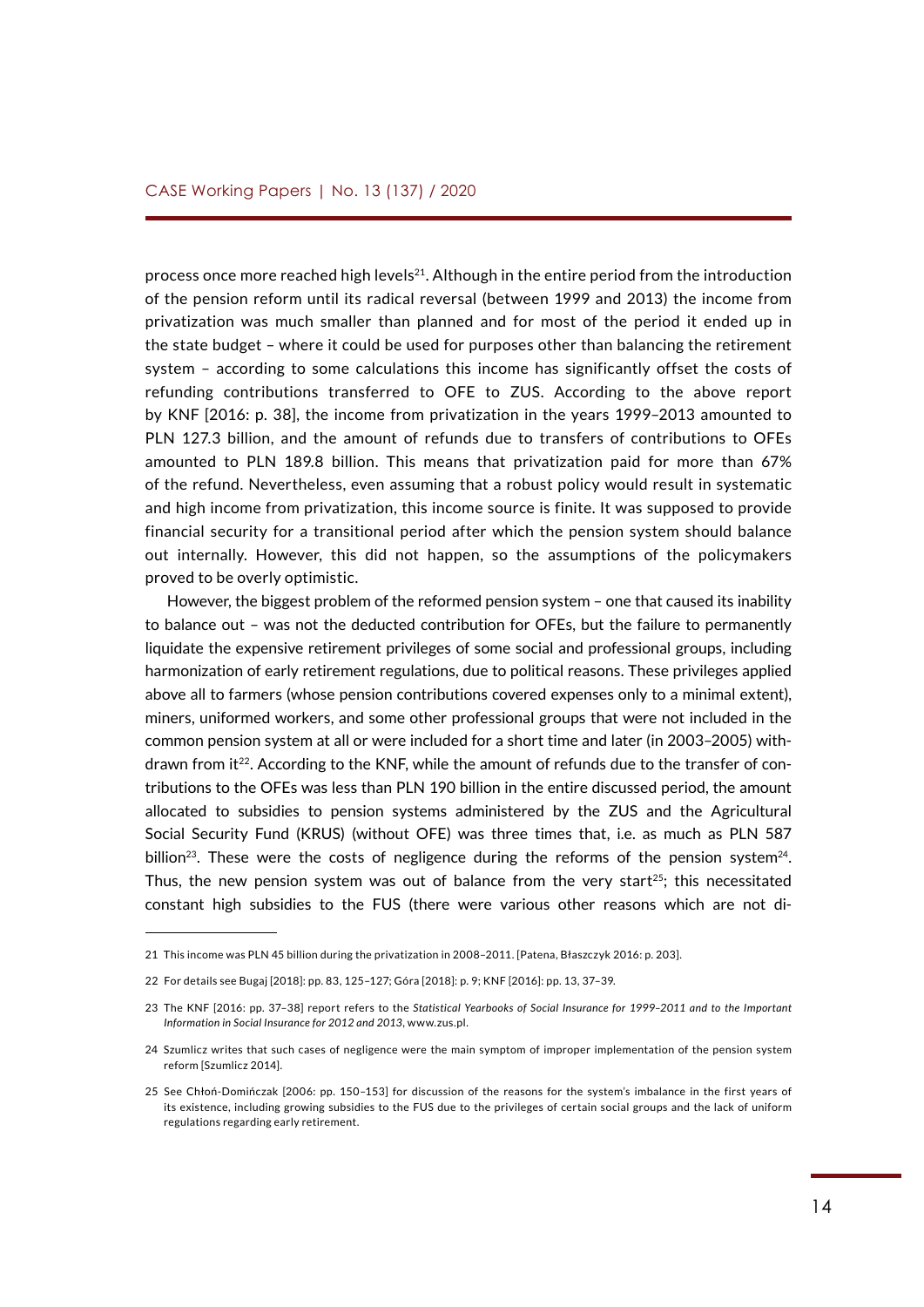cussed here due to article size constraints). From the entire repertoire of changes in the 1999 pension reform package that were pending further implementation, only bridging pensions<sup>26</sup> were successfully adopted and implemented in 2008. While the aforementioned reforms of the pension system turned out to be unrealistic due to political reasons, the capital part of the pension system (to which a certain part of the contribution was constantly allocated, requiring state budget funding to the  $ZUS^{27}$ ) was a thorn in many politicians' side.

Over time, OFE became a permanent and important element of the Polish capital market. Due to investment limits imposed for prudential reasons, the OFEs invested mainly in Polish sovereign bonds and shares listed on the Warsaw Stock Exchange (GPW) $^{28}$ . This contributed to the significant development of the GPW, as OFE investments created a constant demand for new publicly offered shares. In the first years of the new century, the stock market boomed and prices of shares rose steadily, giving rise to hopes of substantial OFE investment results. A gradual rationalization of the ZUS part of the pension system was also being conducted, and the IT systems began to operate efficiently. However, this part of the pension system has not been balanced for the reasons described above.

<sup>26</sup> Regulations on (partially paid) early retirement in some professions that require work in particularly difficult conditions.

<sup>27</sup> According to the FUS and Ministry of Finance data the refund of contributions to the OFEs in the 2003–2011 period ranged from 1.03% to 1.90% of GDP [Golinowska 2014].

<sup>28</sup> Only up to 40% of risky securities (shares) were allowed in the OFE investment portfolio.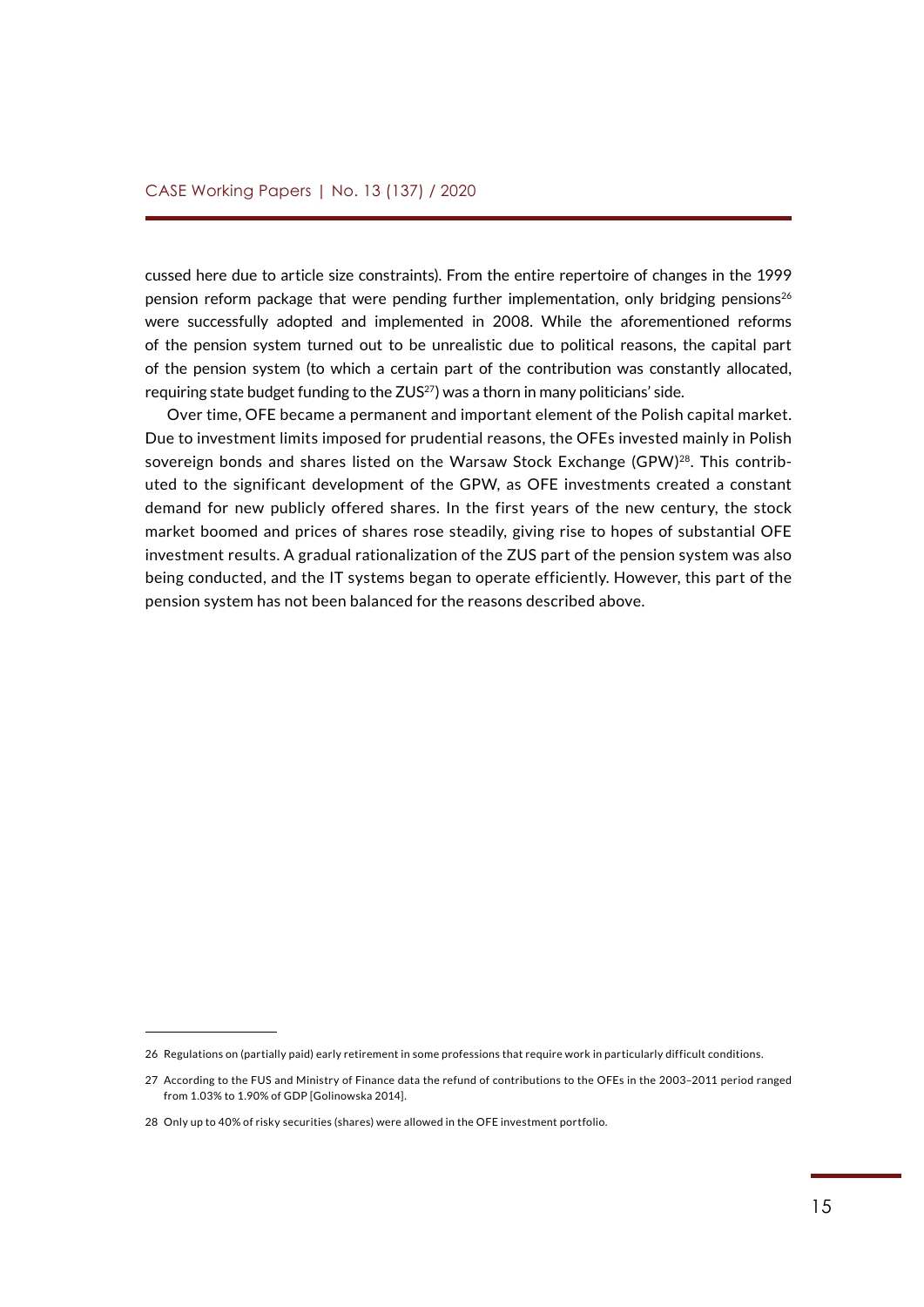## <span id="page-15-0"></span> $\blacksquare$  in the capital pillar **2. Withdrawal from the reform**

As a result of the country's economic situation that deteriorated due to the global financial crisis at the end of the first decade of the  $21<sup>st</sup>$  century, the capital pillar of the pension system in Poland came under strong pressure. On the one hand, the results of investing in capital markets during the crisis of the entire financial sector could not be satisfactory as stock prices were falling sharply. By September 2008, OFE assets began to dwindle for the first time [Osiecki 2013] and it came to view that high earnings of the funds are not permanent. On the other hand, due to reduced earnings resulting from the economic downturn, the need to co-finance EU projects and the lack of more thorough reforms in public finances, the state budget deficit was high and ever-increasing, thus steadily approaching statutory prudential limits. One of the causes was the ZUS deficit, only partially (as mentioned above) caused by the transfers of contributions to OFE $^{29}$ . Nevertheless, these contributions constituted one of the largest items in the state budget expenditure.

Already at the turn of 2008 and 2009, the then Minister of Labor Jolanta Fedak initiated the first propositions to reduce the OFE contributions and fees on contributions of clients, and in 2009 a project to halve the OFE contributions was initiated – this time with the participation of the Ministry of Finance<sup>30</sup>. In 2010, the Economic Council to the Prime Minister led by Jan Krzysztof Bielecki began its analysis of the costs of the capital pillar. As in the case of analyses conducted by the Minister of Finance, the Economic Council's analyses focused mainly on the accumulation of debt due to transfers to the OFEs and its servicing costs; the validity of macroeconomic assumptions of the pension reform of 1999

<sup>29</sup> In addition, during the crisis the ZUS's revenues from enterprises experiencing financial problems also collapsed strongly, as such enterprises often stopped paying their contributions to ZUS. According to Dec [2018: pp. 188–192], the indebtedness of enterprises in the ZUS due to unpaid contributions has been growing constantly since 2004. In 2004 this debt amounted to PLN 734 million, in 2008 it was PLN 1.2 billion, and in 2011 it exceeded PLN 2 billion. In 2014 (i.e. during the introduction of statutory changes in OFE), it amounted to PLN 2.7 billion, and in 2017 it amounted to as much as PLN 3.9 billion. The majority (over 70%) of the debt is the arrears towards the FUS (i.e. towards the pensions fund). According to Dec, public aid granted to enterprises by the ZUS in the 2004–2017 period totaled PLN 3.6 billion, most of which accrued in 2004 (PLN 2.7 billion) and in 2008 (PLN 379 million).

<sup>30</sup> The entire history of the gradual limitation of OFE has been described in detail in *Dziennik – Gazeta Prawna* [Osiecki 2013].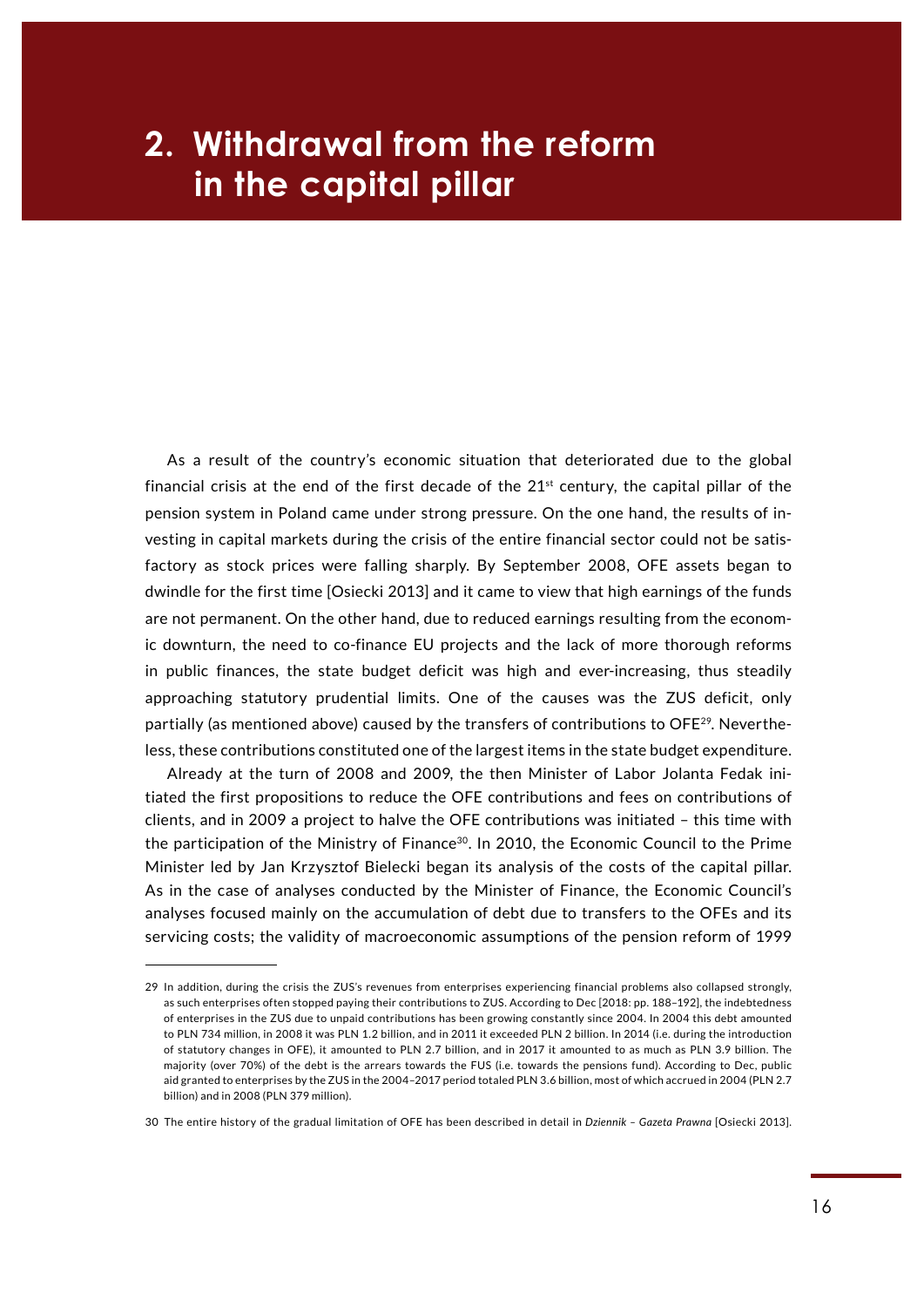was being verified as well. In addition, proponents of curtailing the capital pillar pointed to the excessive share of state bonds in the investment portfolio of the OFEs.

The government's position on this matter was initially inconclusive. While the main promoters of restrictions or even liquidation of OFE were the ministers of labor and finance, the Minister of the Treasury and the President of the Stock Exchange strongly opposed them, judging that such actions would lead to degradation of the Polish capital market. The latter pointed out that without OFE there would be no stable domestic investors on the capital market, nor any new privatizations. On the contrary, the result would be a partial nationalization of private companies in which the OFEs hold large chunks of shares $31$ [Nawacki 2013a, 2013b]. Minister Michał Boni – a supporter of maintaining the capital pillar – was tasked as well with modernizing the OFE sector by proposing a new incentive system and by changing other regulations. These discussions polarized the economic community in regards of its assessment of the capital pension system<sup>32</sup> and created a climate of growing uncertainty around OFE. At the same time, government tried to persuade the European Commission and Eurostat not to include pension liabilities of the OFEs in the public debt statistics, but the result of these efforts was a failure.

Additionally, the first pessimistic forecasts of the amounts of pensions in the new system began to surface around 2011. According to these forecasts, the replacement rate was expected to fall from 50–60% in 2011 to 30% in 2050 [Wiktorow 2011]. All these circumstances caused the government to become more and more critical towards the reformed pension system, and in particular towards its capital pillar that was made the main culprit of the rapid increase in the budget deficit. This prompted a search for ways to radically correct the system. Moreover, the new Hungarian government led by Viktor Orban started an unannounced liquidation of the second pension pillar in 2010, thus setting an example of a radical way of resolving budgetary difficulties – at least in the short run<sup>33</sup>. The Polish government did not immediately decide on such radical action, but from the end of 2010 it was looking for a way to reduce the budget deficit by gradually reducing the OFE sector.

<sup>31</sup> By April 2013, OFE invested over PLN 101 billion in shares of GPW companies, and over PLN 30 billion in corporate bonds [Nawacki 2013b]. They also bought the National Road Fund bonds for PLN 17.8 billion and held PLN 1.46 billion in municipal bonds [Nawacki 2013 c].

<sup>32</sup> This critical standpoint of the part of government and of the then Economic Council to the Prime Minister was strengthened by harsh statements of some economists who called into question the legitimacy of the entire pensions reform of 1999. An extreme example were publications and statements by Leokadia Oręziak in which she described the introduction of the OFE as the cause of the "catastrophe" of the alleged privatization of pensions in Poland. [Oręziak 2014].

<sup>33</sup> In all three Baltic countries facing the severity of the 2009 financial crisis funding for the capital pillar contributions was also partially suspended, while retirement benefits were reduced [Golinowska 2014].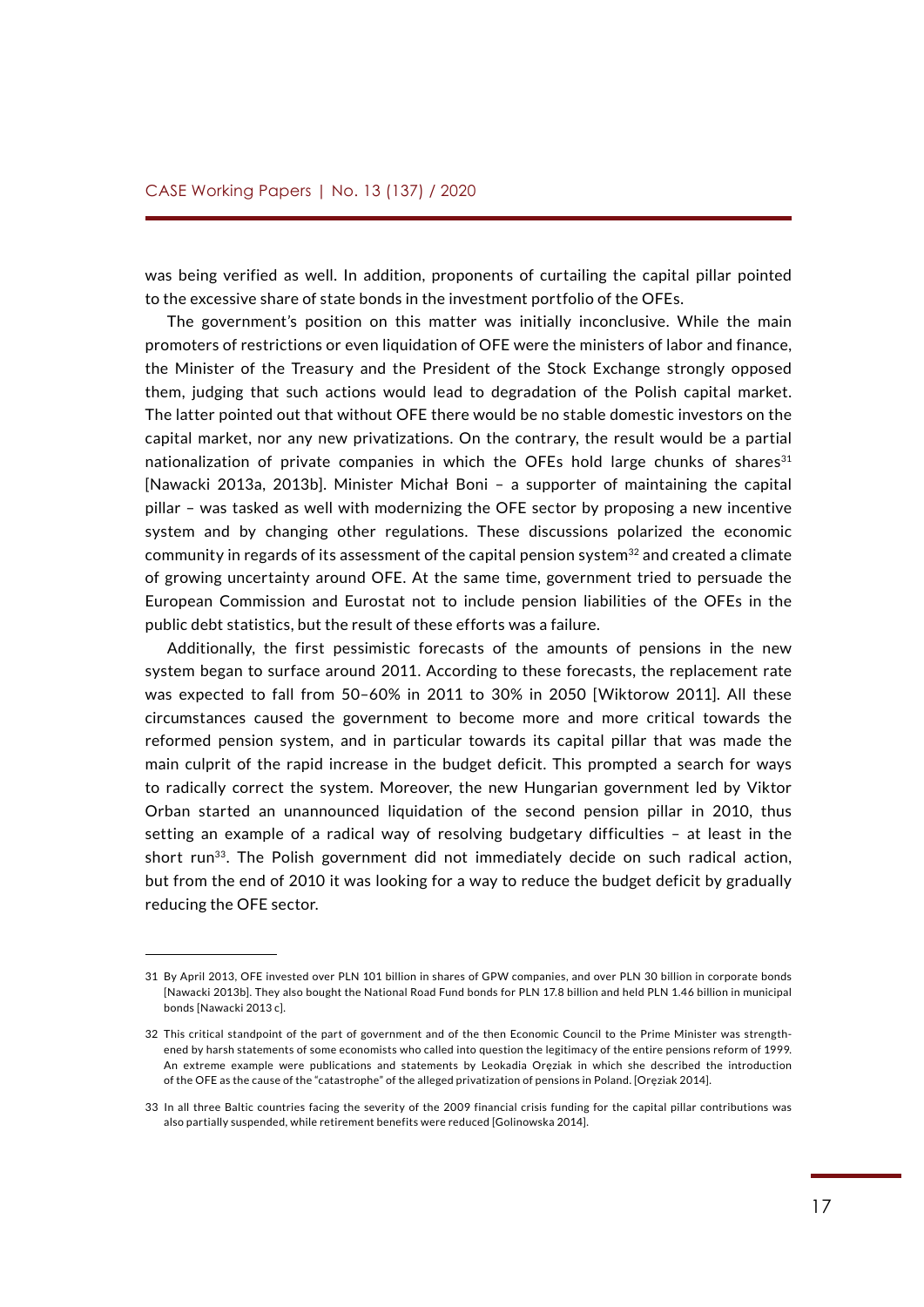In the first step, the contribution to the OFEs was reduced in  $2011^{34}$  to only  $2.3\%^{35}$ of gross remuneration (instead of the initial 7.3%). The remaining part of the contribution (that previously was to be allocated in the OFEs) was to be transferred to special sub- -accounts at the ZUS subject to inheritance rights and indexed by the GDP growth rate in the last 5 years. The decision has been made as well to gradually raise the limit of OFE investment in shares<sup>36</sup>. A ban on acquisitions by OFEs was also introduced, and new contracts were to be concluded only by correspondence. The limits on contributions strongly curtailed increases in savings on OFE accounts, but it did not wipe them out completely; meanwhile, the ban on acquisitions caused a significant decrease in costs [KNF, 2016].

In order to raise replacement rate for future pensioners, the government decided next to extend the period of saving for pensions by raising the minimum retirement age and by equalizing this age for men and women to 67 years. The reform was supposed to be implemented gradually over almost 30 years $37$ . The raise of retirement age introduced by law in 2012 was acclaimed by the majority of economists and people aware of demographic trends in our country, but was met with violent criticism of the opposition and a large part of the public.

In the second step of limiting the OFE sector, a public debate based of a study prepared by the government<sup>38</sup> was held in Autumn of 2013 on the review of hitherto functioning of the pension system and on proposals for its changes. The debate resulted in the decision of the parliament<sup>39</sup> in December of the same year to further "partition" the OFE sector. This partitioning consisted of overtaking by the state of about half of OFEs' assets worth PLN 153.15 billion in government bonds and other government or government-guaranteed securities, and then their remission. In result of this step, the formal debt of the state decreased by the equal amount<sup>40</sup>. In accordance with the Act, on February 3, 2014, 51.5% of accredited units in the accounts of OFE participants were remitted, and the corre-

<sup>34</sup> The Act of 25 March 2011 on amendments of certain Acts related to functioning of the social security system, Journal of Laws of 2011 No 75, item 398.

<sup>35</sup> It was successively raised to 2.8%, and the target increase to 3.5% in 2017 was announced in the bill.

<sup>36</sup> From initial 40% to 90% in 2034.

<sup>37</sup> Until 2020 for men, and until 2040 for women. The Act of 11 May 2012 to amend Act on Old-Age and Disability Pensions from the Social Insurance Fund and some other Acts (Text. No. 637).

<sup>38</sup> "Security through sustainability" [2013].

<sup>39</sup> The Act of 6 December 2013 on the amendment of certain acts in connection with the determination of the rules for payment of pension from resources collected in the open pension funds, Journal of Laws of 2013, item 1717.

<sup>40</sup> According to Bugaj [2018: p. 105], this operation resulted in reduction of government formal debt by 8 percentage points, from 55% to around 47% of GDP.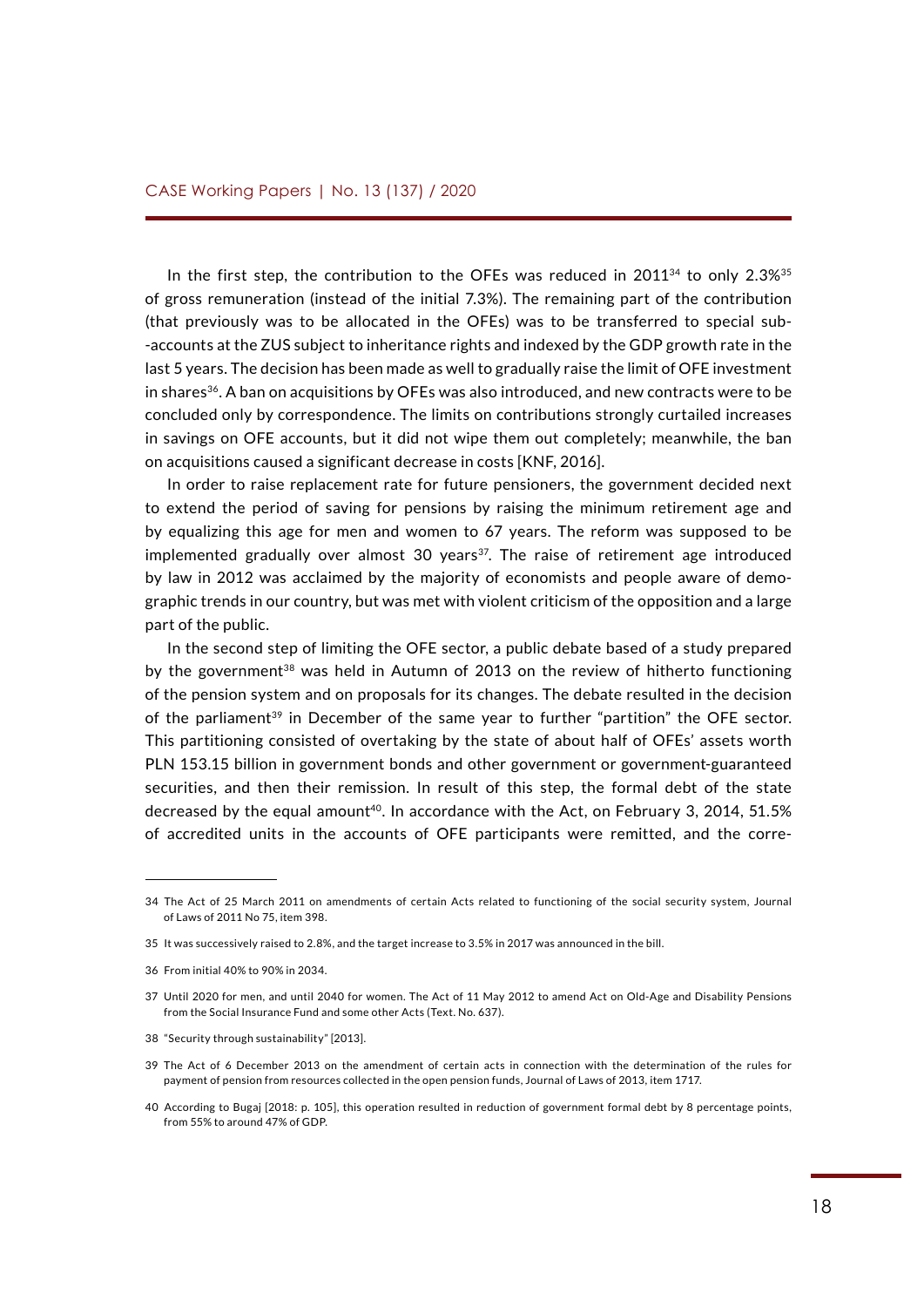sponding assets were transferred to ZUS. The equivalents of the remitted accredited units were allocated in the previously established sub-accounts of pensioners' virtual accounts in the ZUS, so instead of dues that were previously covered by specific treasury securities, the OFE participants were left with of future pension promises.

The Act also set a new level of contribution to the OFEs at 2.92% of gross salary. In addition, it was decided that all OFE participants must once again choose whether they want to continue to contribute to OFE, or if they prefer from now on to transfer the entire contribution to the ZUS sub-account. The default option was to transfer future contributions to the ZUS, so the option to contribute to OFE involved overcoming additional formalities<sup>41</sup>. The first 'transfer window' was open from March 1 until July 31, 2014, and the next ones were announced after two years and after four years. Moreover, all OFE advertising was banned in periods preceding the transfer windows. Over 2.5 million persons out of 16.7 million OFE participants (15.4%) decided to continue to contribute to the OFEs $42$ , which under such rules may indicate their great determination. The decision to transfer future contributions did not involve the transfer of previously accumulated capital, which continued to be managed by OFE.

 In addition, the allowed mode of investing has been changed by law. From then on, the OFEs have been banned from investing in government bonds and other instruments issued or guaranteed by the State Treasury. At the same time, the OFEs were mandated to invest at least 75% of their assets in shares (which automatically meant a large increase in risk). In addition, as a result of the judgment of the Court of Justice of the EU investing in foreign assets was liberalized, setting a target limit of 30% of assets denominated in foreign currencies. Subsequently, the required minimum rate of return was abolished removing the resulting consequences of coverage of deficits by the OFEs. The PTEs fee paid by the OFE participants based on their contributions was again reduced to the maximum level of 1.75% of the contributions.

The question of persons nearing retirement age who were leaving the capital system was also regulated. Instead of establishing a legal framework for the creation of previously planned private pension institutions it was decided that benefits from the capital system would be paid by the ZUS – including benefits from the pay-as-you-go system. In addition, to make the payments of benefits independent of the risk of recessions on financial markets, a "safety zipper" mechanism was established, under which ten years before reaching retirement age the assets accumulated on the account of each OFE participant were to be gradually transferred to his sub-account at the ZUS. This meant

<sup>41</sup> Submission of an applicable statement in the ZUS.

<sup>42</sup> According to the statement of the ZUS spokesman Jacek Dziekan of August 18, 2014, tvn24bis / Economic news.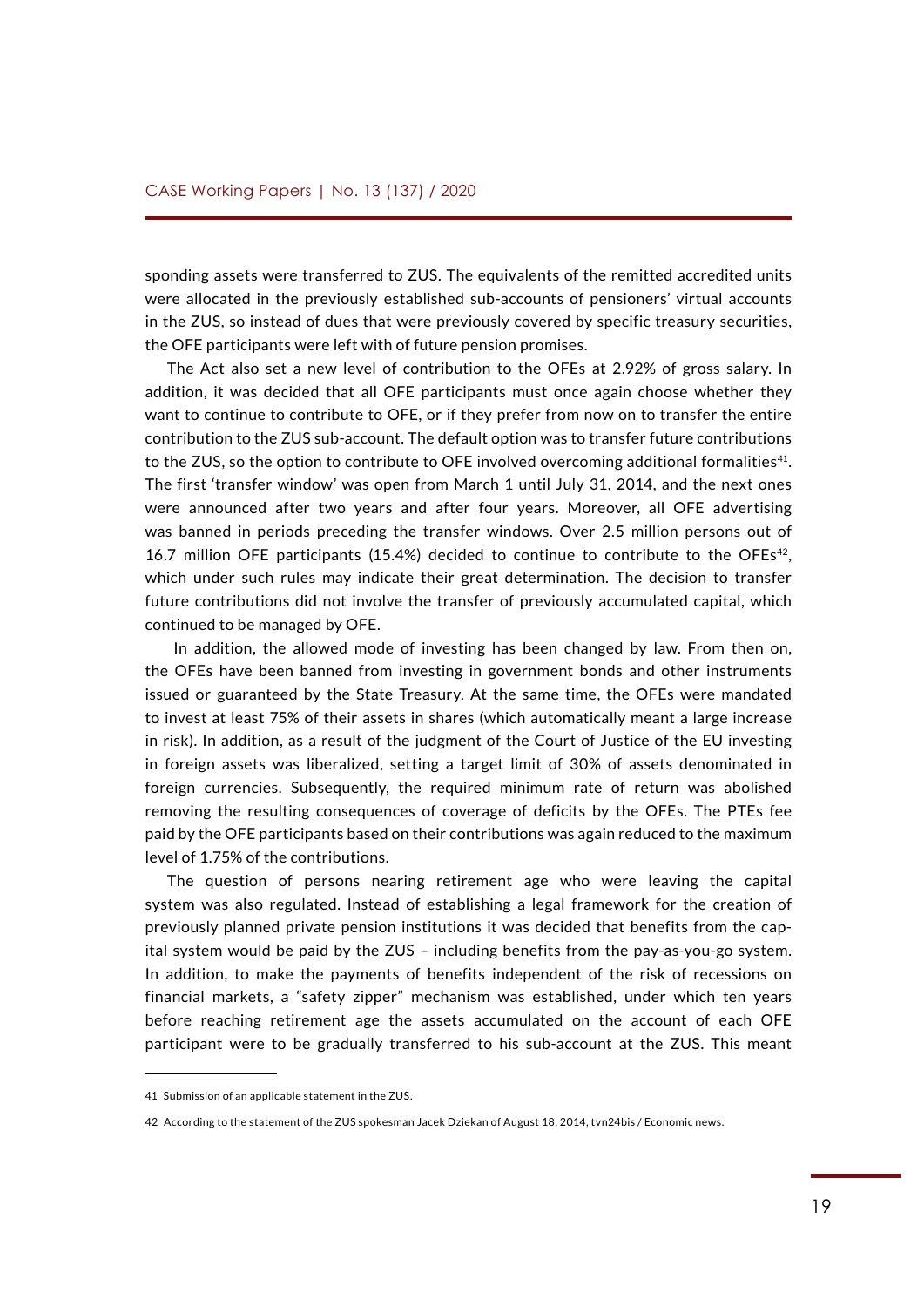that on the day of retirement, the employee would no longer have any savings on the OFE account.

Resistance of OFE participants and of part of the public against the reduction of contributions, nationalization of half of OFE assets, and the introduction of the "zipper" was very strong. The arguments used by the then government, and in particular by Minister of Finance J. Rostowski, were viewed as unfair and demagogic because (for example) they targeted OFEs for being profit-seeking capitalist institutions that allegedly charged excessive high fees and unfairly profiteered on state bonds which the government was obliged to buy back anyway<sup>43</sup>. And yet it was the state legislator and regulator that imposed earlier the obligation on the OFEs to invest a large part of assets in these bonds and set high limits on fees, which were later reduced. Other accusation against the OFEs was that contributions to OFE were the main reason for the accumulation of public debt; when this criticism was itself criticized, no irrefutable figures supporting these allegations were presented.

When these arguments were not taken for granted, the government began to rationalize its policies by the dramatic situation of the budget and the urgent need to balance it in order to avoid financial crisis of the state. The critics<sup>44</sup> of the nationalization of the capital system by the government pointed out that the situation is by no means as dramatic. They said that the budget problems could have been solved by other means, without violating the private pensions accounts of citizens and without the devastation of the capital market, that the government's actions violated the law and citizens' trust in the state, and that the real motive of the government was the desire to "patch up" public finances in the short run. This, they stressed, would be detrimental to the country's well-being in the long run, because it would fail to fix deeper causes of the public finance crisis, merely delaying their effects at the expense of citizens' savings and country's economic development. Another point was that nationalization and remission of OFEs' state bonds will fail to reduce state debt, and only succeed at converting turn it into hidden debt that would have to be repaid in the future<sup>45</sup>. Moreover, it soon turned out that the whole operation fail to show to the EU that Poland improved its financial discipline, because according to the new ESA 2010 methodology, converting explicit debt into hidden debt did not reduce the sum of public debt.

<sup>43</sup> A bizarre criticism was raised that the OFEs' investment in government bonds is a "cancer," and thus it has to be taken away from the OFEs.

<sup>44</sup> For a representative example see: Balcerowicz [2013].

<sup>45</sup> Specialists dealing with pension systems pay attention, however, not to treat hidden debt on an equal footing with explicit debt, because these are different economic categories. [Barr, Diamond 2009: p. 16].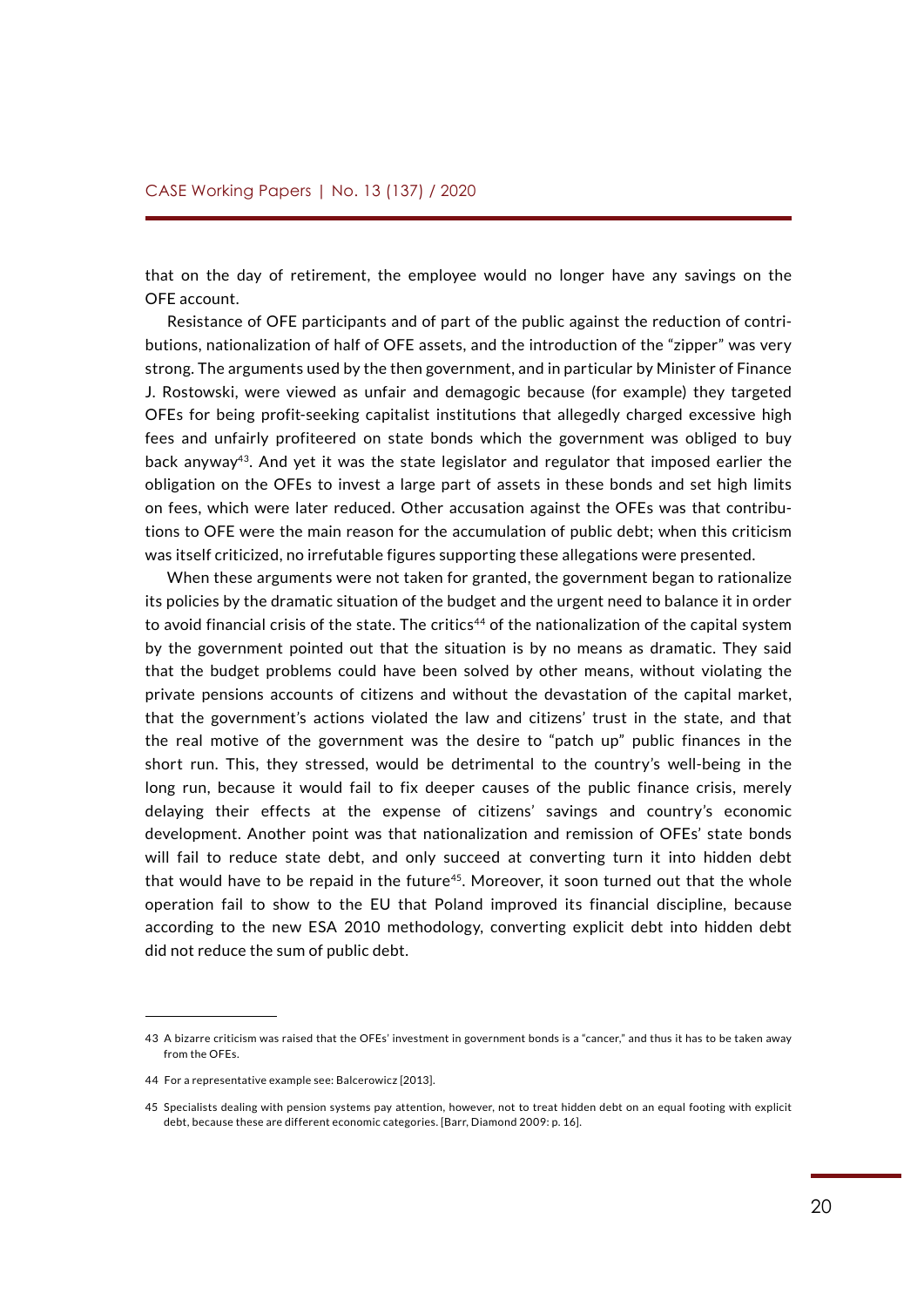The protests against the bill dismantling the second pillar lasted from the introduction of the bill until the last minute preceding it's adoption in December 2013. OFEs was defended by many prominent economists and lawyers<sup>46</sup> who appealed to all possible instances to stop the bill. At the turn of November and December the press issued a statement by a large group of Polish economists "against the dismantling of the pension reform" and a statement by lawyers assessing that the proposed changes are unconstitutional and institute unjustified expropriation. Recognized foreign economic magazines (e.g. the Financial Times and the Wall Street Journal) have published critical articles about the new Polish pension reform calling it a "pension swindle" and warning that the Polish government is playing with fire by threatening capital markets and by setting a bad example to other countries<sup>47</sup>.

Only after passing the bill in January 2014 did President Komorowski question the Constitutional Tribunal (TK) whether the imposition of an investment profile on funds, prohibition of advertising, and abolition of the minimum rate of return by the bill are in compliance with the Constitution. Additionally, the Polish Ombudsman issued further questions to the TK on (1) the constitutionality of transferring half of future pensioners' savings from OFEs to ZUS without their consent, and on (2) justification for making ZUS the default choice for contributions in spite of their earlier decision in favor of OFEs. Essentially, these inquiries pertained to the nature of the assets collected in OFE. Most OFE participants were convinced (guided by the previous exegeses of the 1999 reform), that the assets accumulated in their individual and inheritable accounts of the capital system were their private property, to which they would gain access after reaching retirement age. However, in November 2015 the TK ruled that all statutory provisions (except for the ban on advertising) were justified, and that the assets accumulated in OFE are to be considered public assets, as they originate in compulsory and universal pension contributions, which constitute a public tribute<sup>48</sup>. According to the TK, as the state is responsible for the payment of pensions, it can govern such assets for the public good in accordance with changing socio-economic conditions. The ruling greatly disappointed OFE participants who favoured individual capital saving. Moreover, it undermined public trust in state institutions that first promised particular benefits to encourage citizens to take specific actions, only to renege all these promises after ten years by changing the

<sup>46</sup> Most prominently by Leszek Balcerowicz and Jerzy Stępień. Stanisław Gomułka, Mirosław Gronicki, Andrzej Wojtyna and many others were also among the critics. The protesters among politicians included Jerzy Buzek and Jerzy Hausner. The Citizens' Committee for Pension Security (KOBE) consisting of eminent economists and lawyers was appointed to defend the pension system. See interview with L. Balcerowicz, Rzeczpospolita, 2/12/2013.

<sup>47</sup> See Poland's Pension Swindle [2013] and Atkins [2014].

<sup>48</sup> Judgment of the Constitutional Tribunal of 4 November 2015.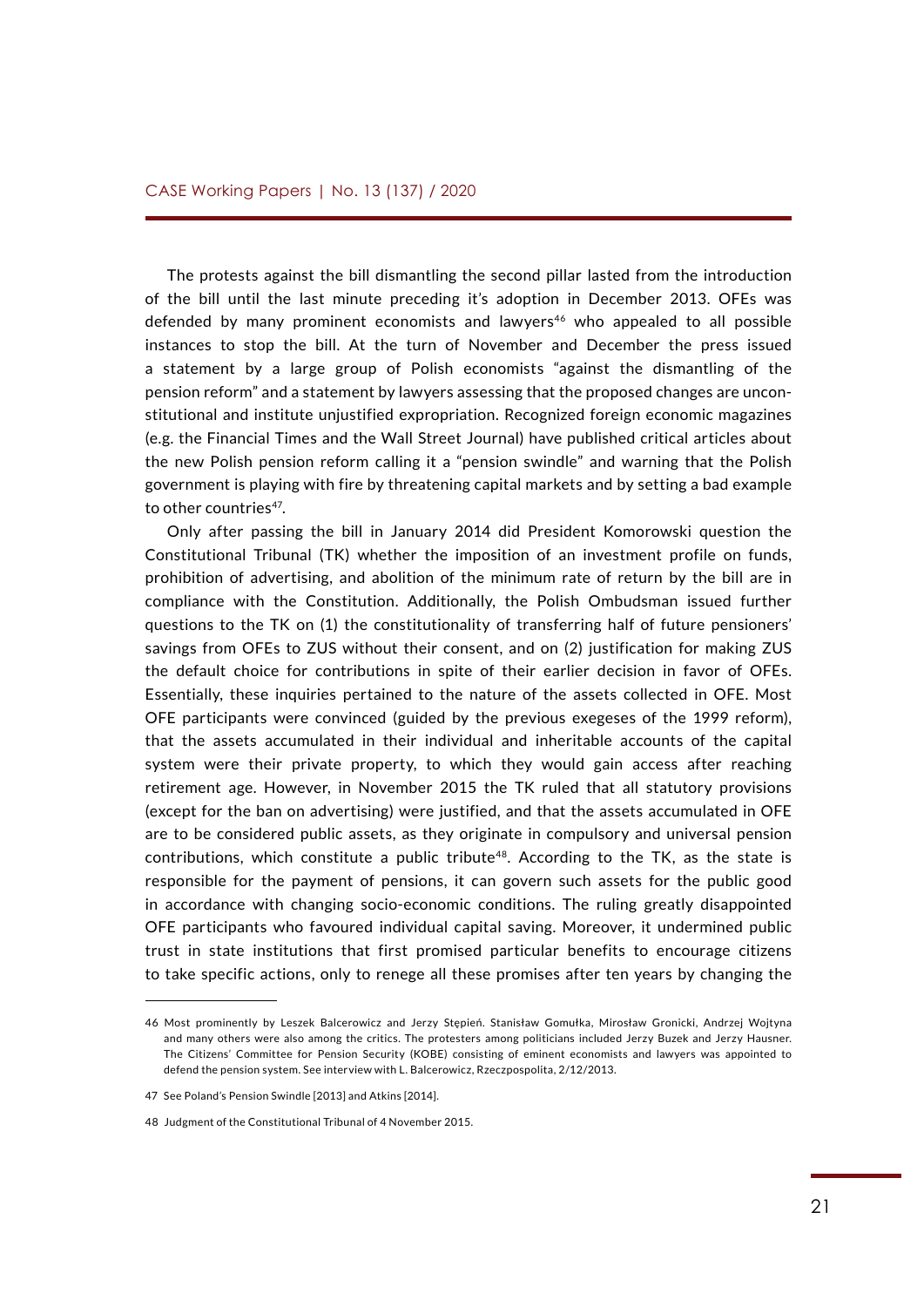rules and taking away both current and potential future benefits. In my opinion the long- -term undermining of confidence in the state is the biggest loss brought by the "OFE experiment" in Poland.

However, after the passage of time, when political emotions subsided somewhat, one can ask a number of questions about the very structure of the second pension pillar in Poland and about the manner of its implementation. It is reasonable, for example, to ask whether the distribution of risk did not conflict with the mandatory nature of the contributions or why the authors of the reform allow it to be designed in such a manner that the contribution to the OFE was ambiguous in character. The most fundamental question in relation to the solutions proposed at the time is whether mere division of the contribution between the insurance and the capital segments (without increasing it) substantiated expectations of long-term positive results. However, it can be assumed that in the late 1990s the establishment of an additional contribution for the capital segment could be considered politically unrealistic. But also allocating such a large part of the contribution<sup>49</sup> to the capital pillar turned out to be a very risky decision with serious consequences for public finances. In addition, overly optimistic predictions regarding the coverage of the systemic deficit of ZUS contributed to the final failure of the capital system [Szumlicz 2014]. The initial large overshoot of the fee on the contributions transferred to the funds should be particularly emphasized regarding the technical and organizational issues related to the capital segment of the reform of 1999<sup>50</sup>. The misfortune of OFEs and the capital pillar failing to take root in its original form in the pension system were exacerbated by the ineffectiveness of the supervisory institution [Golinowska 2014], and by the lack of responsiveness to feedback regarding erroneous statutory corrections to regulations.

<sup>49</sup> According to T. Szumlicz, there was a clear "over-shooting" of the contribution; Szumlicz's opinion was based on examples such as the one of Sweden, where the contribution to the capital pillar amounted to 2.5% of the 18.5% contribution [Szumlicz 2014]. S. Golinowska holds a similar view [Golinowska 2014].

<sup>50</sup> This was not the first case in the history of Polish transformation of excessive generous remuneration by the state of financial institutions without providing an adequate motivation system. The same happened in relation to funds' managers in the NFI (National Investment Fund) Program in the mid-1990s.[Błaszczyk at al 2003, p.162].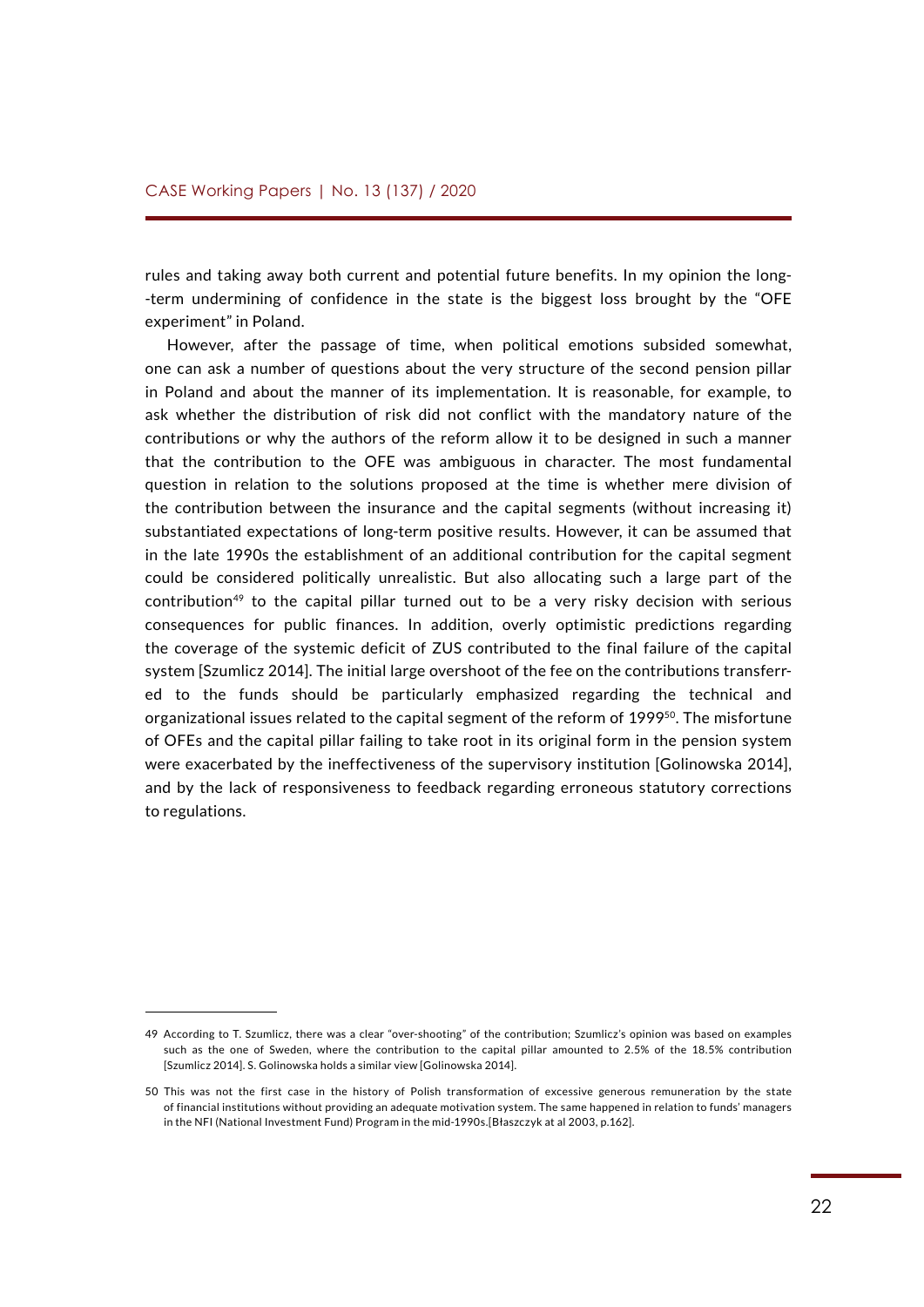## <span id="page-22-0"></span>**Example 1** and the fate of the OFEs **3. The "transitory" period**

By 2014, the OFEs, which until recently managed assets worth over PLN 300 billion, have lost their former status. However, the shrunk OFE sector in fact still operated and invested. Its assets decreased every year because asset outflows to ZUS outweighed inflows in result of the operation of the "safety zipper", and because of low operating contributions due to overtaking the contributions of most participants by the ZUS and reducing them to 2.9% of salary. The inflow of contributions to the OFEs decreased as a result of 2014 changes by about 70% and already in 2015 there was a slight negative balance of OFE's cash inflows and outflows [KNF 2016: p. 34]. Due to small positive returns this meant that OFE assets remained frozen at the same level instead of growing dynamically as until 2013. So there was awareness that something must be done with the OFE system, because after the 2011–2014 changes the OFE were in a transitory state "between being and non-being", deprived of normal conditions for business activity in terms of a long-term perspective of planning and development. If this state of the matter was maintained without any changes, the OFE sector would inevitably continue to shrink and erode. In addition, investment *modus operandi* specific to high-risk funds which is unsuitable for pension funds and possibly harmful to its participants has been imposed by law. And yet the OFE sector still plays a large part in the financial market and can potentially be a source of substantial profits and benefits for its participants. The OFEs alone currently have PLN 162 billion of capital and have over 16 million participants [*Rzeczpospolita*, July 2019].

Since the introduction of changes in the OFE system the situation on the Warsaw Stock Exchange (GPW) has deteriorated significantly; the GPW was denied such significant improvement as all the foreign capital markets enjoyed after the crisis. Every once in a while, the Warsaw Stock Exchange Index (WIG) return rates were negative<sup>51</sup>. Until then, pension funds have been the main buyers of shares from new public offers and held substantial shares of companies listed on the GPW. The decision to partially expropriate funds and cut them off from new cash due to the changes described above resulted in the

<sup>51</sup> According to the KNF, in the period from December 30, 2013 to December 30, 2015, the rates of return on selected stock markets were: WIG: –9.4%, WIG20: –22.6%, BUX :28.9%, DAX: 12.5%, S&P500: 12.1%, CAC40: 9.4%, FT-SE100: –6.8% [KNF 2016: p.5].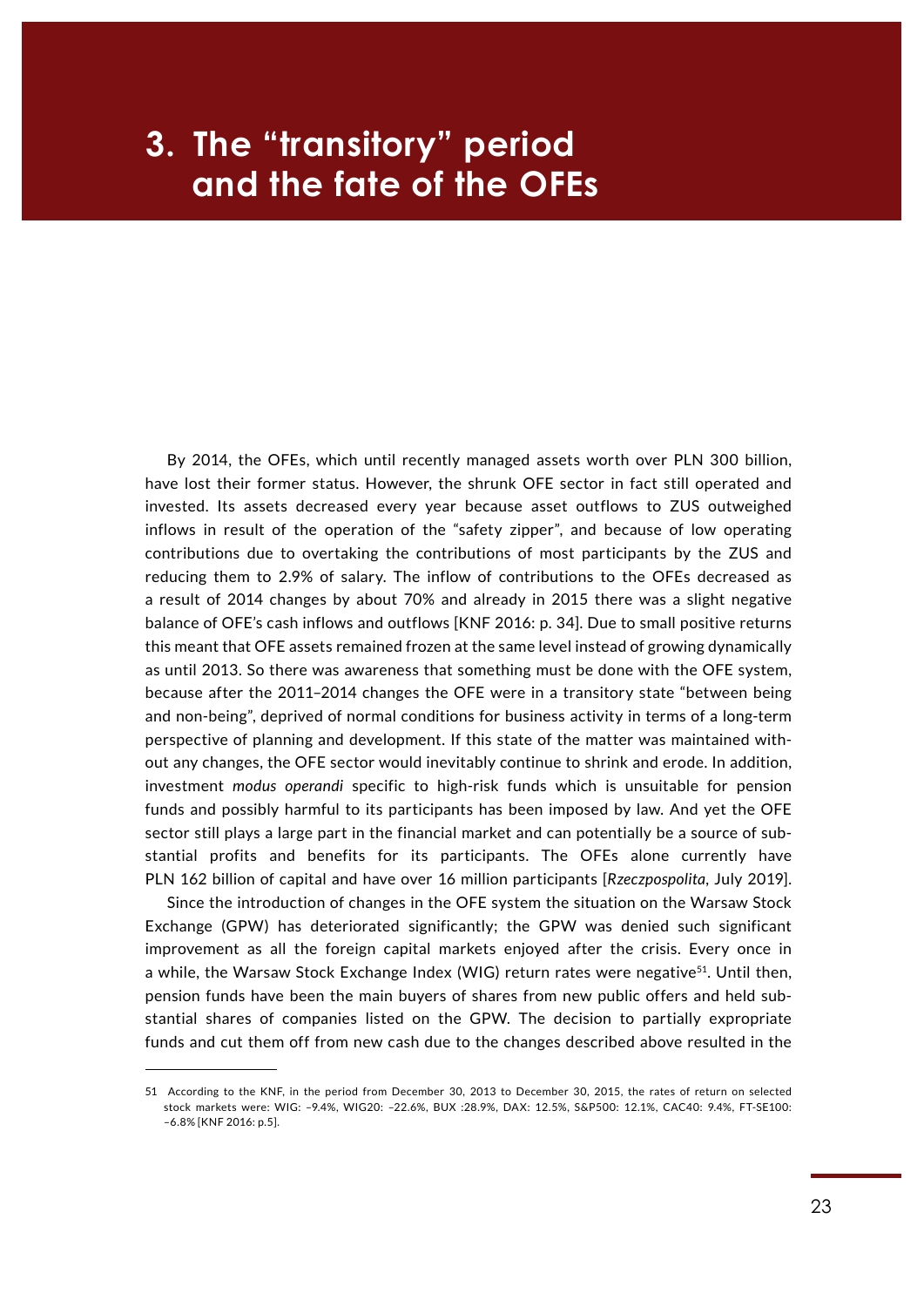end of OFE's role as strategic, long-term investors on the GPW. This has led to an initial decrease in prices of shares of funds followed by a systematic decrease or stagnation in the value of shares of other companies listed on GPW, which was accompanied by an inhibition of new public offers.

Uncertainty about the future of OFE and the fate of companies whose shares were held by the OFEs increased even more at the end of 2015 when PiS won the elections; one could expect that the OFEs will be completely nationalized, which meant nationalization of significant blocks of shares of a large number of domestic and foreign companies listed on the GPW<sup>52</sup>. For quite some time, the government was considering two options for the transformation. Some participants of the government supported first option that boiled down simply to a full takeover of the OFE assets by the ZUS. This meant that the entire mandatory capital pillar of the pension system would be abolished. Experts warned that such a provision would cause a collapse on the stock market; the investment funds would vanish, and the confidence in the entire financial system would be undermined [DGP Editorial Discussion 2017]. Much less was said about the opinions of citizens about this state of affairs.

The further nationalization of open pension funds would lead to a partial nationalization of successful market-listed companies that were initially private and in which pension funds had large shares. What's more, the OFEs held shares in companies listed on global stock exchanges.53 Dismantling the OFE sector would nationalize another large fragment of the private economy and ruin the capital market in Poland, further undermining confidence in the state. Thus, it was ultimately decided against it.

Finance minister (later prime minister) Morawiecki and his supporters promoted the second option, under which a third, completely private (and now inviolable, as it was proclaimed) pension pillar was to be created, and the individual savings accounts of current OFE participants were to be moved there. But not before transferring part of the savings<sup>54</sup> to the account of the state-controlled Guaranteed Employee Benefits Fund (FGŚP)<sup>55</sup>. Pension savings accumulated in the employee capital plans advocated by Morawiecki would add up to the private pillar.

<sup>52</sup> According to the Explanatory Memorandum to the draft of the "Transfer" Act of May 2019 (p. 2), the OFE assets invested in companies listed on the GPW were valued at about PLN 126 billion.

<sup>53</sup> In mid-2016, the OFE held shares in 300 companies; the shares were valued at about PLN 9 billion [Chądzyński, Kwiatkowska 2016].

<sup>54</sup> The initial suggestion was 25%.

<sup>55</sup> This was the first idea, probably designed to neutralize the resistance against this provision.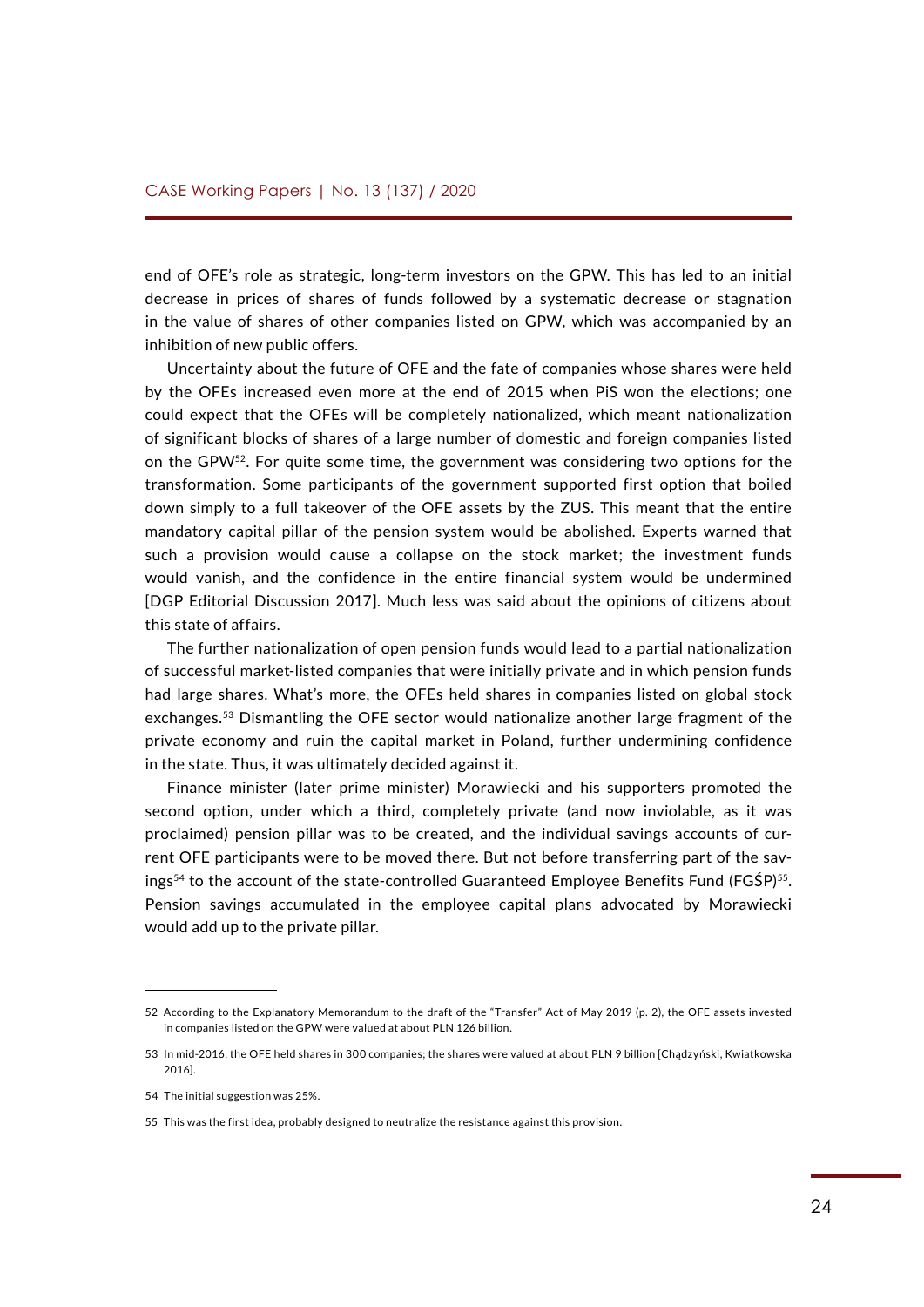The concept immediately raised many questions. One pertained to question of how to quickly create 16 million accounts to which the savings were to be transferred, since most Poles did not yet have such accounts – even assuming that the transfer of retirement savings from "semi-public,"<sup>56</sup> as it were, OFE accounts to private IKE accounts would be legally feasible.

One solution instead of liquidating OFEs was transforming them into private investment funds while leaving the existing assets untouched. This would mean that the hitherto capital pillar would remain unchanged organizationally and personally, and that it would merely start to act in a different legal framework with slightly different operating rules. This idea was obviously enthusiastically welcomed by the existing PTEs, which for several years were waiting for a verdict as to their tentative existence, and the obligatory tribute to the state fund was accepted by them as a necessary sacrifice. In the election year 2019, a decision was announced in favour of capital path for the OFEs, and at the end of May 2019 the government presented the draft act on the transformation of OFEs as "giving back savings to the Poles"; the draft is currently in the consultation phase<sup>57</sup>.

In parallel, although a little earlier, actions were initiated to activate mass savings in the third pillar by creating a new retirement scheme, i.e. the PPK. In October 2018, the Sejm enacted the corresponding act, which entered into force in July 2019<sup>58</sup>. In the remainder of the article, these two schemes will be analysed side by side as they constitute a joint program based on a uniform concept.

At this point, the discussed issues should be supplemented with a reminder of the fact that immediately after taking over the government the PiS government, in accordance with its electoral program, started to reverse the reform of 2012 that raised the retirement age. Beginning in 1 October 2017 the government reduced the retirement age to pre-reform level of 60 for women and 65 for men<sup>59</sup>. This of course has affected the entire financial architecture of the pension system, both in its pay-as-you-go (ZUS) and capital part. In short, the effect of this change is that the period of saving for pensions has been shortened and the period of receiving them has been significantly extended, which necessarily has a negative impact on the amount of benefits, especially for women<sup>60</sup>. In addition,

<sup>56</sup> According to the Ruling of the Constitutional Tribunal of November 2015.

<sup>57</sup> The act that liquidates OFE was adopted on February 13, 2020, during editorial work on the present article.

<sup>58</sup> Act of 4 October 2018 on employee capital plans (Journal of laws of 2018 item 2215 as amended).

<sup>59</sup> The Act of 16 November 2016 to amend the Act on Old-Age and Disability Pensions from the Social Insurance Fund and some other Acts (Journal of Laws 2017, item 38).

<sup>60</sup> According to the latest OECD calculations, the net replacement rate for 20-year-olds starting their careers in 2016 will amount to a mere 30% of their last salary after their retirement and to 40% for low earners. [OECD 2017].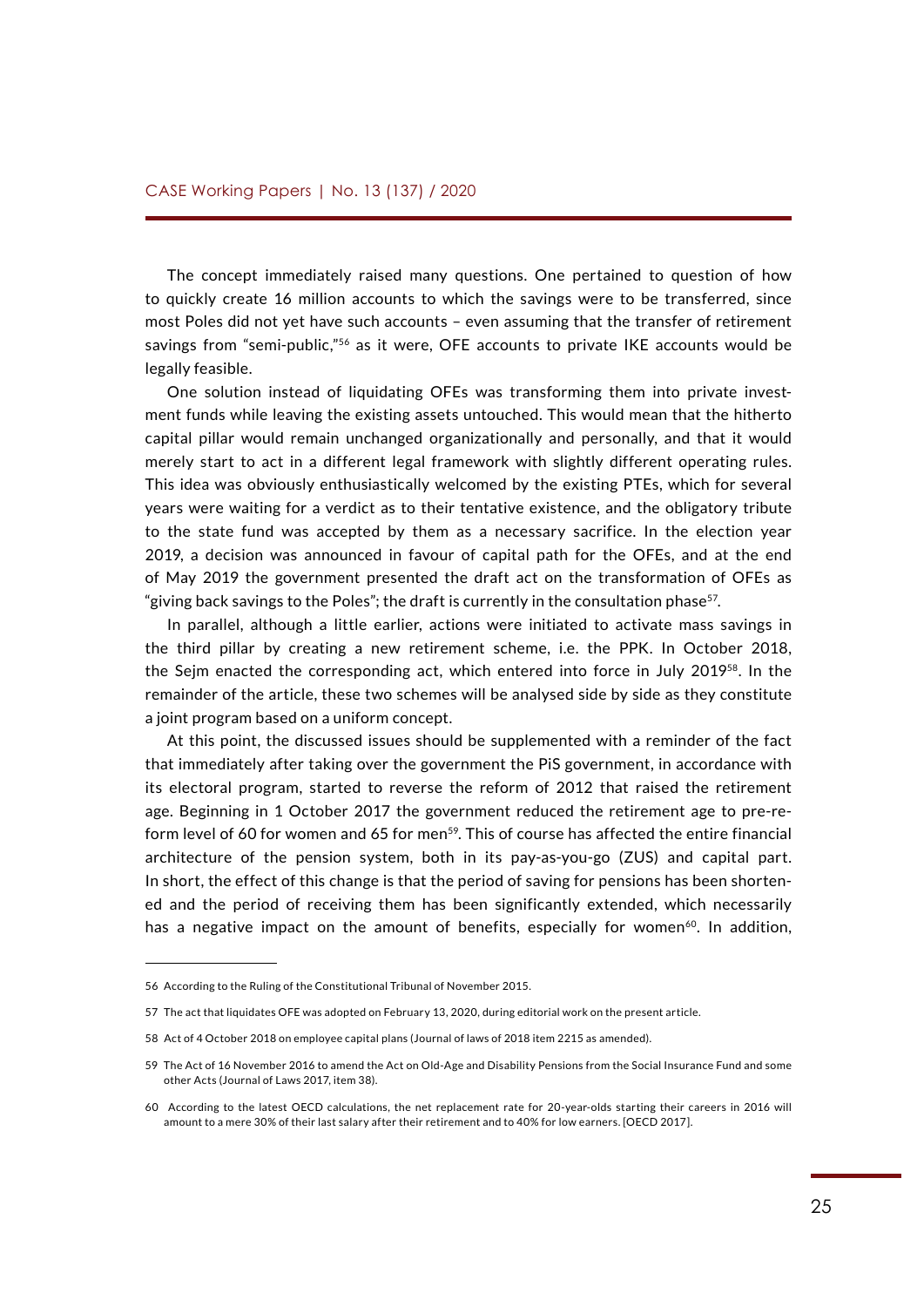the government intends to abolish the limit of 30 times the projected average salary, above which pension contribution is no longer deducted. In the future the contribution is to be calculated using total income. This change was adopted by the Sejm on December 15,  $2017<sup>61</sup>$  and was to enter into force from the beginning of 2019, but was temporarily<sup>62</sup> suspended by the President's veto. Its implementation will have negative consequences now and in the future, as it will take over the surplus cash of high earners that could be allocated to voluntary retirement savings in private funds, and will significantly increase the obligations of the ZUS system towards this group in the future, while excessively widening range of pensions. The announcement of this change has already been applied to the Act on Employee Capital Plans, as the PPK contribution will be calculated using entire gross salary without the 30-fold limit<sup>63</sup>. However, the announced change in the liquidation of "30-foldness" was criticized severely by organizations of entrepreneurs who are afraid of the leakage of best professionals and specialists from the labour market. Due to dis-agreements about this decision in the ruling coalition, the change was temporarily suspended after the 2019 elections.

<sup>61</sup> The Act of 15 December 2017 amending the Act on the Social Security System and certain other acts.

<sup>62</sup> The veto concerned only the procedure of passing this change in the Senate, not its merits and was later confirmed by a ruling of the TK.

<sup>63</sup> This change was introduced by the amendment of 16 May 2019 to the PPK Act.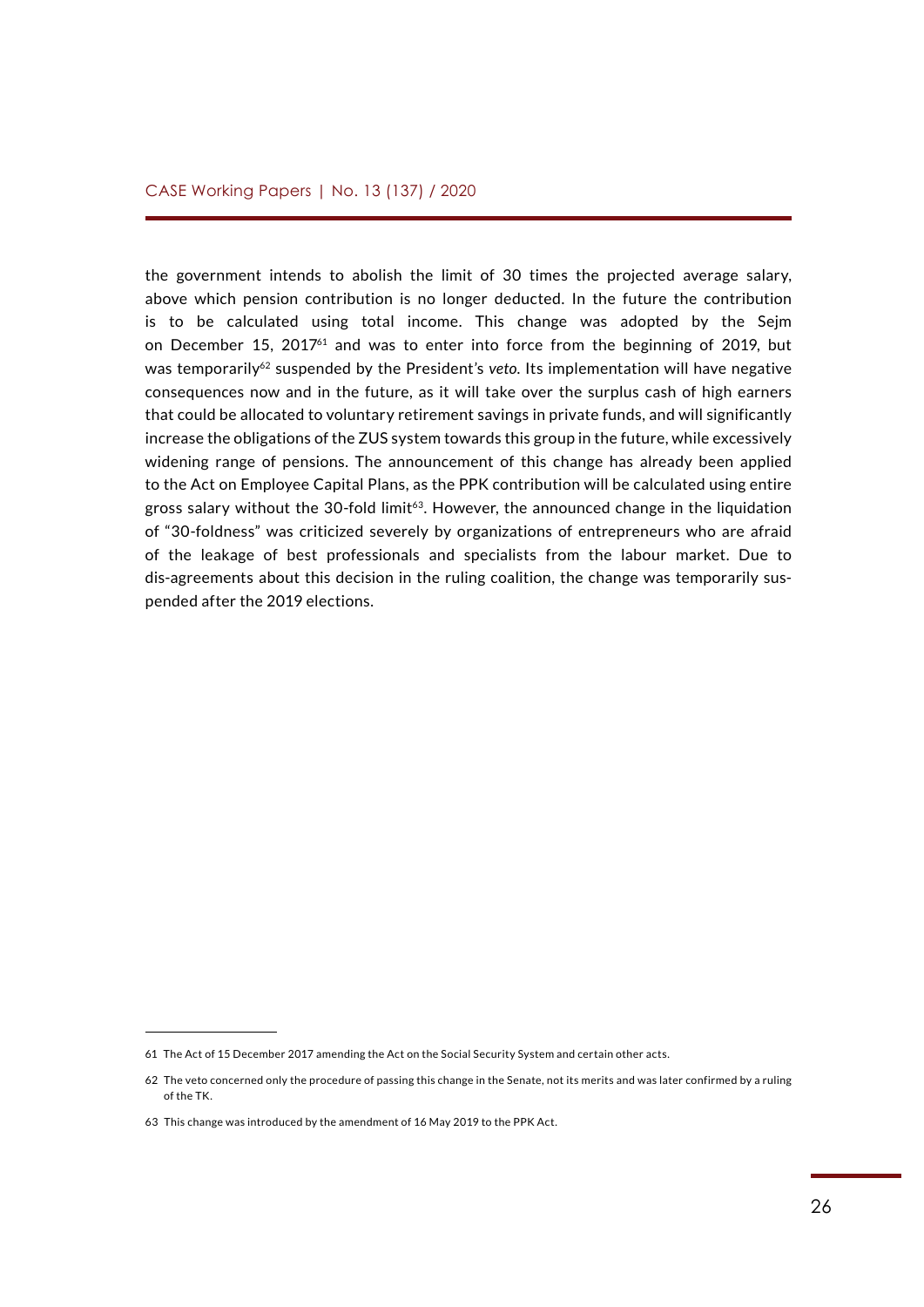## <span id="page-26-0"></span>**EXAGREY MOVER 201 MINO 1 (2015)** architecture of the Employee Capital Plans **4. Overview of the concept of 'reanimation" of Open Pension Funds, and the**

#### **4.1. Transfer from the Open Pension Funds to Specialized Open Investment Funds**

Before I discuss the planned changes, it is worth briefly characterizing the OFE sector in its current form. On June 28, 2019, ten PTEs and ten OFEs operated on the market, and had 15,783,387 participants [KNF 2019b]. The three largest (Nationale Nederlanden, Aviva Santander, and OFE PZU Złota Jesień) each had over 2 million participants and held over 60% of the assets of all OFEs<sup>64</sup>. The assets of all OFEs slightly increased since the transfer of half of their assets to ZUS in 2014, as they exceeded PLN 160 billion. This means that the average account balance of each OFE participant is about PLN 10 thousand. According to the annual bulletin of KNF for 2018, several of the existing ten PTEs also manage seven Voluntary Pension Funds (DFEs), but their economic significance is marginal compared to OFEs in terms of both the number of participants and the value of assets<sup>65</sup>. Polish companies are the dominant shareholders in PTEs today (69.5% share), and there are also notable Dutch and French shareholders. All OFEs are currently in a relatively good economic and financial condition: they have equity at a level higher than required by law, they finance their assets mainly with equity and they achieve profits allowing for the payment of dividends. However, their situation is unstable because, as it was said earlier, there is a negative balance of settlements between OFEs and ZUS, because due to the so-called safety zipper the outflow of assets from OFEs to ZUS outweighs the inflow of contributions from ZUS to OFEs<sup>66</sup>. Also the rate of return on investment

<sup>64</sup> The reduction in the number of OFEs from 20 to 10 was a result of previous mergers, the last of which took place in 2018, when PTE PZU Złota Jesień took over the management of PeKaO OFE because of the merger of both PTEs' owners.

<sup>65</sup> At the end of 2018, DFEs had 105.5 thousand participants and PLN 381.8 million in assets, and the revenues from DFE management accounted for only 1% of total PTE revenues.

<sup>66</sup> For example, in 2018, the amount transferred due to the safety zipper amounted to PLN 8 billion, and the amount of contributions received by OFE from ZUS was PLN 3.3 billion [KNF 2019: p. 21].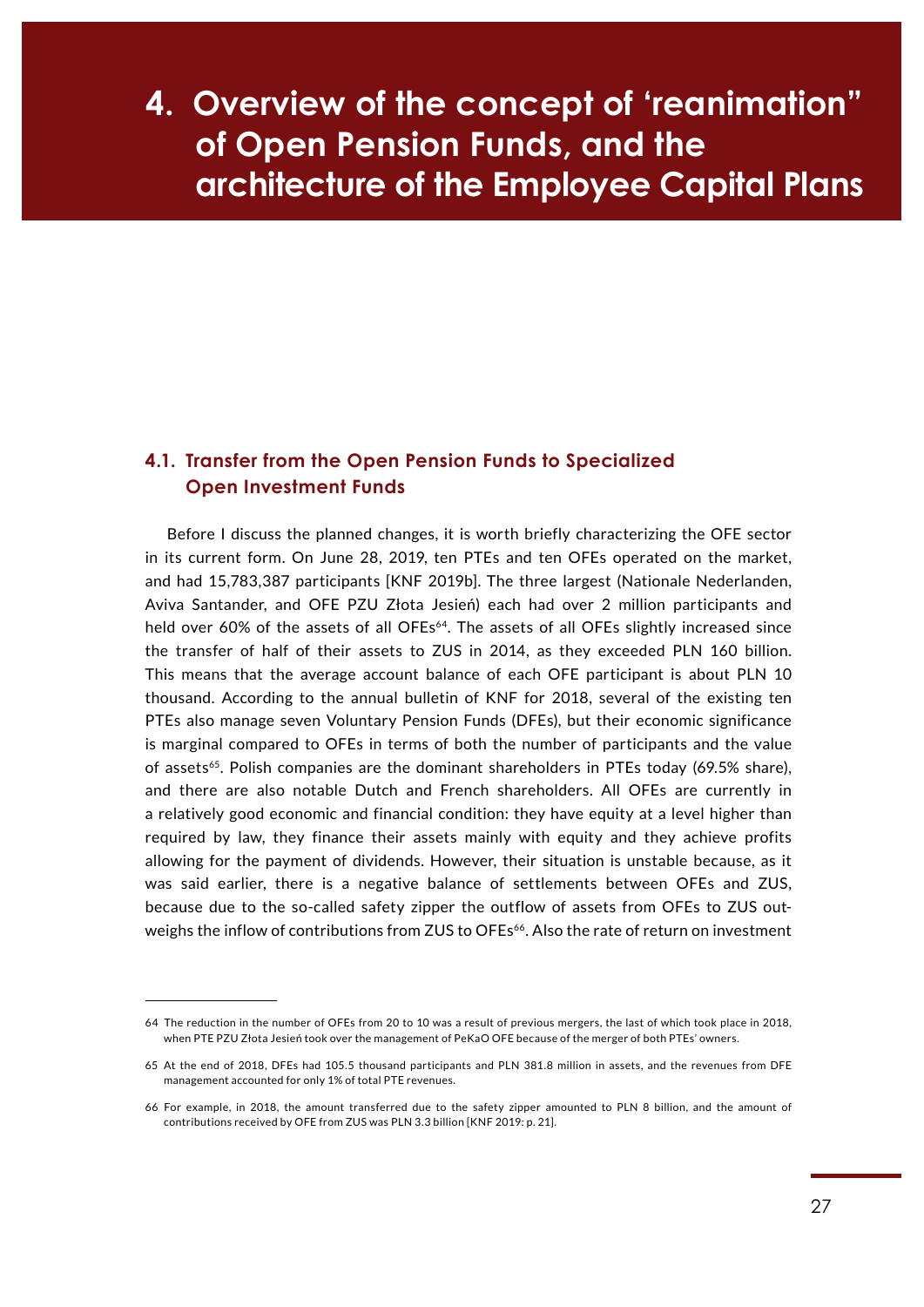(ROI) of all OFEs for 2018 was negative and extremely low<sup>67</sup>, while in previous years ROI rates were positive. This can be attributed to the unstable situation of funds on the market. As KNF suggested in its annual report on PTEs for 2018, "from the point of view of further ... development of the PTE market, the most important factor is the continuing uncertainty regarding the further operation of OFEs" [KNF 2019a].

This uncertainty was stopped at the end of May 2019, when the government announced the draft amendment to the Act on Transferring Funds from Open Pension Funds to Individual Retirement Accounts<sup>68</sup>, which will be further referred to here as the "Transfer" Act. According to the draft, in February 2020 all OFEs will be converted top-down into Specialized Open Investment Funds (SFIOs) $69$  with separate pension sub-funds, and OFE members will automatically become participants of SFIOs in which IKEs will be created for them. And the PTEs that currently manage the OFEs will be transformed into Investment Fund Companies (TFI). OFE assets and liabilities will become SFIO assets and liabilities. These funds will operate on the basis of the amended Act on Individual Retirement Accounts; its draft includes amendments to several dozen acts related to the functioning of the funds and the social insurance system. It is no wonder that the draft "Transfer" Act is very extensive<sup>70</sup> and unintelligible to an ordinary reader. The Act not only regulates the basic principles of the planned transformation and its institutional shape, but specifies in detail all its subsequent steps, including dates (to the day) of carrying out successive stages by particular entities. As a side note, it is regrettable to note this new way of legislating that assumes that the laws should plan for and regulate all the smallest details, which of course is false and leads to enormous opacity of law.

 OFE participants have the option of assuming an account in SFIO, which is a continuation of the OFE, or to transfer all of their saved contributions to ZUS. The first choice (which I call here the capital option) is the default selection: the choosers do not have to do anything except to acknowledge that they will become owners of individual accounts from which a transformation fee amounting to 15% of accumulated assets will be deducted in two instalments for the Demographic Reserve Fund (FRD). According to the authors of the Act, this fee is to compensate for future income tax, which will no longer be collected

<sup>67</sup> According to the KNF, the average rate of return for 2018 was a negative 9.6 percent while in the previous year it reached a positive 18.8 percent, and in 2016 a positive 10.2 percent [KNF 2019: page 23].

<sup>68</sup> Published in the Bulletin of Public Information (BIP) of the Council of Ministers and the Chancellery of the Prime Minister on 22 June 2019.

<sup>69</sup> According to the Act of 27 May 2004 on Investment Funds and Management of Alternative Investment Funds.

<sup>70</sup> Including the accompanying amendments to other acts, explanatory memorandum, and regulatory impact assessments, the draft has over 300 pages. In the description of the provisions of the Act I mainly used its extensive explanatory memorandum.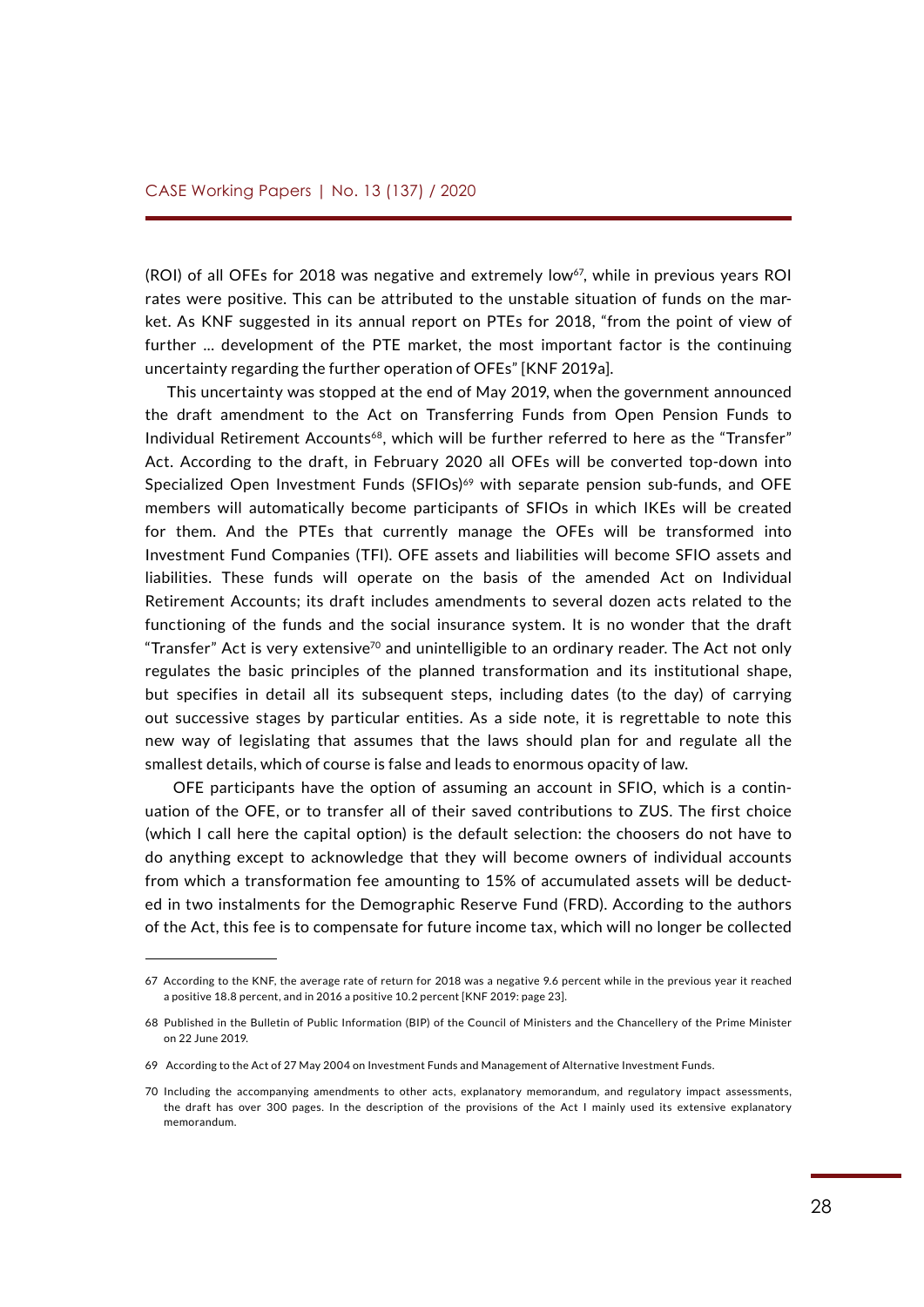on receipt of assets. After the transfer of savings from OFEs to individual accounts in SFIOs, no retirement contributions will be transferred to these accounts anymore except for voluntary contributions of their participants. Such payments may be made by an SFIO participant on the basis of a separate agreement. The previous part of the pension contribution that was transferred to OFE will now be transferred in full to sub-accounts in ZUS71. Assets accumulated in SFIO and accrued returns on investing these assets will be paid to participants after reaching retirement age in full or in several instalments, excluding tax. These assets are subject to inheritance. The owners will not be able to access these assets earlier, except for the case of inheritance. The Act does not specify methods or deadlines for paying these assets.

Restrictions on investing in foreign assets (with a ceiling of 30%) and other prudential regulations were imposed on the TFIs that manage these assets. Asset management fees may represent at most 0.45% of the managed assets<sup>72</sup>. SFIOs will also be obliged to pursue an investment policy suitable to the age of its participants by creating pre-retirement sub-funds with a greater share of debt instruments and gradually transferring assets to them as the participants approach retirement age. This provision will perform a similar function to the current safety zipper, except that these assets will not be transferred to ZUS, but will remain in the capital pillar until the participants reach retirement age.

In the second case (further referred to as the insurance option), by 10 January  $2020^{73}$ former OFE participants must submit to the OFE a declaration on the transfer of assets accumulated in their accounts to the Demographic Reserve Fund (FRD), which is administered by ZUS. This decision will be final. If a decision is made to transfer savings from OFE to ZUS, there will be no transformation fee nor right of inheritance; the appropriate amounts will be recorded in the pension accounts, and the assets will be transferred to the FRD. A tax will be levied at the time of collection of the pension by the participant.

The draft law also includes a provision according to which assets accumulated on individual capital accounts (previously in OFE) of participants who did not transfer their savings to ZUS are to be taken into account when calculating minimum pension from ZUS. At present the pension supplement (that allows the pension to reach the level of the statutory minimum) is due until the end of life in situations when a participant (who has a minimal

<sup>71</sup> According to the elucidation of the Minister of Investment and Economic Development Jerzy Kwieciński [Dziennik *Gazeta Prawna* of 28 May 2019], the entire former 7.3% OFE contribution of the capital option choosers will be transferred to an inheritable ZUS sub-account that will be subject to another (more favorable) way of indexation than in case of the basic account. The choosers of the insurance option will have their entire contribution transferred to the main account in ZUS.

<sup>72</sup> The fee may amount to a maximum of 0.2% in case of the pre-retirement sub-funds.

<sup>73</sup> This deadline must be adjusted in accordance with the postponement of the date of the Act's resolution.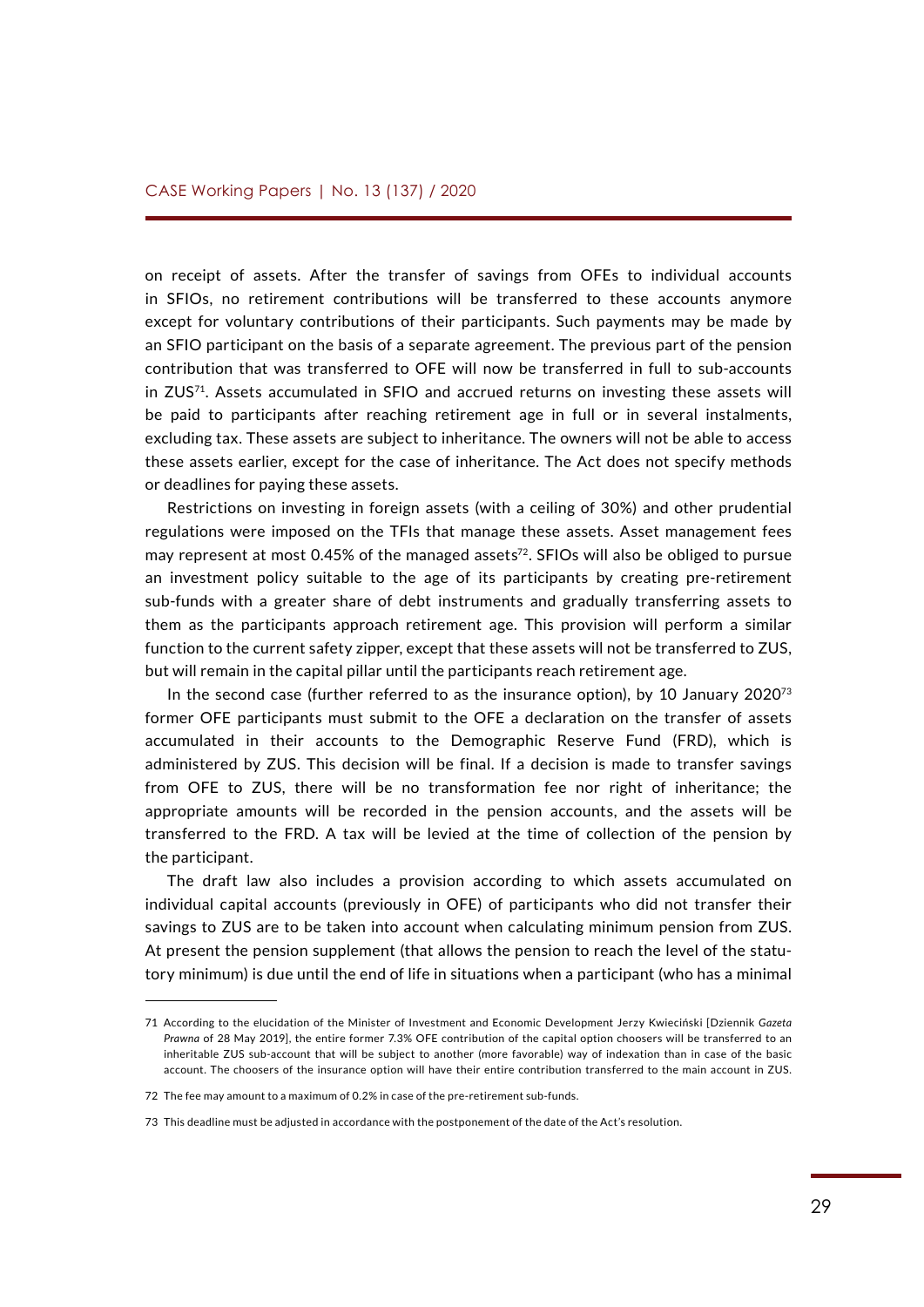seniority) has not saved sufficient capital only on their retirement account, whereas in the future this pension supplement will be calculated on the basis of the sum of contributions in ZUS and in the capital account. This has already been criticized as a worsening of the situation of the participants [Kostrzewski 2019]. However, this provision can be logically justified by the fact that contributions to OFEs in the past reduced the inflow of contributions to ZUS, so they should be fully taken into account when calculating pensions.

A novelty in the draft Act is the proposed regulation that specifies that the assets in the FRD (a fund separated from the FUS) will not be solely managed by the ZUS, but by a TFI whose sole shareholder is the Polish Development Fund (PFR). However, according to the draft Act ZUS will act in a supervisory role. According to the proponents of the draft, the Act should enter into force on November 1, 2019. However, due to the electoral break in the work of the parliament the act was not passed on time, so its implementation is expected to be delayed by several months<sup>74</sup>.

During the consultations on the draft, first and foremost a postulate was emphatically voiced that in order to prevent concerns about the possibility of nationalization it should be explicitly written into the Act this time, in analogue with the PPK Act, that assets accumulated in IKEs under the SFIOs are the exclusive private property of account owners<sup>75</sup>. Another aspect was also being pointed out: in the absence of institutional provisions that allow capital saved in private accounts to be converted into lifetime pensions, said capital may be expended in the first years of retirement, leaving participants only with low ZUS benefits in their last years of life. Other doubts about the draft "Transfer" Act reported during the consultations related primarily to the short decision time, restriction of freedom on entering the system (the default option), and, given such parameters, to profitability of choosing IKEs over transferring all contributions to ZUS. As the ROI of the funds or the level of the indexation of ZUS contributions are not known in advance, it is difficult to assess which option is more profitable for the employee. Based on recent years of relatively high pension valorisation, there is a high probability that the insurance option will prove to be superior, but this may change depending on political decisions regarding the valorisation level<sup>76</sup>. Thus, the relevant choice will be a kind of lottery. There will be also

<sup>74</sup> With the exception of Article 26i, which provides for the possibility of merging an IKE created from a transfer from OFE with another IKE owned by the participant; Article 26i is to enter into force 24 months after the date of the Act entering into force.

<sup>75</sup> This proposition was issued by both trade union and business representatives. [DGP Editorial Discussion 2019].

<sup>76</sup> The simulation presented by the Rzeczpospolita gazette shows that the transfer of the same amount of PLN 10 thousand by a 40-year-old person to ZUS and to IKE, assuming that the rate of return on capital and valorisation in ZUS will be equal (5%), will provide the participant who will retire after 25 years of work with a higher monthly supplement to the pension in ZUS than in IKE (respectively PLN 134 and PLN 122). [Skwirowski 2019a].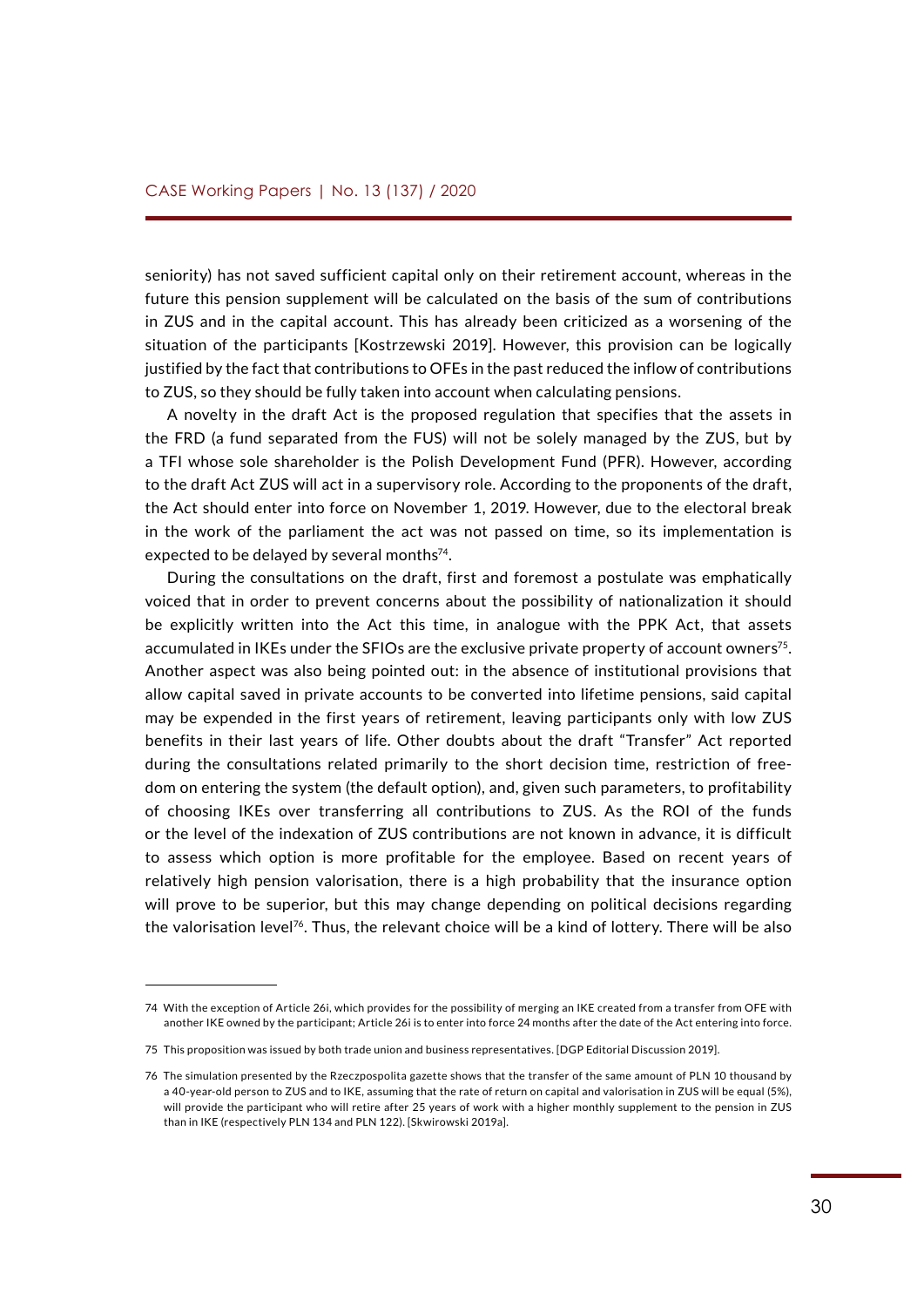little time to decide (only two months) and the choice of transferring assets to ZUS will be irreversible.

There are also numerous reservations raised as to whether it is justified and expedient to charge the OFE participants with the 15% conversion fee for the FRD. Participants choosing the government-supported capital option (as more favourable to economic development) that theoretically has a higher probability of being profitable will, however, be exposed to higher risk (due to uncertainty of the capital market), so they should be particularly incentivized in favour of this option. But the draft Act lacks such incentives.

Also raised in the discussion is the fact that should the participants opt for SFIO instead of ZUS the state budget will obviously benefit (due to the transformation fee of possibly as much as PLN 19.3 billion), [Kostrzewski 2019] which means that the government is not selfless in its nudging in favour of the capital option. If the government was guided solely by the lofty intentions enumerated in the Explanatory Memorandum to the Act (e.g. higher future pensions, higher savings bringing about higher investment and economic development), instead of its own immediate budgetary interest, then rather than charging the fee upfront, at the start of the new system, the government should either delay charging the fee until the moment of collection of savings<sup>77</sup> along the lines of regulations of ZUS pensions, or waive its collection completely thus creating a strong incentive to choose the capital option $78$ .

The statutory proposal of ZUS handing over the responsibility of managing the FRD to the aforementioned TFI whose sole shareholder is the state-owned PFR also met with strong criticism of trade unions and some experts. FRD currently manages PLN 40 billion and will additionally receive contributions from OFEs transferred to ZUS. Critics believe that the ZUS is effective in managing the fund in its role of a special purpose fund designed to ensure increased security of the solvency of contributions from FUS. They stress that comparisons of international stable growth funds confirm this and that the proposed change is unnecessary and even harmful. It may undermine the system's

<sup>77</sup> Such a proposal was presented in consultations by the Polish Confederation Lewiatan [Skwirowski 2019].

<sup>78</sup> Such government representatives as PFR's Vice President Bartosz Marczuk (voiced in an interview on Radio TOKFM) claim that the fee is neutral relative to the amount of savings, because it would have to be paid either now or on pension collection, and 15% corresponds to the effective rate of pensions tax . This is demonstrably false, as the result of multiplying the total amount of savings by interest will be greater than interest on smaller amount of savings reduced by the fee. Marczuk also suggests that we should agree on the fee as it is, as it were, a lesser evil, because the government abstains from taking all the funds from the OFEs even though according to the ruling of the TK it could have. The argument is simply cynical. In his interview Minister Kwieciński suggests similarly that "many of his colleagues in the government would be satisfied if 100% of OFE funds went to ZUS" [Kwieciński 2019].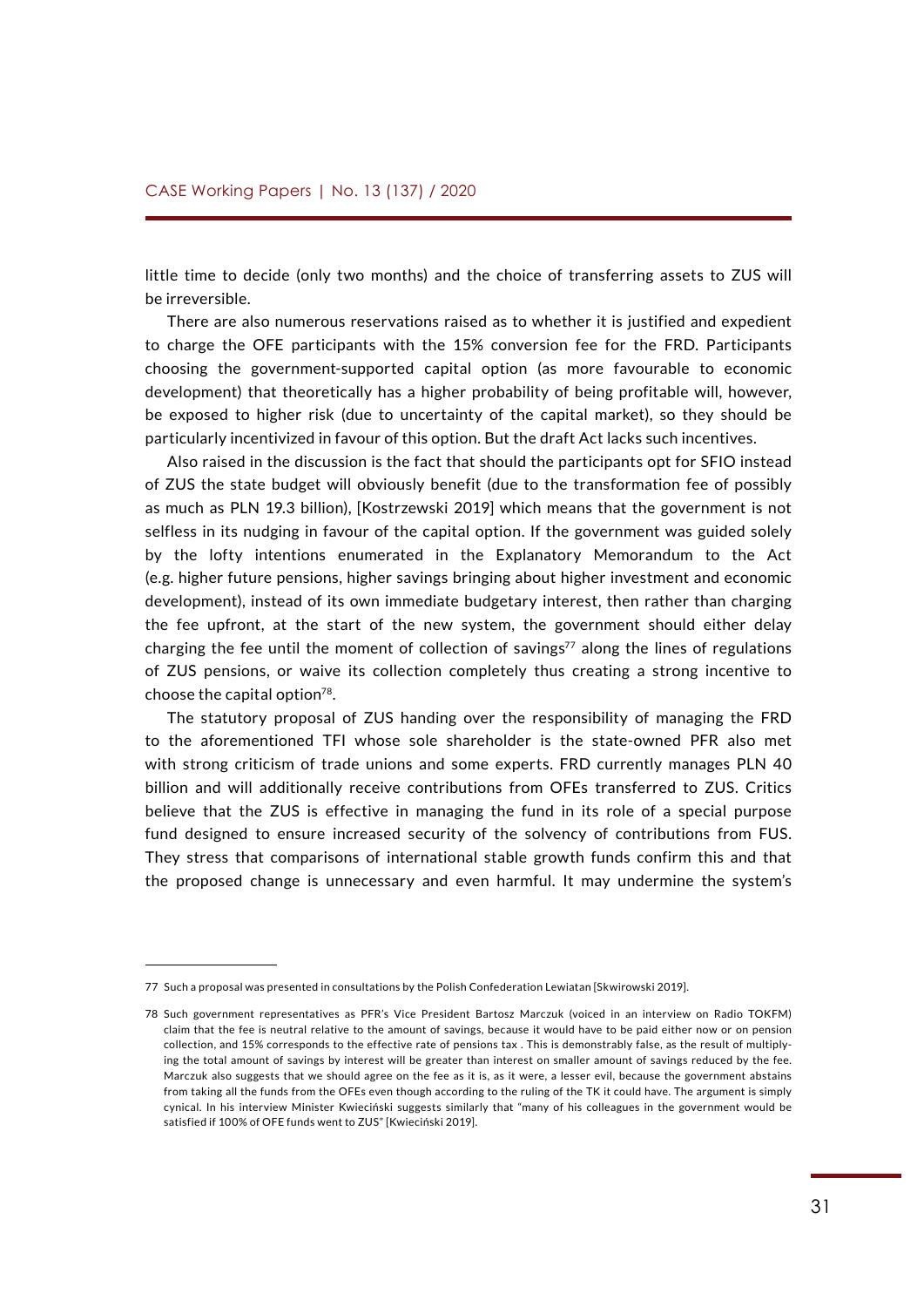integrity, leading to objectionable decisions such as investing in projects that do not ensure adequate ROI [Wiktorowska 2019; Skibińska, Kostrzewski 2019]79.

The authors of the draft assume that as much as 80% of OFE members will choose the capital option. This seems dubious given the government's undisguised intentions to profit from the transfer on the one hand, and the already undermined trust in the state due to its previous treatment of capital form of pension saving. OFE participants remember well that five years ago they were also faced with a default option of an opposite transfer; back then, the ZUS was suggested as the "better" option, while the name of investment funds was dragged through muck and mire. The individual savings of the participants in the OFEs were halved on the occasion. How can they trust now that this time it will be different? Moreover, in fact none of the options offered to the OFE participants by the government is favourable for the former, so the participants will have to choose a subjectively lesser evil. It can be assumed, however, that a significant part of persons with assets in OFE will risk staying in the capital pillar, provided that the act clearly states that the content of the account will stay private.

At this point it is worth considering what will happen in the economy if the majority of OFE members will choose the insurance option. This would result in the OFE assets being taken over in cash and in shares of private enterprises by the state ZUS. According to the latest data, the OFEs still hold shares of domestic companies worth PLN 114 billion [DGP Editorial Discussion 2019b]. This would mean an increase in the state sector by a value comparable to the current value of the State Treasury shares in the public companies, so it would mean nationalization of the economy at a large scale with all its well-known negative effects.

There is yet another aspect of the matter. Transferring the entire pension insurance contributions to the ZUS raises a question: How will the savings on the individual capital accounts of SFIO members increase? After all, one of the main shortcomings of OFE after 2014 cuts was the insufficient inflow of new contributions. Is all this organizational effort to be put into funds that cannot possibly develop? Judging by the side threads in statements of policymakers that drafted the reform and by certain statutory backdoors<sup>80</sup>, to ensure the inflow of new capital there are plans for some kind of coupling of PPKs that are currently being created with assets accumulated in the OFEs and managed by the new TFI. This is because it seems unlikely that individual, voluntary contributions from participants could fill this gap. Thus, the idea of actually increasing the pension contribution for the capital

<sup>79</sup> Besides trade union representatives, the president of the Pension Institute Antoni Kołek voiced critical arguments as well.

<sup>80</sup> I am referring to the Article 26i of the "Transfer" Act, which provides for the possibility of coupling an IKE created by the transfer from OFE with another IKE owned by a given person; the Article is to enter into force 24 months after the Act will enter into force.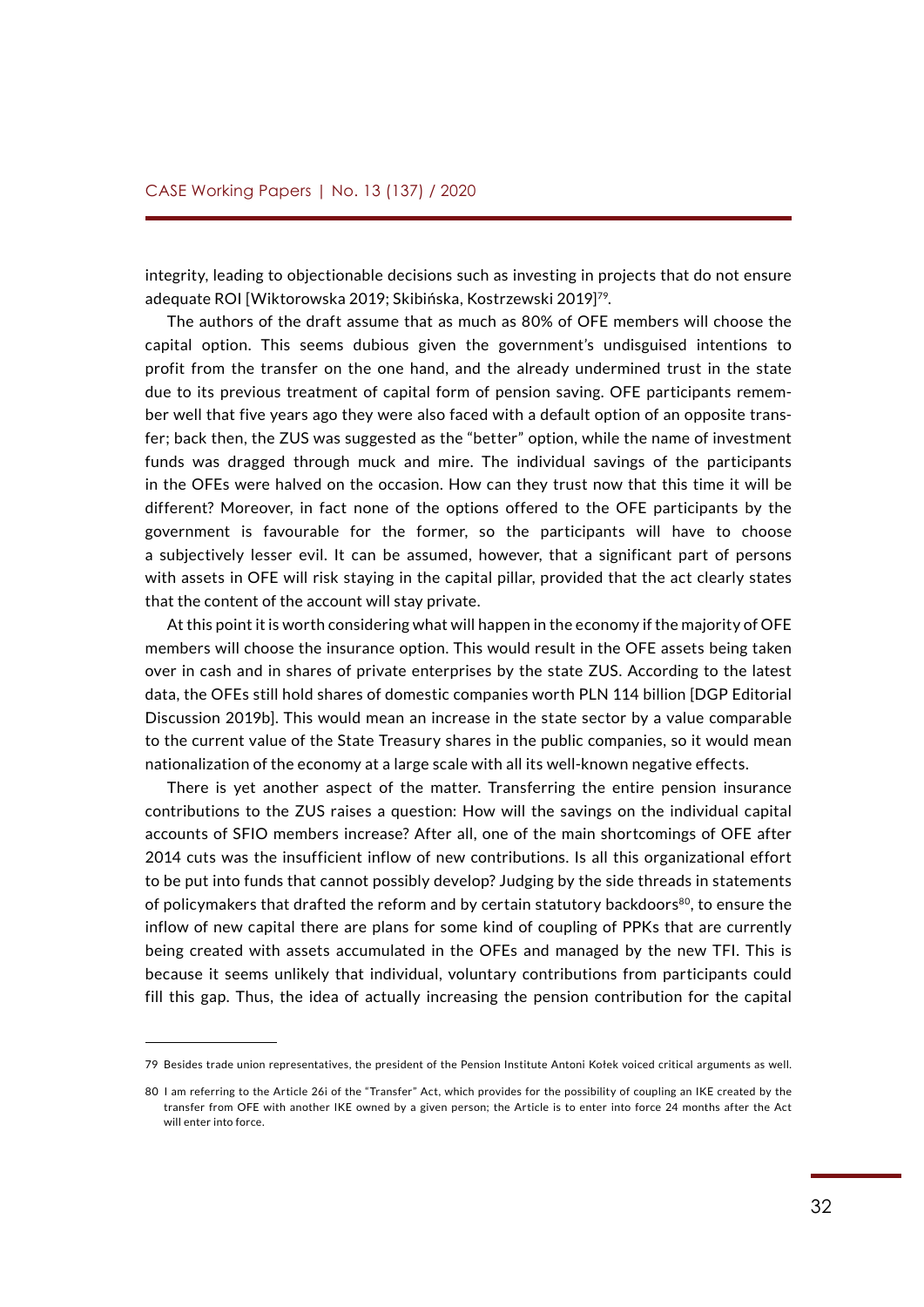<span id="page-32-0"></span>pillar would be implemented indirectly, which was not done in 1999. This may be an explanation for the mysterious silence regarding the relationship between the two enterprises.

Even if there will be no direct link between the PPK and the "new OFE", both programs remain clearly connected in public consciousness. The way in which the government will ultimately divide and redirect the material legacy of OFE will significantly affect the public trust in the new PPK program and will strengthen or weaken public faith regarding the advisability of additional saving for retirement. To restore this trust and reverse social losses caused by the "partitioning" of the OFE in 2011–2014, it would be advisable not only to abandon the transformation fee, as was suggested above, but to do more to actually rebuild the capital pillar.

One such proposals posited by Andrzej Rzońca [Rzońca 2018] is to allow to transfer back the assets in ZUS' sub-accounts of OFE participants (corresponding to the contribution "taken" from OFE) to their individual retirement accounts in treasury bonds after a prior guarantee that these accounts are private. According to the Rzońca's proposal such bonds could be converted in the future into the shares of State Treasury companies. In addition, bonus shares could be obtained to reward work lasting many years or working after retirement age. Given that by April 24, 2019 almost PLN 400 billion was held in ZUS sub-accounts [Chądzyński, Osiecki 2019], it is hard to imagine that the current government would take such an initiative. However, this proposal is well-worth considering in the future.

#### **4.2. Existing voluntary, private pension saving schemes and their limitations**

It is necessary to briefly describe here the history and the condition of voluntary institutions of the third pension pillar in Poland. When the pension reform was introduced in 1999, a legal framework was created to enable and encourage the accumulation of additional voluntary pension savings, in addition to savings from contributions for the first and second pillars. The PPEs established in firms were supposed to perform the role of the institutions collecting these funds. The initial idea was that employees were to pay contributions, and the employers were to organize the entire scheme. But after a year the idea was abandoned in favour of the employers paying contributions, with possible voluntary contributions of employees. The minimum contribution amount is currently 3.5% of the gross salary of each employee (the maximum is 7%), and the condition for registering a PPE is for the minimum of 25% of employees of a given firm to subscribe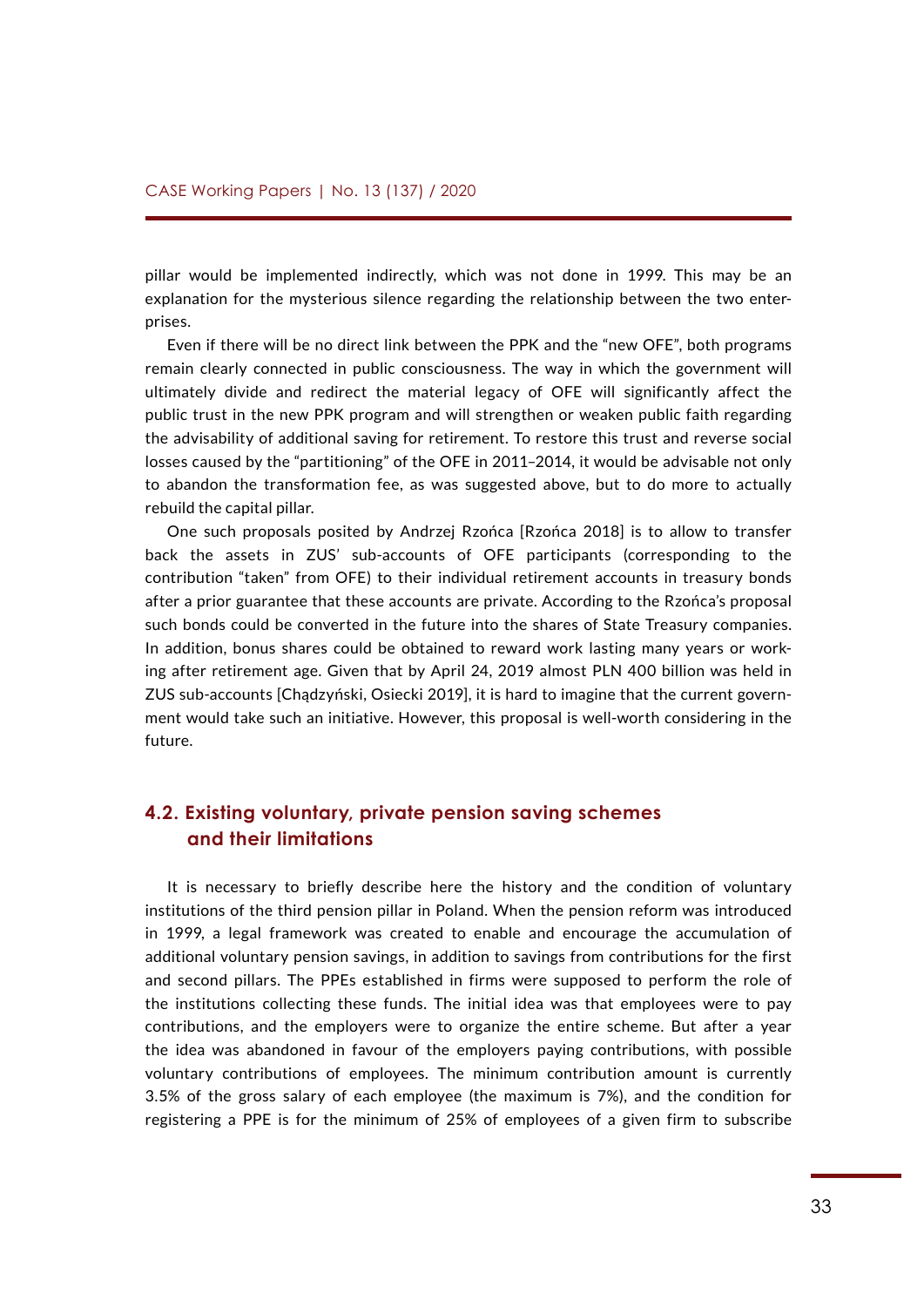to it<sup>81</sup>. The PPEs are usually managed by external financial institutions such as investment funds, insurance companies, or (rarely) employee pension societies in companies. Each PPE must be created with the active participation of employee representatives and with their approval; this also requires registration at the Office of the Polish Financial Supervision Authority (UKNF) and is subject to its supervision. Few employers decided on such voluntary schemes in the first years of the  $21<sup>st</sup>$  century, when high unemployment made it unnecessary to solicit employees with special bonuses. However, the number of the schemes gradually increased, especially in larger, wealthy businesses that were interested in finding skilled professionals and were able to afford them. The number of the schemes plateaued over the past few years. According to the KNF, at the end of 2018 1230 schemes accumulated PLN 12.7 billion in assets and had 425 thousand participants [KNF 2019: p.26; KNF 2018]. It was obviously a small percentage of the market compared to the OFE sector with 16 million participants and assets worth PLN 160 billion. However, interest in PPEs increased immeasurably after October 4, 2018, when the specific shape of the Act on Employee Capital Plans that makes PPKs mandatory was made known. For various reasons, many employers preferred PPEs, which exempt them from participating in the PPKs. According to the KNF, at the turn of the year the number of applications to the PPE register swelled: 254 applications were submitted and 108 decisions on entry in the register were issued from October 2018 to February 2019<sup>82</sup>. By mid-July 2019 the number increased to 1551 PPEs (usually in large businesses), and is expected to continue to increase. But why would businesses get involved in the PPEs in spite of its larger costs for the employer in comparison with the PPKs?83 One of the reasons is that PPEs shed a positive light on businesses of ones that fight for skilled employees on the labor market. The employees perceive the PPEs as advantageous, because the contributions are paid by the employer and any additional contributions of the employees are voluntary. What's more, the employee has the right to co-decide on the selection of the sub-fund in which their contributions will be collected (unlike in the PPKs). In addition, the total amount of the ZUS contribution paid by the employer is not included in the PPE contribution calculation basis, and investment profits and withdrawals from PPEs are exempt from capi-

<sup>81</sup> The Act of 20 April 2004 on Employee Pension Schemes, Journal of Laws of 2004 No 116, item 1207, amended by the Act of 4 October 2018 on Employee Capital Plans is the legal basis for the PPE.

<sup>82</sup> In 2018 alone, 292 applications were submitted, 206 new PPEs were entered into the register, 64 employers subscribed to the inter-company schemes registered in KNF, and the amount of accumulated assets increased by PLN 92 million during the year. For comparison, in the entire 2017, 48 PPE were entered in the register and 77 applications were submitted. [KNF 2019: pp. 26, 121; Skwirowski 2019c].

<sup>83</sup> According to some calculations, the payment of the PPE contribution of 25% of employees is the equivalent of the payment of the PPK contribution of 78% of employees. [Skwirowski 2019c].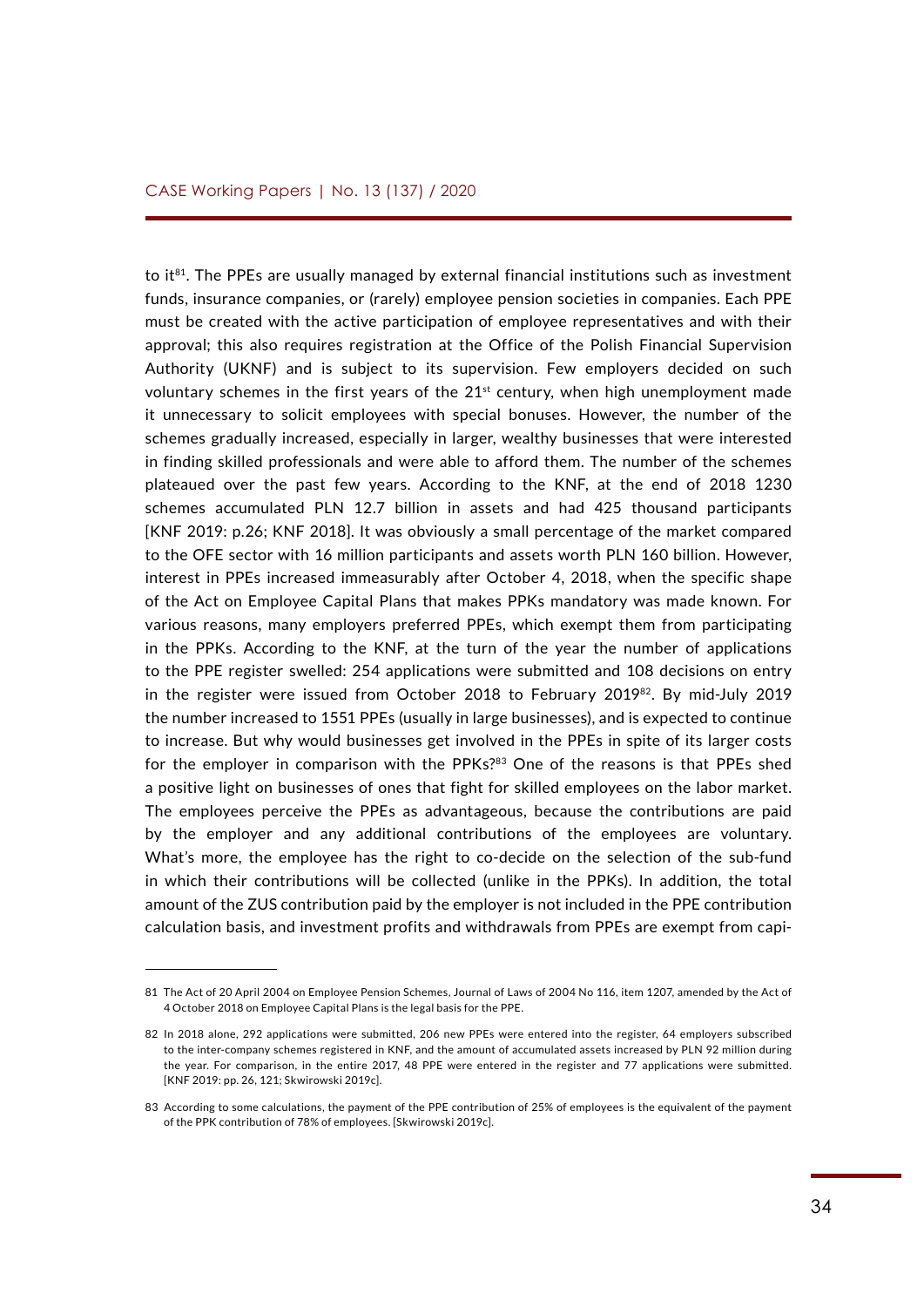tal gains tax (similarly to the case of PPKs). PPE participants have complete control of their assets after retirement: unlike in the case of the PPKs, they can make a cash withdrawal or invest the assets freely. There are also several important advantages of PPE for the employer: Firstly, in contrast to the upstart PPK, the concept has been well-known and proven for many years. Secondly, a PPE is quite simple and easy in terms of financial reporting, and thus constitutes a much lower administrative burden on the entrepreneur resulting in lower costs. Thirdly, in case of a PPE, if oversights or failures to meet deadlines are not removed within a specified period, the financial penalty imposed by the UKNF is small (up to PLN 50 thousand), while in case of a PPK the penalties for the same infringements are draconian (up to PLN 1 million or 1.5% of the firm's remuneration fund). What's more, in contrast with the PPK contributions, PPE contributions can be temporarily suspended or reduced in the event of temporary difficulties experienced by the company. Generally speaking, PPEs are built from the bottom up and tailored to the individual needs of companies, and are thus more flexible and intelligible; the resulting lower risk for the employers makes businesses more eager to prefer PPEs. However, PPEs are not widespread enough to be a serious source of protection for larger sections of society in their old age.

IKEs (introduced in 2004) and IKZEs (introduced in 2012) are another form of private pension saving – an individual form. As the PPEs did not develop well at the beginning, other options were introduced; one such option allowed citizens to set up individual accounts for pension saving and to receive capital gains tax exemption for their annually-capped contributions. The accounts were managed by insurance companies, investment funds, brokerage houses, banks, and DFEs. At the end of December 2018, there were 995.6 thousand IKEs and 730.4 thousand IKZEs, with respective asset value of PLN 8.7 billion (IKEs) and PLN 2.3 billion (IKZEs) [KNF 2019: p. 28]. In 2018, there were four times more owners of these accounts than the PPE participants (1.7 million and 425 thousand, respectively); collectively, both groups held about the same amount of assets (PLN 11 billion and PLN 12.7 billion, respectively).

Given the recent rapid development of the PPE sector, it can be assumed that the number of the PPE participants will double $84$ , further increasing the amount of the assets in the scheme. However, according to the KNF, most PPE, IKE, and IKZE participants are wealthy persons in the last income deciles<sup>85</sup>, which means that this version of the third

<sup>84</sup> However, the entities that are required to introduce the PPK (in consecutive installments) can no longer set up new PPE programs.

<sup>85</sup> According to the KNF, 90% of IKZE contributions deducted from tax for 2012 were paid by participants in the last two income deciles (i.e. 20% of the highest-earners). [KNF 2016: p. 62]. The authors of the cited report suggest that the tax reliefs adopted here do not contribute to the new savings, but rather shift the allocation of existing or planned savings wherever these reliefs apply.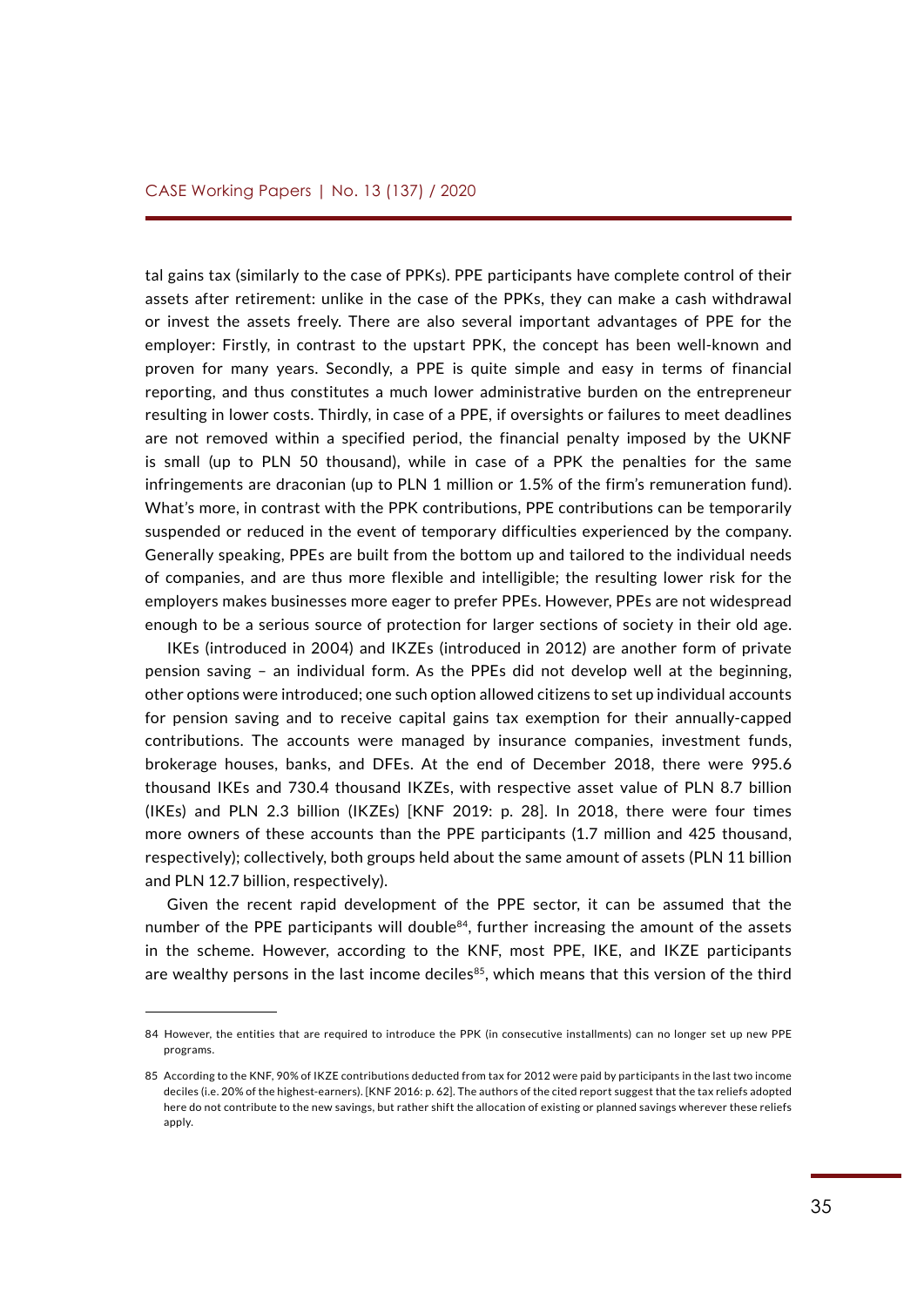<span id="page-35-0"></span>pillar does not solve the problem of poverty of retired low-wage earners. As I noted earlier, the solution it is also not a sufficiently widespread.

#### **4.3. Employee Capital Plans: the concept and the instruments**

The 2018 Act on Employee Capital Plans<sup>86</sup> is designed to be universal and to cover all persons of a certain age that work in the country and contribute to ZUS. The Article 3 of the Act states that the PPK is created for the purpose of systematic accumulation of savings by the PPK participants to be repaid upon their reaching the age of 60 (and for other purposes specified in the Act), and that assets held by PPKs are private property of PPK participants<sup>87</sup>.

Participation of employees in PPKs is voluntary but default, meaning that an employee unwilling to participate must declare it in a statement within certain time limit, and renew it every four years. In absence of the statement, the employee enters the scheme automatically.

On the other hand, participation in PPKs is compulsory for employers, and within two years starting from July 2019 subsequent tranches of companies (from the largest to the smallest) are to participate in the scheme, except for public finance sector entities (regardless of their size) that will enter the scheme in 202188. In the first tranche, businesses with more than 250 employees are to enter the program between July 1, 2019 and January 2020. It is estimated that this tranche includes about 4100 largest companies<sup>89</sup>.

Subject to the automatic subscription to the scheme are employees working under not only contracts of employment, but also under civil law contracts, provided they have worked for their company for three months (in total during the year) and have reached the age of 5590. Contributions to PPK will flow from three sources: employees contributing at least 2% of their net salary<sup>91</sup> per month, employers contributing 1.5% of each

<sup>86</sup> The Act of 4 October 2018 on Employee Capital Plans, Journal of Laws 2018, item 2215.

<sup>87</sup> With the condition that in the event of earlier withdrawal of the assets the part funded by the state will be returned.

<sup>88</sup> The smallest companies with up to 10 employees may be excluded if all their employees submit a declaration that they do not wish to subscribe to the PPKs. All companies with PPEs that meeting PPE conditions on an ongoing basis (contribution of 3.5% of the salary of each participant and 25% of employees participating in a scheme) are also excluded.

<sup>89</sup> After deduction of approximately 1,500 companies that opted for the PPE.

<sup>90</sup> Persons aged 55–70 can participate in the program at their own request.

<sup>91</sup> There is a slight confusion about the contribution calculation basis, because according to law the contributions will be charged on net remuneration, i.e. after taxes. In spite of that, they will be calculated on gross remuneration, after deducting ZUS contributions.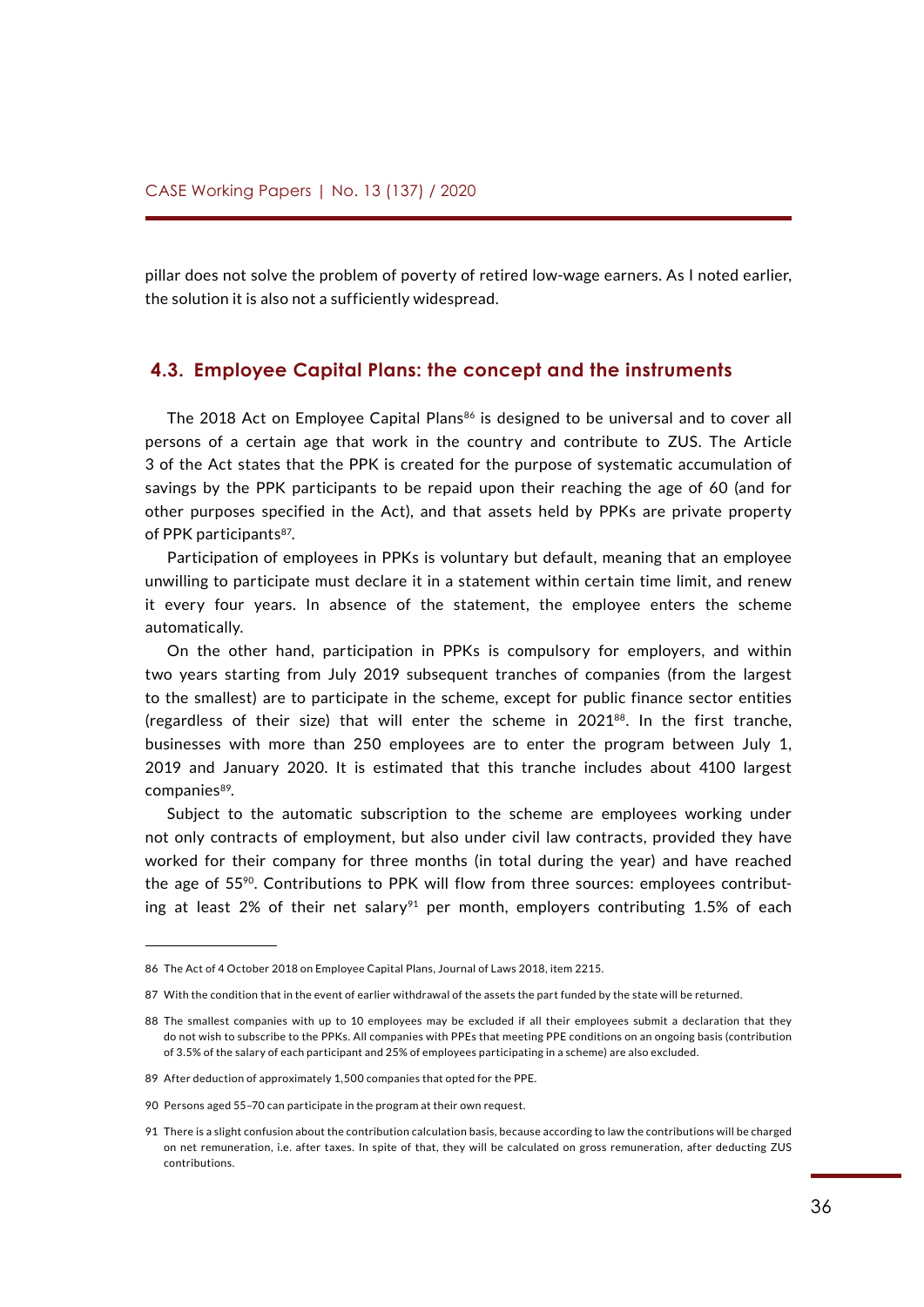employee's salary each month, and the state budget<sup>92</sup> contributing a one-time welcoming payment of PLN 250 and an annual contribution of PLN 240 for each PPK participant. The employer and the employee may additionally declare higher contributions (up to 3% and up to 4%, espectively). Employees earning less than 1.2 times the minimum wage may be periodically exempt from the full 2% contribution and pay 0.5% of the salary. The employee may resign from participation in PPK at any time, which will result in suspension of payment of further contributions by the employer. The participant's account will, however, remain in the system, unless they request an earlier withdrawal (see below). The employer is obliged to prepare employees for the introduction of PPK by providing them with objective information and agreeing upon detailed rules of the scheme with the employee representatives; it is worth to mention that discouraging employees from subscribing to the program is highly penalized.

The contributed assets will be managed by specialized financial institutions (TFIs or insurance fund companies) registered in the relevant records and fulfilling quite demanding requirements regarding their financial resources and past experience on financial markets. Employers are required to choose a specific financial institution within a statutory deadline, to sign a PPK management contract with the institution (with the participation of employee representatives), and then again to sign a PPK administration contract being a detailed continuation of the former agreement<sup>93</sup>. If the employer ultimately fails to enter into a contract with the financial institution of his choice, said institution may be designated by the PFR overseeing the entire program, provided that PFR holds over 50% of its shares.

Financial institutions that administrate PPKs must create a certain number of *defined date sub-funds* (most often it will be eight to nine funds) to operate a PPK in a given business. Employees of a similar age will be assigned to individual sub-funds so that different investment risk policies can be applied to them. The Act details proportions by which individual defined date sub-funds are to allocate their funds into various types of asset investments<sup>94</sup>. The Act specifies methods of communication between PPK participants and financial institutions running PPKs; the communication is to be predominantly electronic. It is forbidden under the threat of high financial penalties for the financial institutions to use unreliable advertising and provide misleading information. PPK management costs were set at a low level: the management fee may not exceed 0.5% of a fund's net asset value, the performance fee may not be exceed 0.1% of net value of the fund assets, and the performance fee may be charged only provided that an annual rate of return exceeds

<sup>92</sup> More specifically from the Labor Fund.

<sup>93</sup> Failure to enter into contract on time and to perform other obligations under the Act are subject to penalty of 1.5% of the remuneration fund or PLN 1 million.

<sup>94</sup> The Act devotes as many as seven pages to the investment policy of the PPKs.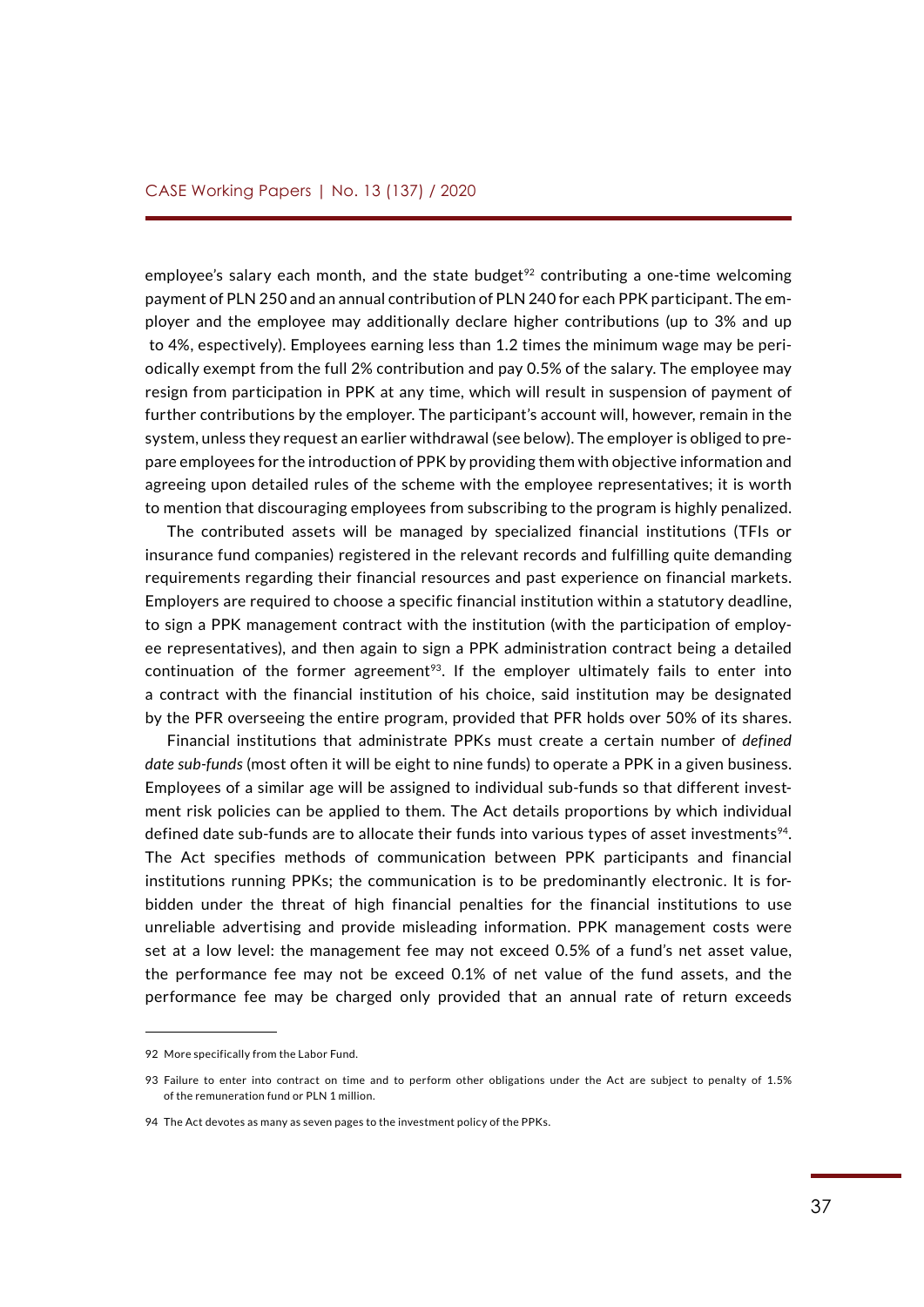the reference rate determined by the relevant minister<sup>95</sup>. The Act sets out in detail what types of costs in addition to management costs can be covered with a PPK's assets. Supervision over PPK's compliance with the law and the interests of PPK participants in its operations is to continue to be formally exercised by the official supervisory body (i.e. the KNF); the scope of the required reporting of financial institutions is to be particularly comprehensive and detailed. The Employee Capital Plans Registry is to be kept by the PFR. The Registry includes four types of records: of financial institutions managing the PPKs, of enterprises that have contracts with the PPKs, of PPK management contracts, and of individual PPK participants. In general, legal solutions ensure that the PFR will have detailed information on all aspects of the implementation of the scheme and will have effective control over it. The PFR's decision regarding an entry to the registry (e.g. an entry of a financial institution) is not a mere formality; PFR's assent is required. PFR's approval is required as well in case of data on company pension schemes and on cash flows on participants' accounts. Therefore, the PFR is the central "commanding" unit of the PPK, and it materially benefits because of this. Financial institutions are required to pay a monthly fee to the PFR account for the upkeep of the Registry and other PFR's duties. The fee, however, may not exceed 0.01% of the annual net value of assets of all funds of the defined date sub-funds managed by a particular financial institution. In addition, the Act announces the creation of a PPK information portal at PFR, to which financial institutions are to pay a welcome and annual fees.

The disposal of the assets deposited in the PPKs by the participants may take various forms. After 60 years of age the participant may collect 25% of the assets in cash, and the remaining 75% will be spread into at least 120 monthly installments. Such participant may also make a transfer withdrawal to an account in another PPK, in an insurance institution, or to a term deposit in a bank, provided that any cash withdrawal will be carried out by these institutions in similar installments and schedule as in case of cash withdrawals from PPKs. The participant may demand the withdrawal in fewer installments, but this, however, will involve certain costs. Similarly, if a participant decides to cease their participation before the age of 60 and requests cash withdrawal, they will have to reimburse all payments made by the state to the Labor Fund account, transfer an equivalent of 30% of the assets received from the employer on behalf of their IKE to the ZUS, and pay the capital gains tax on the remaining amount. At the request of a PPK participant before the age of 60

<sup>95</sup> Pursuant to the Article 49 of the Act (paragraphs 11 and 13), the reference rate is determined taking into account relevant objective economic factors, in particular the rate of return on securities issued by the State Treasury. The method of determining the reference rate and the detailed method of calculating the remuneration for the result will be determined by an ordinance issued by the minister competent for financial institutions, taking into account the effectiveness of the investments made.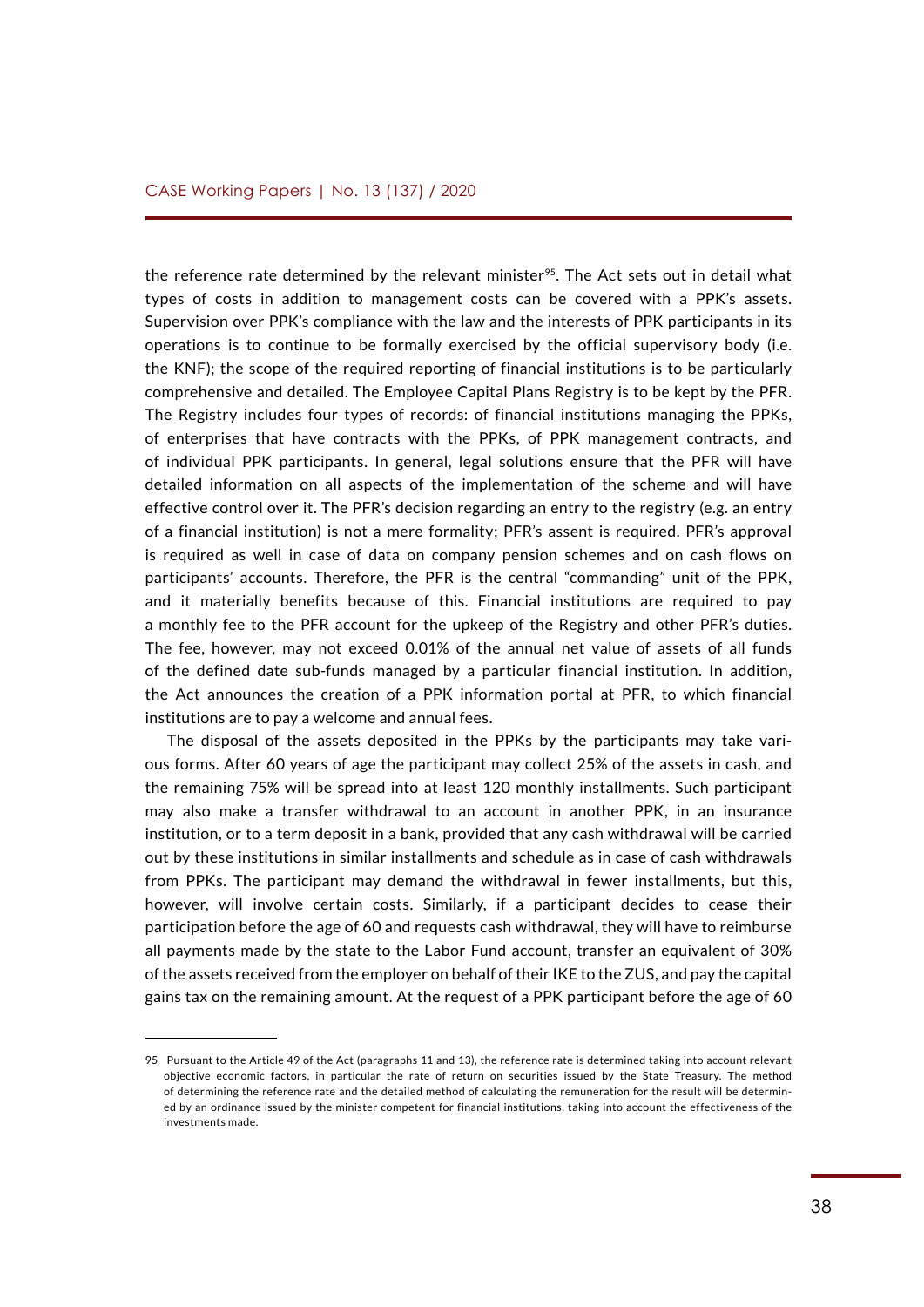in the event of their or their close family members' serious illness, the participant may withdraw up to 25% of the assets accumulated in their account. Another option is a withdrawal of up to 100% of the assets in case of participant building a house or buying a flat, provided the participant is under 45 years old. Moreover, the nominal value of the assets must be transferred back to the account within 20 years. The Act also specifies in detail withdrawals by family members in the event of the death of a PPK participant. The Act also provides a possibility of combining benefits of a participant and their spouse in the form of a marital benefit until the exhaustion of assets in both accounts. The PPK Act, similarly to the previously discussed draft "transfer" Act, is very detailed and tries to regulate all possible states of reality, which does not seem to be the best solution from the point of view of legal transparency. The Act itself has 75 pages, and together with the explanatory memorandum and accompanying documents the number swells to 455 pages.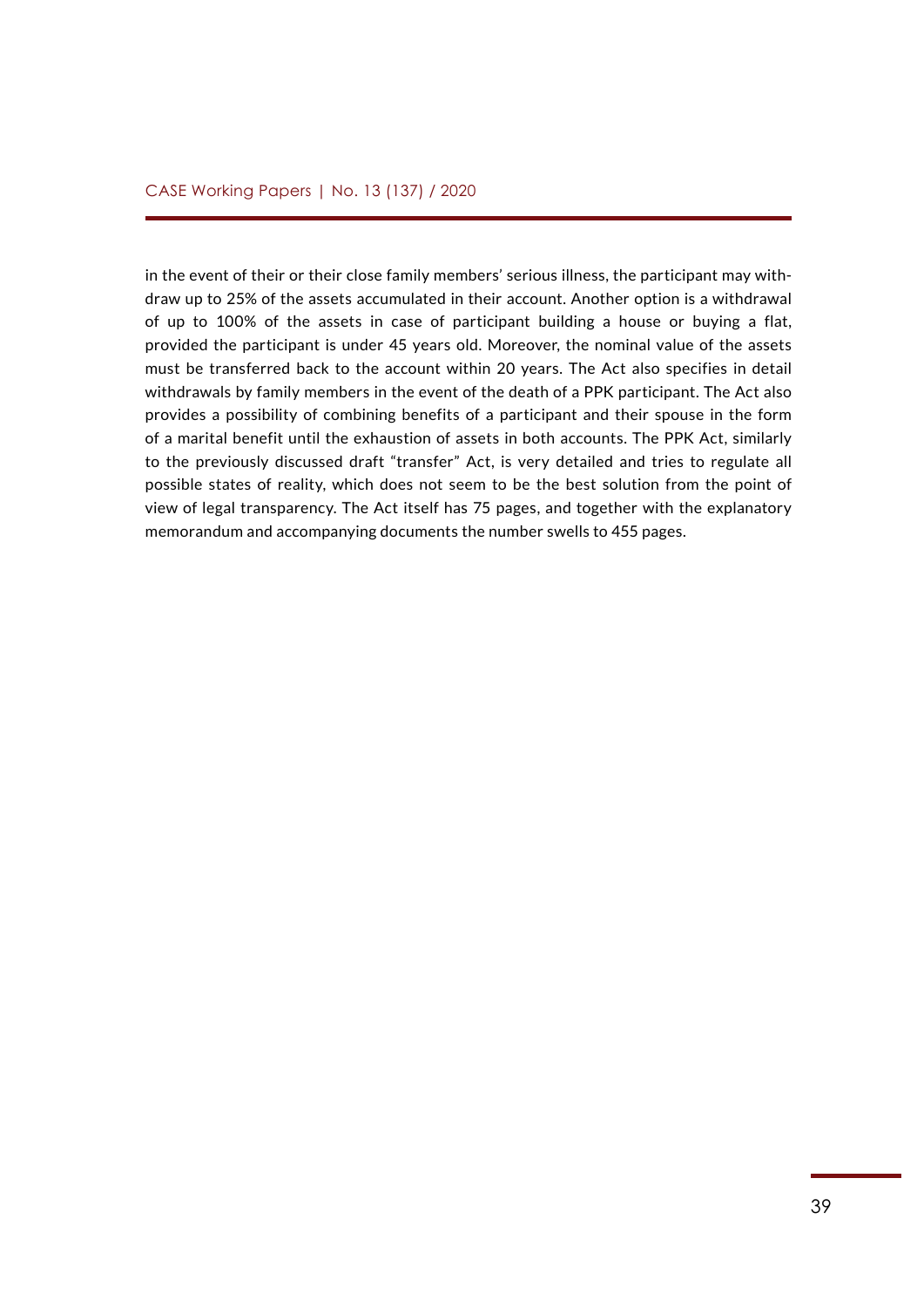### <span id="page-39-0"></span>**5. Pros and cons**

The intention of the PPK Act is to force the part of society that consumes all its income immediately and has no habit or does not perceive any possibility of saving its part for later consumption into saving for old age. While saving with intention to purchase flats or other durable goods is quite common in Poland today, pension saving remains an uncommon thought for most of the population, especially among young persons. 2016 research by J. Czapiński and M. Góra showed that only 21.5% of working Poles saves for old age and these are high-earners at that. The lowest-earners (within the two first deciles of income) have no income surpluses for such a purpose, but other low- or medium-earners are able to save and even declare such readiness provided that their savings would be partially subsidized by employers or by the state budget [Czapiński , Góra 2016]. The preexisting lack of providence probably stems to a large extent from the lack of economic education and disregard for disturbing demographic data about trends of dependency ratios for the next 20–30 years in our country. It seems that the additional reason is the faith in the state somehow solving the problem in the same way as it has always done. In contrast to societies in many of the other formerly socialist countries (in particular of post-Soviet ones), Polish society lacks examples of the ZUS suddenly interrupting payment of pensions for months or years; in the last few decades it was also never necessary to reduce pensions by half or more (as it happened in Greece or in the Baltic States after the 2008 crisis). Even in the period of high inflation at the beginning of the transformation period in Poland efforts were made to secure the basic pension indexation. Currently, the replacement rate exceeds 50%. Therefore, many citizens probably assume that at present there is no need to worry, as in the future the government will make some redistributive actions in favor of pensioners or that it will otherwise prevent the system from collapsing, e.g. by raising taxes. In spite of that, some young people hold an opposite view that neither the ZUS system nor the capital system can withstand the expected demographic trends, and as such is unable to provide financial security for old age. This is why, the thinking goes, each individual has to privately secure oneself by avoiding or minimalizing paying contributions to these systems today [Kolany 2019]. Both attitudes have a destructive effect on the motivation to save for old age.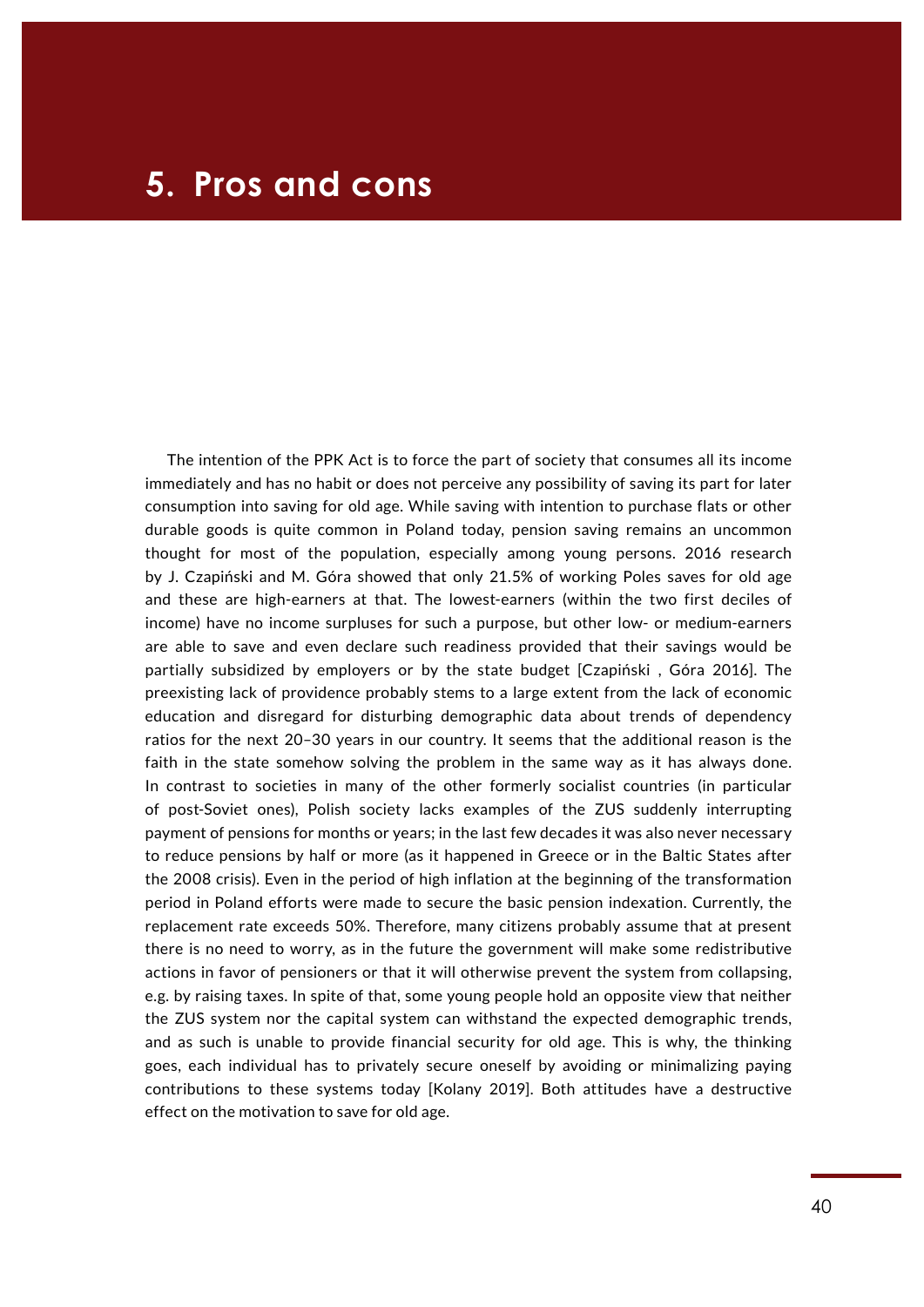And yet the reality is implacable: if the ratio of pensioners to employees falls to 1:1.5 or 1:2, as suggested above, then the contributions cannot possibly finance pensions. The principle of the defined contribution in the pay-as-you-go system means the amount of pensions received depend on the amount of paid contributions; and according to estimations in 20–30 years the replacement rate will not exceed 30% [OECD 2017: p. 29], in contrast with the current 50–60%. Same OECD study shows that in countries where voluntary pension saving schemes have been widespread for years (e.g. USA, UK, Ireland, Canada, Japan) there is a very large gap between the replacement rate in the compulsory pension system and the replacement rate in both systems (e.g. rises from 20–30% to 60 and even 80%). All this leads to the conclusion that further saving for old age in addition to the mandatory ZUS system is necessary to prevent relative poverty in old age. This is why an attempt to solve this problem by law and in a universal manner is reasonable. Even assuming that it may not be possible to include the lowest-earning part of the population in this saving scheme because of its voluntary nature, and consequently that this group will have to accept its reliance on the minimum pension, it remains a good idea to include in the scheme the remainder of society (with a large share of middle and low income groups).

The question arises, however, whether the particular solution that was applied is appropriate and whether it will be effective not only in terms of the adequacy of the institutional solutions used to the goals set, but whether it accounts for machinery of human action, which is not always rational in the colloquial sense of the term. A deeper consideration is whether the solutions designed in this way are honest in their intentions towards the persons they concern and whether they hide some other goals of their designers not discussed here.

One of the first issues coming to mind is the default principle applied by both the PPK Act and the draft "Transfer" Act. The point is that the participant in the emerging SFIO or PPK does not consciously and voluntarily decide to join these programs, but is automatically enrolled in them. The option of unsubscribing has a cost of making some intellectual and organizational effort on his part. This is based on the nudge theory formulated by an American behavioral economist and the 2017 Nobel laureate Richard Thaler [Thaler 2018]. The theory is based on a conviction that instead of using negative stimuli or regulations, it is easier to encourage people to behave as expected by creating a better *choice architecture*, i.e. to set circumstances encouraging them to make certain decisions.

The reason for automatic enrollment in the PPK plan is to encourage as many people as possible to start saving for old age. Many foreign studies show examples (cited by the popular portal *wynagrodzenia.pl*) [Kulikowski 2019] of introduction of automatic enrollment significantly increasing the number of participants in pension programs and seemingly having stronger positive effect on the rate of savers than the tax reliefs on saving. In re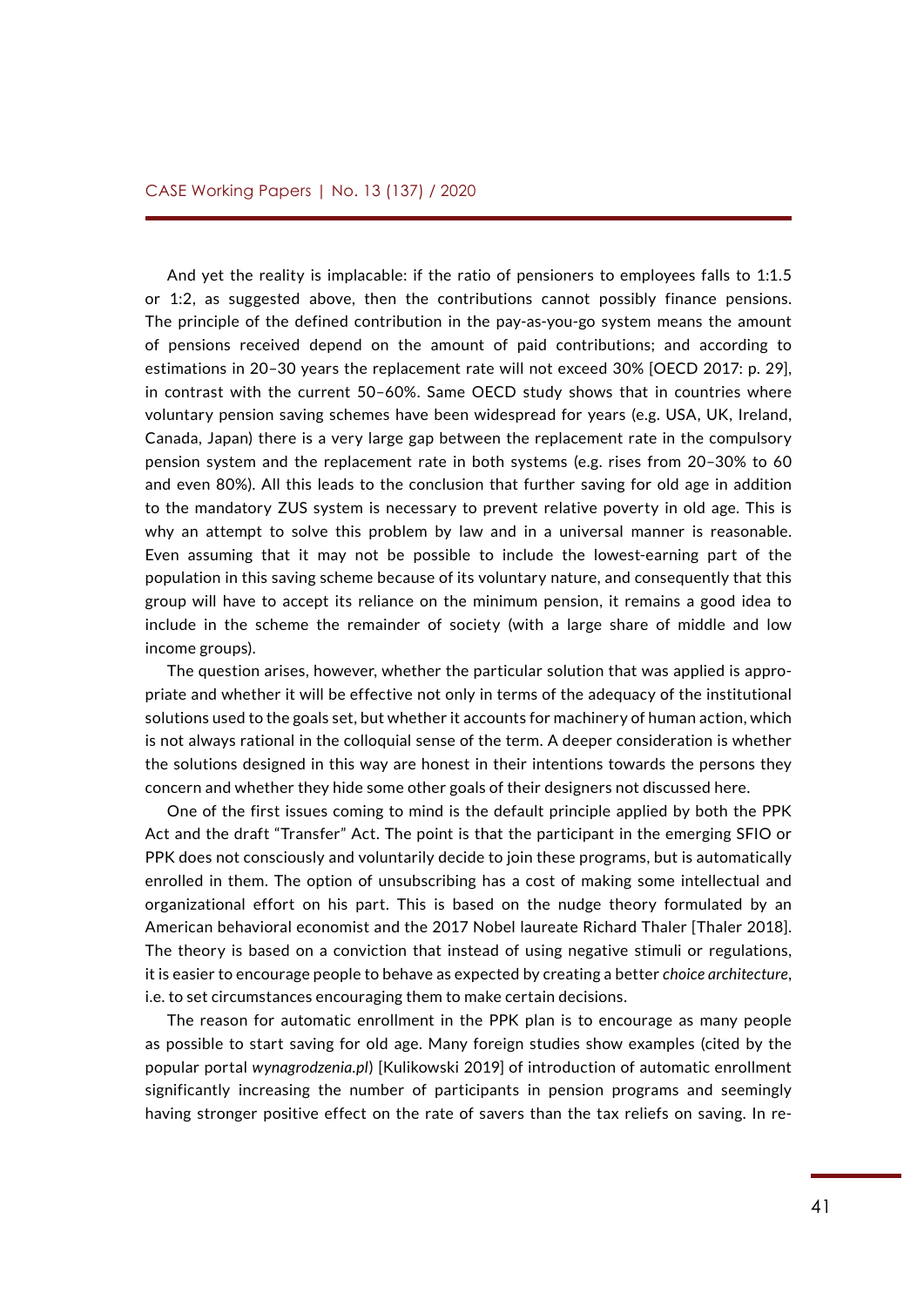sult, numerous arguments exist in support of the idea that such default provisions mobilize the so-called "passive savers," and thus have a much greater probability of increasing the percentage of savers. Conclusions made by the authors of both TEP (Towarzystwo Ekonomistów Polskich) reports on the additional pension system in Poland [TEP 2014 and 2016] are similar.

However, one may wonder of the extent of the ability of the creators of Polish pension saving schemes to predict the consequences of these decisions that are in fact taken for the persons concerned. Can it be assumed with a high degree of probability that capital programs designed in such a way will provide future pensioners with a significantly increased benefits and is the risk of investing capital in them somehow guaranteed by the government<sup>96</sup>? Finally, one may ask whether the information about these schemes is transparent enough to give participants any chance of choosing alternative ways of saving<sup>97</sup>. Thaler's theory assumes that the designers of public policy are guided by the public good and are only concerned with improving the functioning of society and the state. While analyzing the principles of the PPK as well as the draft "transfer" Act, it is difficult not to notice that in both cases the default provisions nudge into behaviors that are aligned with the running interests of the government [Skibińska, Kostrzewski 2019]<sup>98</sup>. Moreover, both schemes are strongly associated with the interests of their originator and patron (PFR). Besides presenting the arguments regarding the need to save for old age, the explanatory Memorandum to the Act strongly emphasizes the role of the PPKs in the Capital Building Programme (CBP) as a factor in increasing the savings rate in order to accumulate investment assets. There is no certainty, however, as to whether the intended goal is to support the development of the entire capital market that would allocate assets in the most effective uses in the economy, or whether PPK is designed primarily as a "short cut" to provide asset inflow into a governmental investment vehicle with great ambitions, i.e. the PFR, which is also to exercise control over the entire PPK. In this context, it is worth mentioning that at present (early November 2019)<sup>99</sup> we already have data on the kind of financial institutions that have signed the most contracts on PPK administration with large

<sup>96</sup> One of the critics of the default choice of capital provisions is Piotr Kuczyński [2019]. Restrictive regulations of the investment portfolio of future funds raise many doubts among other authors as well. Such regulations force the PPKs to invest mainly in Polish shares and treasury bonds, thus significantly limiting the possibility of receiving high returns on these investments [Kolany 2019].

<sup>97</sup> Sebastian Stodolak voiced these and other doubts in his article ["Poszturchiwani"] "the Nudged" in June 2019 in the Dziennik Gazeta Prawna, and in the same pages the discussion is continued by Agnieszka Wincewicz-Price and Paweł Śliwowski in their article "Wspierać, a nie poszturchiwać" ["To Support, not to Nudge"].

<sup>98</sup> Besides, similar default solution was used in 2014 in order to transfer funds from OFE to ZUS.

<sup>99</sup> The article was written between July and August 2019, but it's editorial work was conducted in late 2019 and in the beginning of 2020.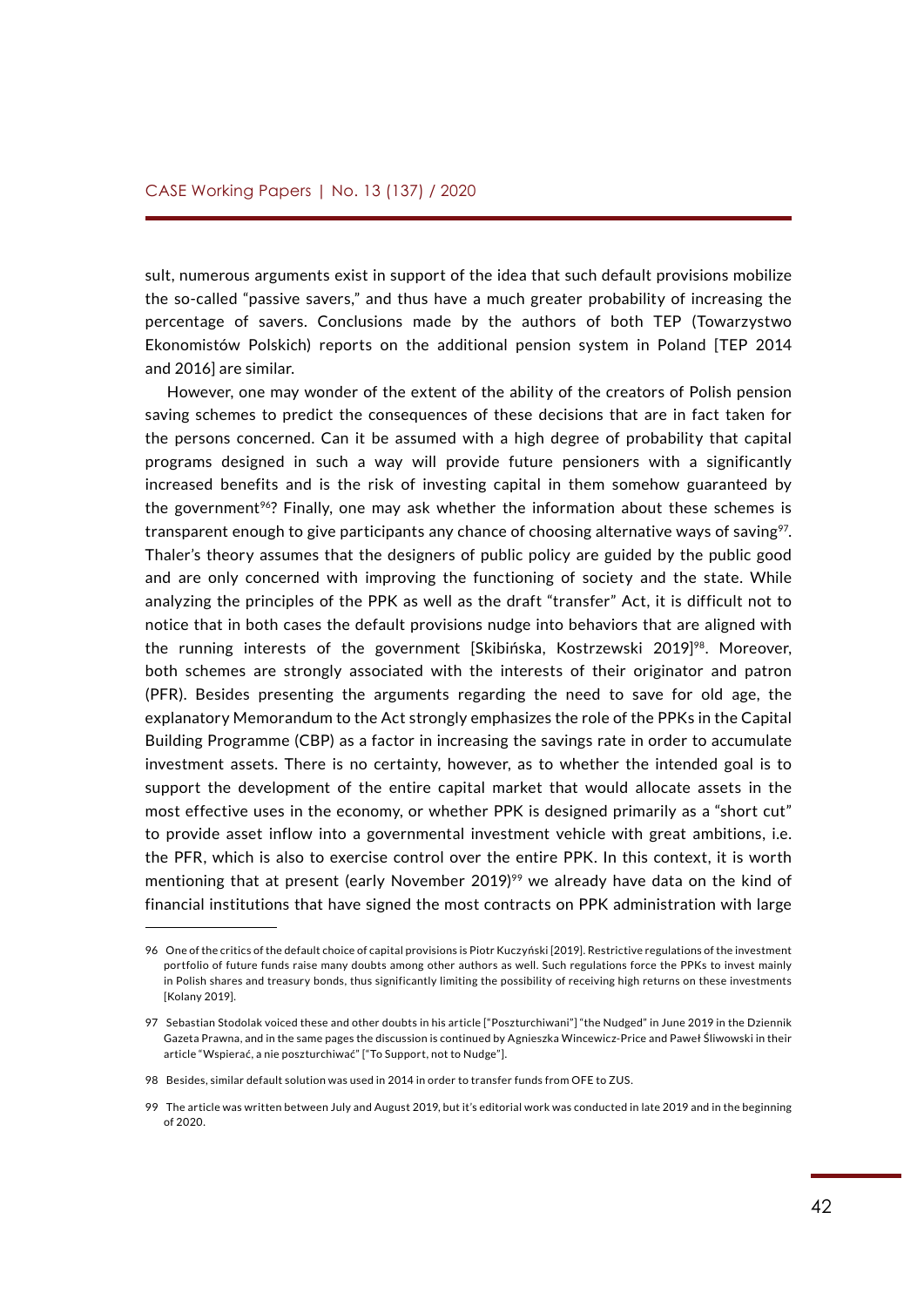enterprises. It turns out that half of the large enterprises in the first tranche (2,541 enterprises) have signed contracts with PKOTFI, TFIPZU and Pekao TFI [Skibińska 2019], which are owned by state banks. Not to doubt the professional capacity of these companies in managing funds, one can be concerned though about the criteria for allocating their investments in future.

Another important issue that needs to be addressed in this context is the rather unreliable agitation by the government and by the PFR. Rarely are the presentations on the benefits of both schemes accompanied by a remark that PPK or the new SFIO are not full pension schemes but only supplementary saving schemes for old age. The latter do not provide pension benefits until death, but only until the funds are exhausted; what's more, they are not guaranteed by the state or indexed as in case of ZUS pensions. As the payment of these funds after reaching the age of 60 is to be spread over 10 years, after that the PPK participants will find themselves in a much worse financial situation and this should be countered. Given the lack of clear information, the expectations of the future participants of these schemes may be excessive and will thus fail to encourage an increase in the pool of additional private pension savings (other than the existing schemes). Gradual increase of such savings should be suggested. Painting an inflated image of contributions by the employers and by the state as a source of some extraordinary benefits seems somewhat misguided as well. The compulsory employer contribution will usually replace a salary rise, and the state contribution subsidy comes indirectly from taxes.

What may be surprising in this context is how small in reality are the benefits that the participants of both schemes (SFIO and PPK) can actually expect. As discussed above, in the case of the conversion of OFE into SFIO neither of the two proposed solutions is financially beneficial for the participants. The state, in turn, will receive from each potential member of SFIO a 15% transformation fee that constitutes a quasi tax with an estimated total value of over PLN 19 billion (which have already been taken into account in the future budget for 2020)! Abandoning this peculiar 15% fee that in fact constitutes a tax on partaking in the capital program would encourage choosing this option, which is not even considered in the discussion. Therefore, income tax at the exit (at receiving pension at retirement) should be seriously considered as the solution, as is applied in most foreign voluntary pension programs and in the same way as the tax is collected on ZUS pension. Firstly of all, the tax collected on entry is discouraging. Second of all, it is unfair, because it robs future generations of future taxes. In addition, avoiding naming it a tax is ambiguous and dishonest. This solution brings to mind prepayment for cars in a "rightly past" communist system, which we would like to forget about.

Similarly, in the PPK program the employee contributions should be exempt from income tax at least at the entrance to the system (in whole or in part), as is practiced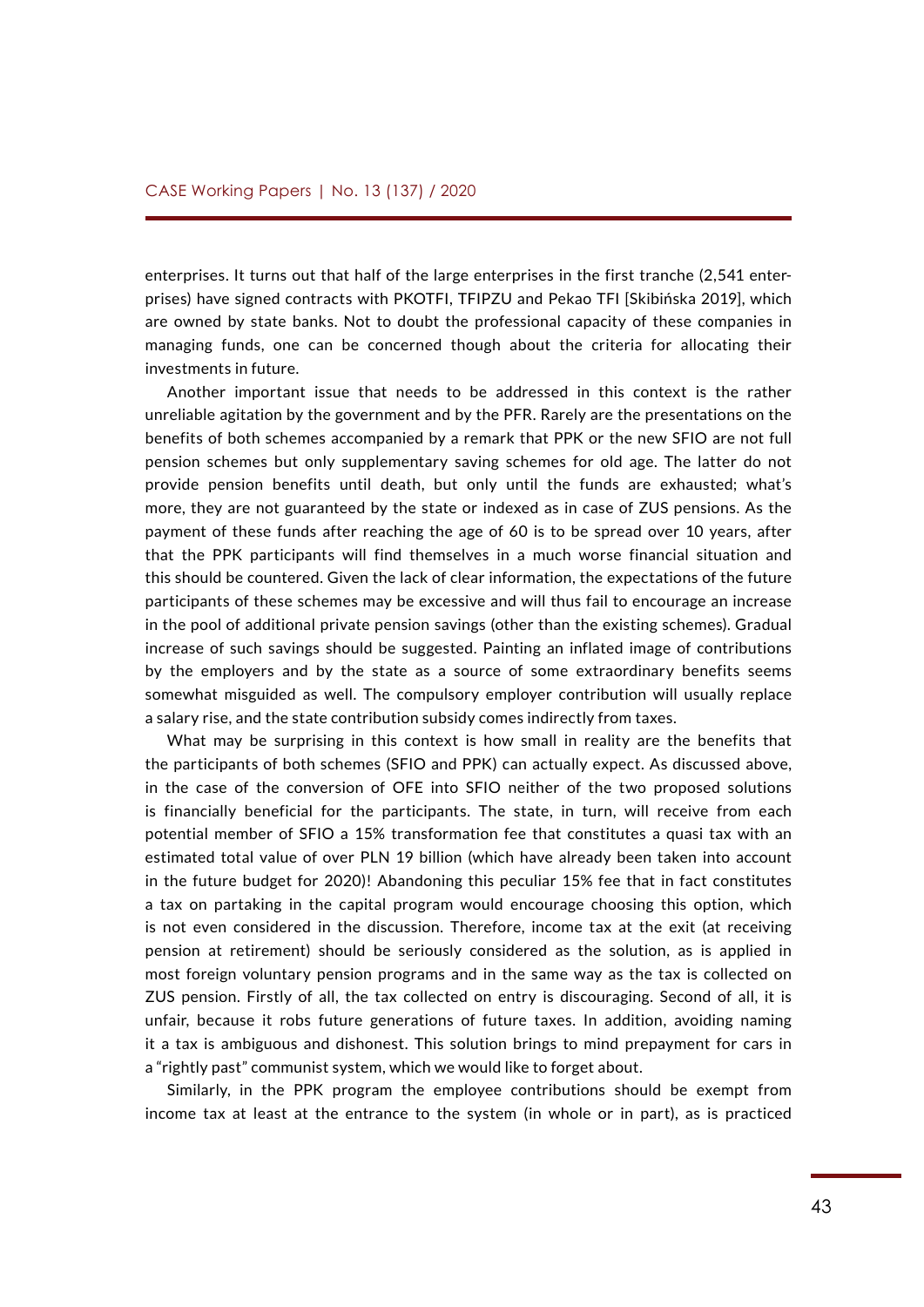in most countries that have introduced semi-mandatory pension savings (e.g. in the UK, which was taken as an example in the development of the Polish PPK). Meanwhile, in the PPK program, the employee's is supposed to pay his 2% contribution on the wage after tax (but it is calculated on the basis of gross wage), and the payment by the employer on behalf of the employee must also be taxed first before it reaches the employee's account. The subsidy from the state budget (PLN 20 per month) is minuscule next to payments of employees and employers, so its role is not as important as it is being portrayed. Combining the default principle with the tax relief and possibly a slightly more generous state subsidy would be a much more motivating solution than the current one. It would prove that the government really cares for the accumulation of the savings and that it wants to bear a part of its cost<sup>100</sup>. An analysis of existing provisions, however, leads to the conclusion that the government puts too little effort into encouraging pension savings, and when it does, it is mainly at someone else's expense. As for the employers, however, instead of incentives, coercion and penalties were applied $101$ .

It is rarely discussed how much of a challenge for employers is the PPK imposed on them. Top-down and rigid and regulated in detail systemic provisions that do not match the specific conditions of each company are always worse than those built from the bottom up. In addition to the partial payment of contributions by employers, which from their point of view constitute an additional tax, they will have to bear enormous organizational effort and high administrative costs<sup>102</sup>. This will be a particularly heavy burden for smaller companies. Designating PPK costs as tax-deductible is not enough to create a sufficient incentive. Draconian penalties for untimely or improper performance of duties are inconsistent with the provisions of the scheme. The option of transferring some of the obligations to financial institutions does not relieve the companies of their responsibilities, but rather generates costs. There is a striking asymmetry in the PPK Act between the entrepreneurs and all other PPK parties in that the incentives for entrepreneurs are greatly outweighed by their obligations and responsibilities in comparison to those of other parties. Why are entrepreneurs forced to bear the entire burden of saving for old age? There is no comment on that in either the Act or in the government statements.

<sup>100</sup> The budgetary cost of supporting additional pension savings in countries with developed systems (e.g. Sweden, Finland, New Zealand, or the United Kingdom) ranges from 0.4 to 1.5% of GDP [TEP 2016].

<sup>101</sup> Without coercion, participation in the PPK program would be rather unprofitable for entrepreneurs given regulatory conditions, because a fiscal cost of one zloty spent on the scheme exceeds that of one zloty spent on salary. The zloty in the pension fund is always "worse" than the net salary zloty, so it must cost less [Wiśniewski 1997].

<sup>102</sup> According to recent estimates the introduction of PPK will increase the payroll fund in enterprises from 0.5% to 3%. Additional costs include selection of the managing institution and adaptation of the IT systems [Skwirowski 2019]. Businesses will also have to repeatedly register the status of employees on civil law contracts according to their total annual seniority in the company and the number of employees in separate age groups that subscribe to different sub-funds.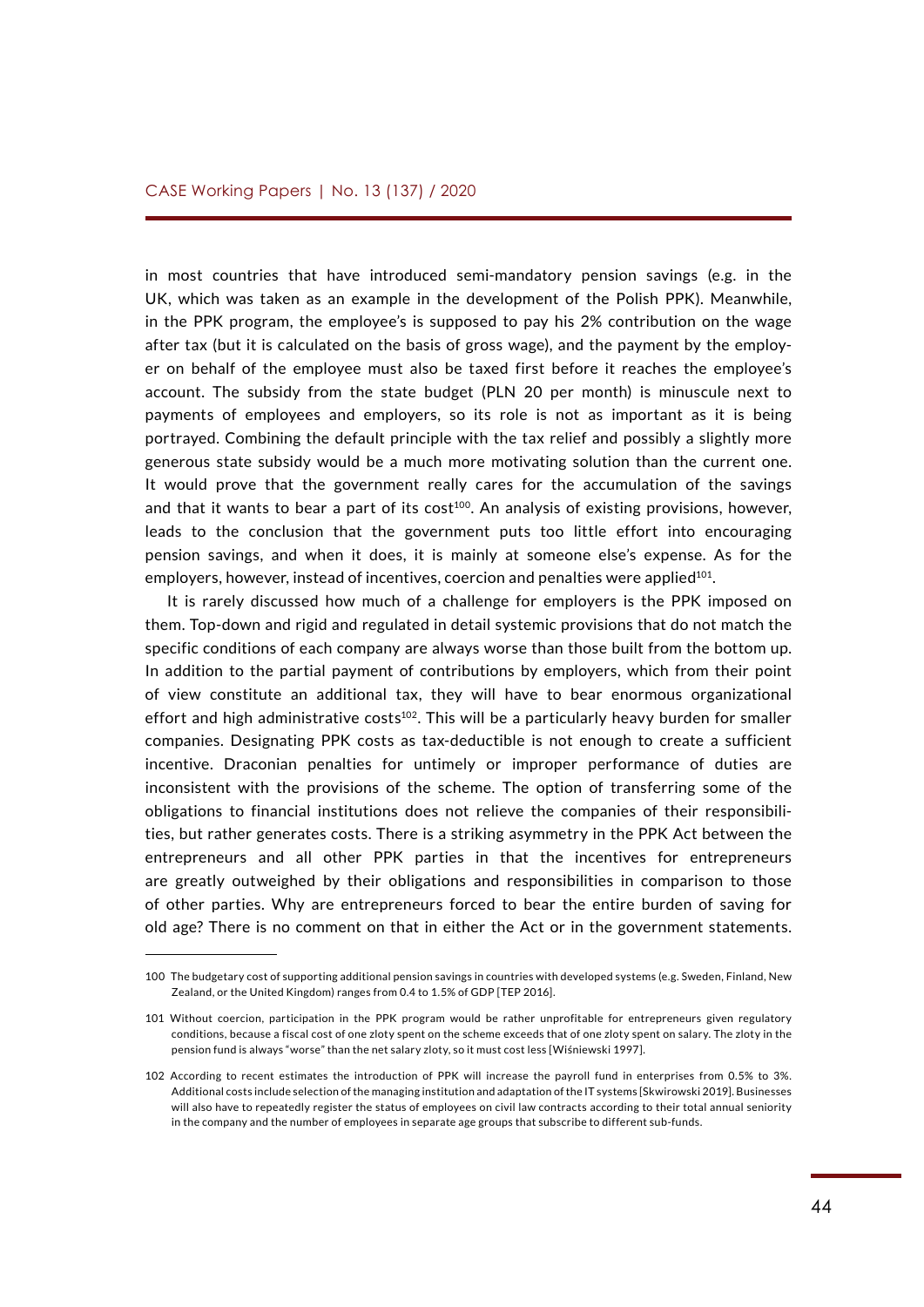But what is the reason for lack of criticism on the part of the businesses? It seems that the entrepreneurs understand and accept the two objectives of the program: the urgent need to increase the savings rate in the economy, and the need to increase savings for old age. This induces them to take part in achieving these goals.

To recapitulate, I believe that the goals of introducing an institution of additional savings for old age are legitimate and worthy of support, both for social and economic reasons. But the particular solutions offered by the state are inadequate and subordinated mainly to the current interests of the government; as such, they do not allow for optimism as to the success of their implementation measured by broad and permanent employee participation in the PPK.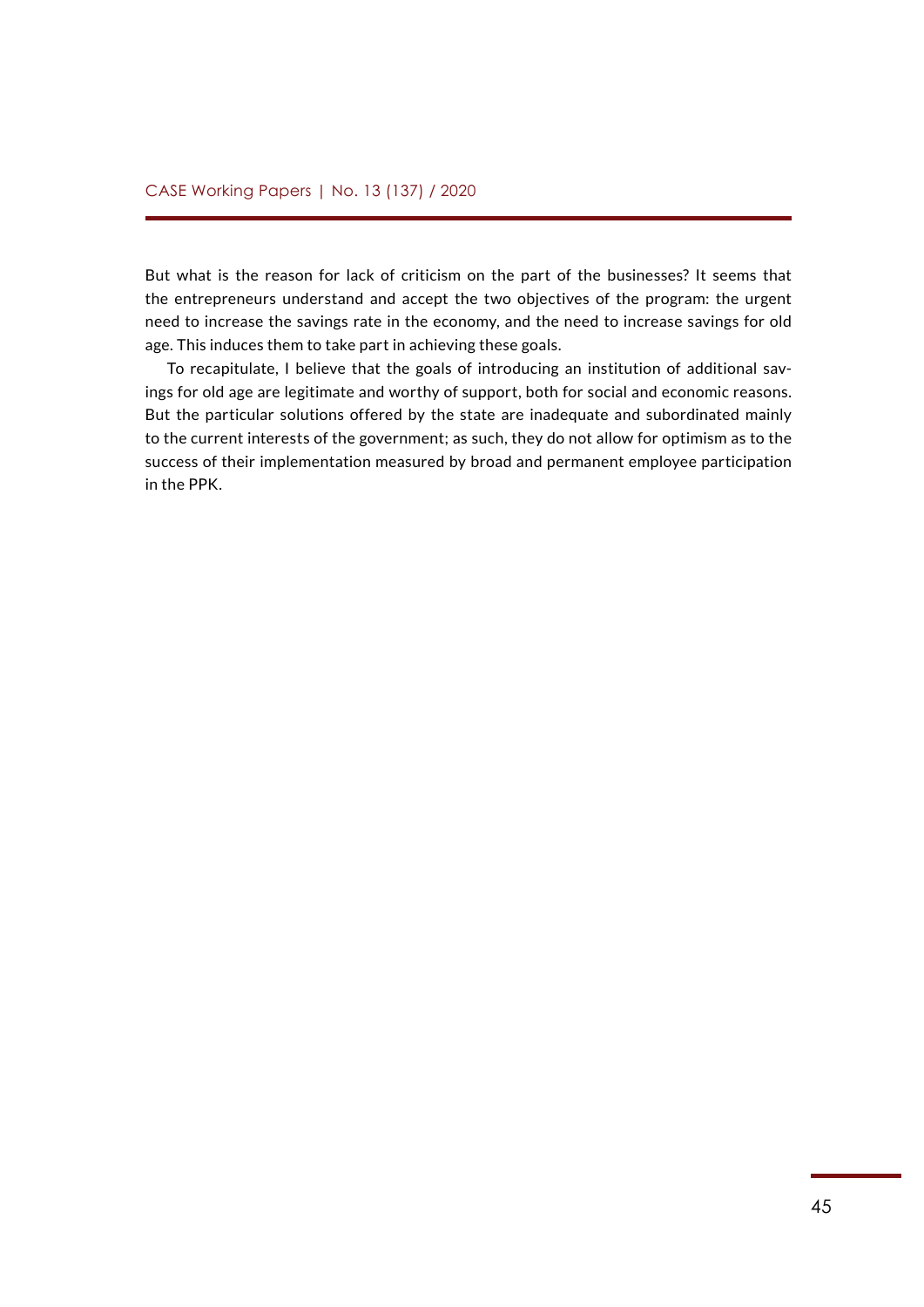### <span id="page-45-0"></span>**Conclusion**

The aims of the present article was to analyse the systemic solutions applied in the PPK in light of the concept of a simultaneous reconstruction of the OFE sector, to present arguments for and against these undertakings from the point of view of various actors, and to attempt to assess the chances of success of the changes that are currently being introduced.

Above, I tried to present the factors that, in my opinion, will have an impact on the behaviour of the main participants of the system in their decisions to join and to remain in the PPK. In my opinion the analysis shows that the systemic solutions designed by the government fail to create sufficient incentives for potential participants to encourage their participation, which will result in significant rate of resignations (after the automatic enrolment). The rate of resignations will probably continue to increase in the next tranches of the program along with the gradual decrease in the size of entering enterprises, in which earnings are lower and for which the PPK will constitute a high financial and administrative burden.

Finally, I reexamine the issues raised in the first part of the article from a perspective of the entire pension security system, and conclude by formulating several postulates on the basis of the ideas contained therein. Firstly, consider the lessons learned from the mistakes of the 1999 reform.

The lack of consistency and firmness in implementing the reform (in particular the parts that required the abolition of privileges of some groups) led to a failure to balance out its fiscal effects; this, in turn, has led to a gradual reduction of the capital part of the system.

Too optimistic assumptions as to the financing of the pay-as-you-go part of the system have allowed the premium for the capital pillar to be set on an excessively high level, which further destabilized the system. The failure to clearly define the nature of the OFE premium ownership (i.e. whether it was private or public) incentivized OFE participants to lose their confidence in the system.

Very high limits on fund management rewards and inadequate evaluation mechanisms resulted in disincentives and superfluous costs. The drastic reduction of possibilities for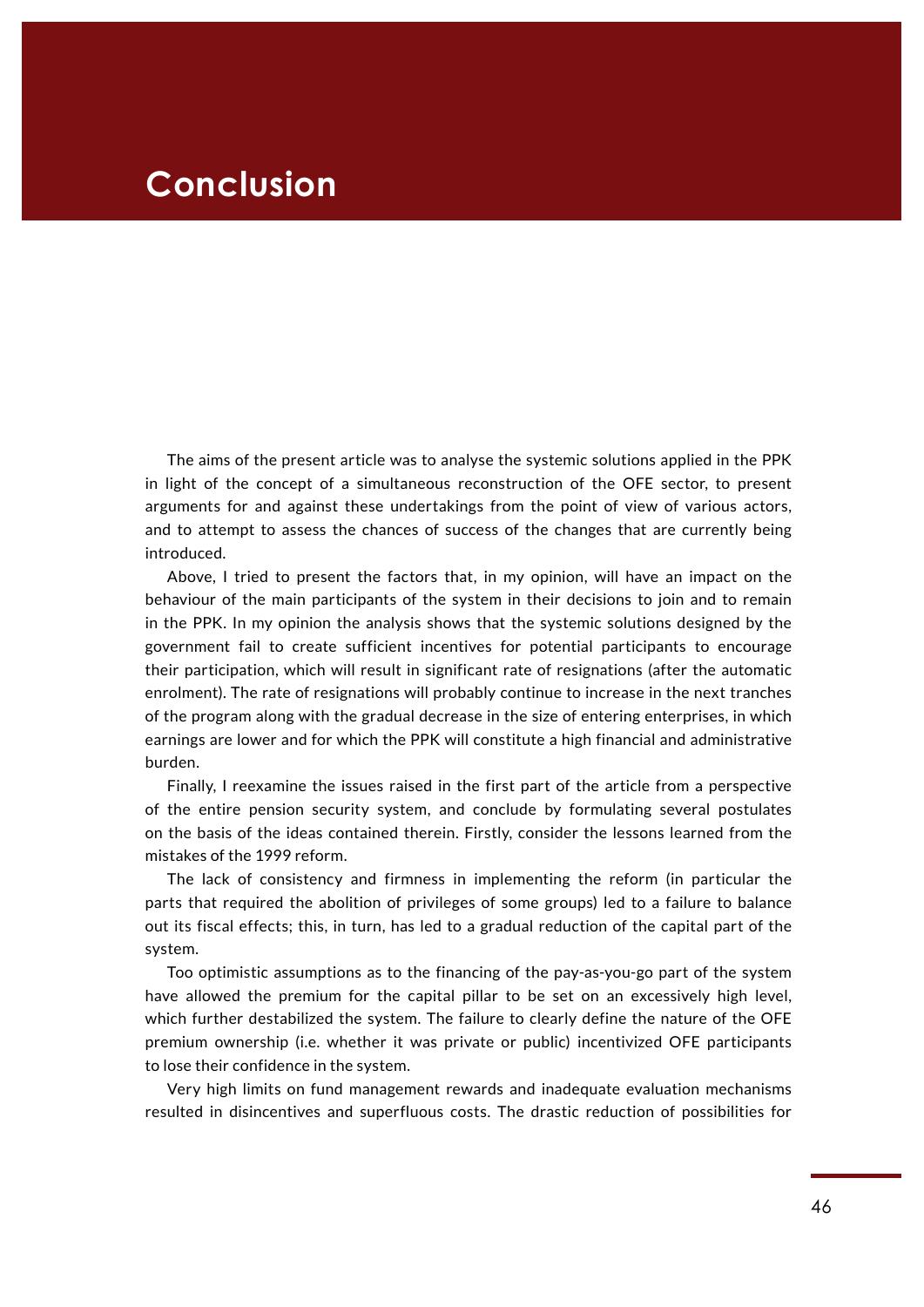investment in foreign markets forced the funds to depend on comfortable though less profitable domestic investments.

The increase in retirement age that was necessary for demographic reasons was carried out in a way that failed to gain the acceptance of the bulk of society, which allowed the next government to reverse it.To add insult to injury, the 1999 reform marginalized the so-called third pillar, i.e. the (individual and group) voluntary capital pension saving, failing to provide sufficient incentives for their development [Szumlicz 2014].

One evident and major achievement of the 1999 reform was the successful transition from the defined benefit system to the defined contribution system, which reduced the risk of future insolvency of the pension system.

However, I cannot agree with the view currently expressed by some authors of the reform that this transition alone is enough to fully prove the success of the reform, and that the second capital pillar (in an ongoing liquidation) or the private pension funds are negligible and insignificant supplements to the public system, as such not worthy of a discussion [Góra, Rutkowski 2019]. It is perplexing to see such utter disregard among outstanding experts for the capital pillar, which is vital in its role of development and stabilization of the capital market and of creation of domestic capital. Furthermore, the experience of other countries shows that saving in private voluntary pension funds is an important positive element of security for old age in countries with a low replacement rate. Therefore, in my opinion, these forms of individual and collective prudence should be propagated as widely as possible, and the public participation should be promoted by all possible means.

Considering the context and objectives of the systemic solutions described in the present article which are currently being introduced by the government, it must be acknowledged that they constitute an attempt to carry on the pension reform of 1999 in its capital segment, as they are trying to replace the solutions that for some reason failed with new ones. In place of the former obligatory participation in the capital system, the current solutions aim at encouraging the professionally active part of the Polish society to make additional savings for old age and to multiply them by investing in the capital market.

In my opinion, the fact that the current contribution for additional savings in the capital system is a supplementary contribution instead of being a separate part of the public contribution deserves praise, because it is clear solution, even though more expensive for the participants. Another advantage of this solution is the fact that participation is voluntary (despite automatic enrolment). While agreeing with the motivation for these changes, however, one needs to consider their effectiveness.

As mentioned above, one can be sceptical about the success of the PPK program in terms of widespread and permanent participation of Polish employees, especially low- and medium-earners. The program fails to sufficiently incentivize long-term saving and changes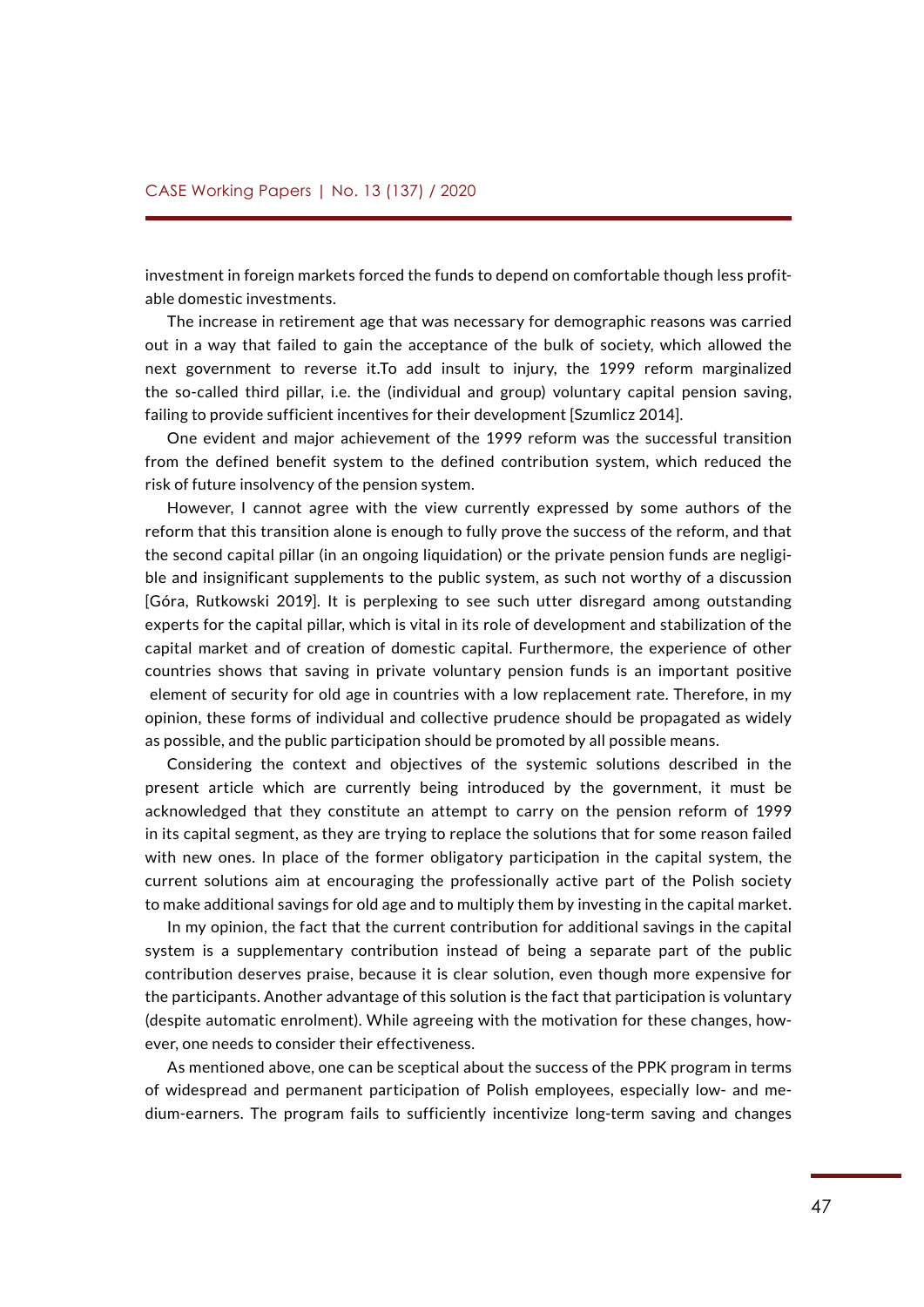in habits in general. Citizens should be persuaded clearly that saving pays off; the incentives should result in an increase in voluntary and permanent participation in the program of the automatically-enrolled employees. A total or partial tax exemption of income allocated in the voluntary contribution would provide such an incentive<sup>103</sup>.

The solution regarding the transformation of OFEs also fails to provide clear incentives to leave capital held in the OFE account in voluntary capital pension funds; the main obstacle here is the 15% fee substituting for tax, on which I wrote above. Transferring all saved capital to private accounts and delaying income tax collection to the moment of benefit reception (as in case of ZUS benefits) would be much more conducive to such decisions. Such a solution would indicate that the state has no myopic interest in urging citizens to save and would build trust in these institutions. The next step in building trust could be to allow for voluntary transfers of savings from ZUS sub-accounts back to individual private savings accounts (i.e. the proposal of A. Rzońca discussed above).

In conclusion, I formulate a few more social engineering postulates regarding such changes as the reforms discussed above:

Firstly, pension reforms have a very long time horizon, and therefore their solutions should be extremely durable, thus inspiring public trust. Of course, constant adaptations to changing environment are necessary, but these should be changes in parameters rather than in the basic principles of the pension system. The pension system is a form of social contract according to which every citizen should be able to form expectations regarding their future. Frequent changes undermine citizens' trust in the pension system and can encourage them to avoid contributing. The extreme changes to the systemic rules described above that occurred every couple of years over the past two decades prove that this basic principle has not been followed.

Secondly, the memory of the previous declarations and changes introduced by governments and their effects, i.e. path dependency, is of great importance to the public perception of such fundamental systemic changes affecting their lives. In the case of the transformation of OFE, the memory of events from five years ago may dominate today's decisions. Therefore, it is very important to explain the changes and their goals, and to argue and persuade that they are indeed justified. Unfortunately, there is still an absence in Poland in this regard. Social dialogue remains a scarce resource, and the institutions established for this very purpose are lacking. All the more a serious effort is needed in informing and persuading to obtain a social mandate for such important undertakings.

<sup>103</sup> There are many indirect solutions with varying fiscal costs to the state budget, e.g. a degressive contribution (decreasing in rate with the increase in income) [TEP 2014; TEP 2016].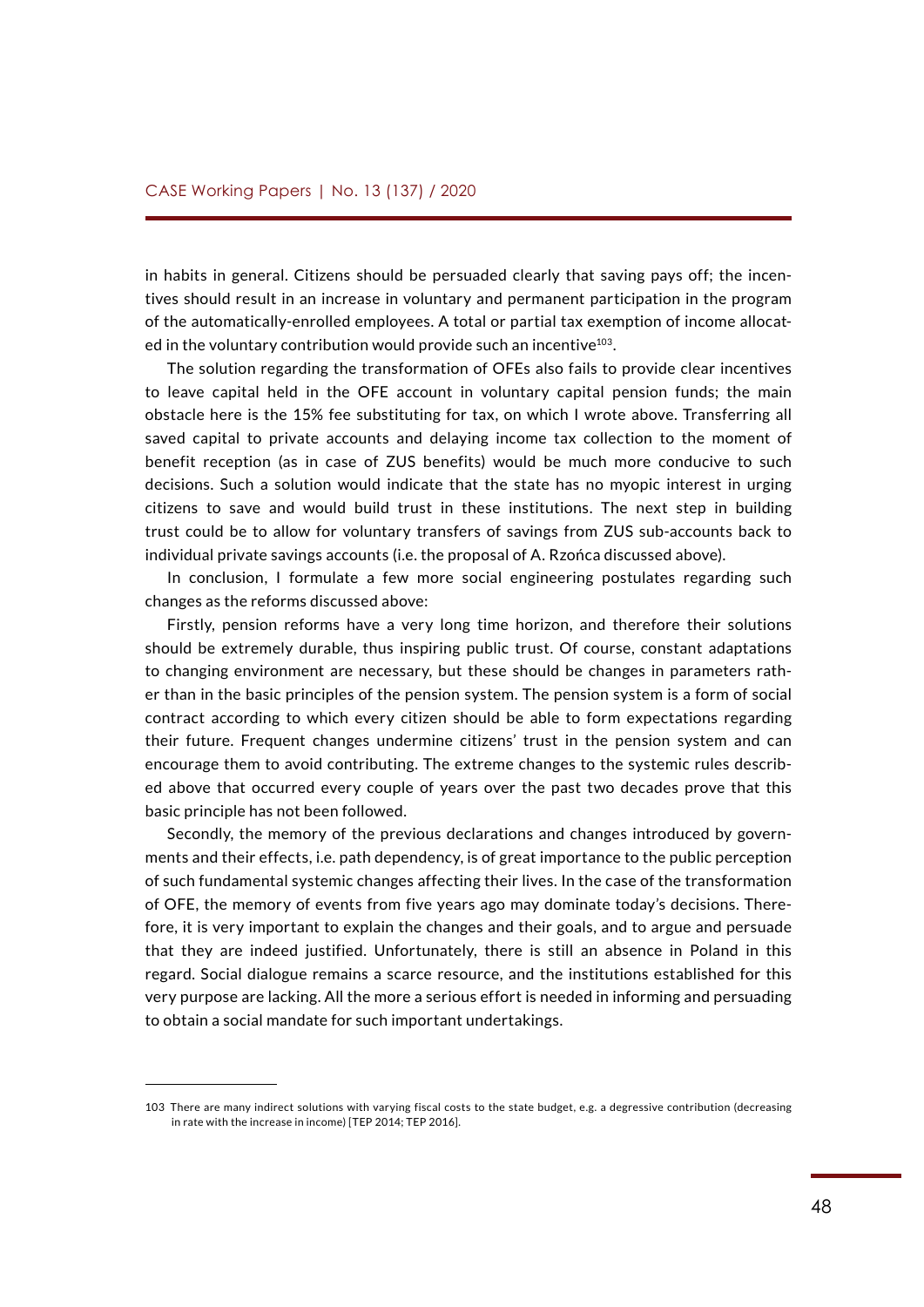Finally, of great importance is the conduct toward the present and future citizens. The citizens must be supplied with full and honest information on what they both can and cannot expect from the reformed system. This requires transparency of the solutions proposed on the one hand and constant education on the other. All attempts to manipulate or use "default" solutions to achieve short-term benefits by the government and various interest groups undermine trust in pension systems and in state institutions, which results in long-lasting negative effects. Regardless of whether and to what extent the main goal of the PPK program succeeds, it is my conclusion that the Polish citizens should be further strongly encouraged to choose various voluntary forms of pension saving (both individual and collective), including participation in employee company capital programs, which were not mentioned in the present article [Błaszczyk 2014].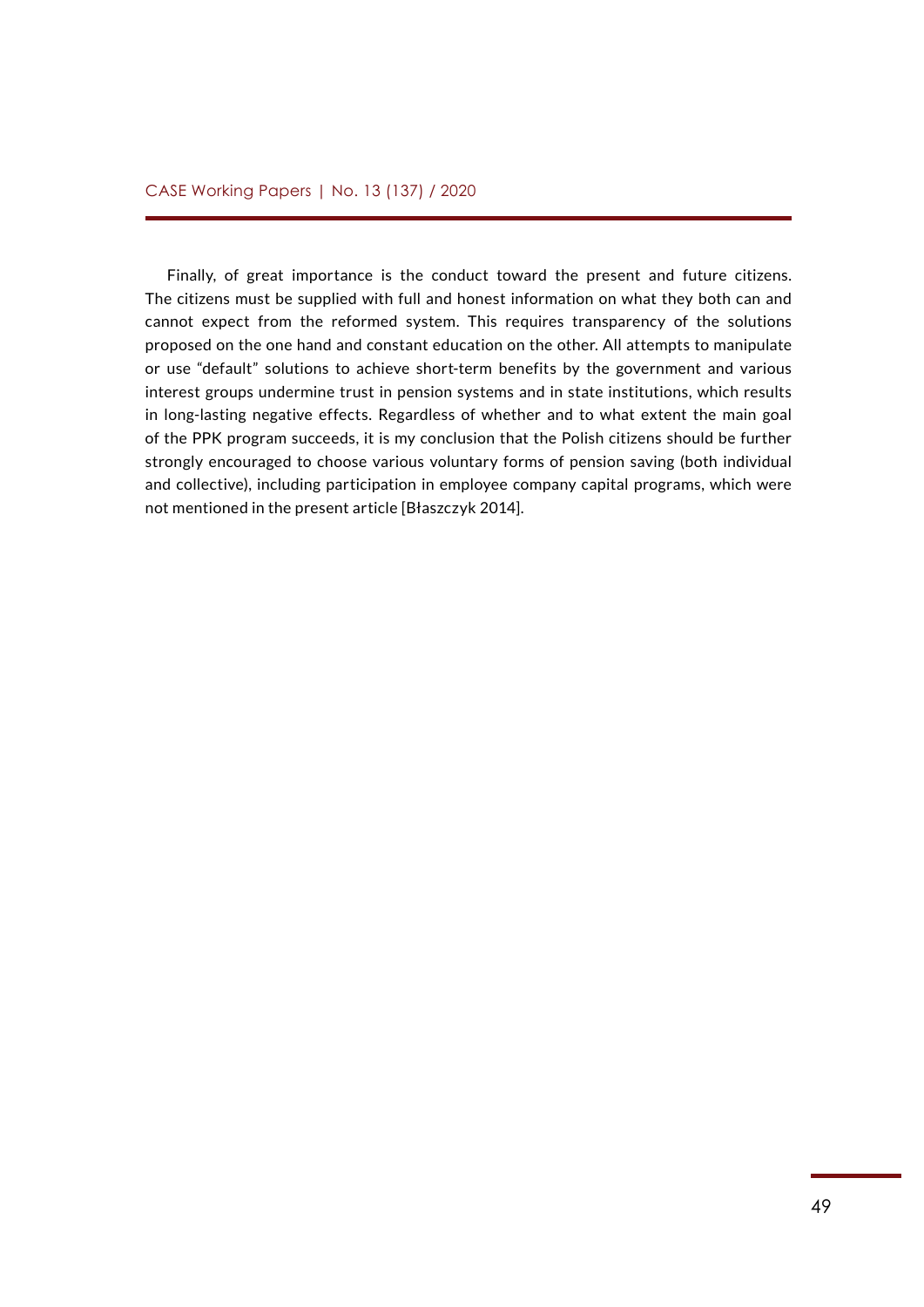### <span id="page-49-0"></span>**Postscriptum**

After submitting the article for printing and before its publication, several important events took place that were a continuation of the decisions and actions delineated in the article. I will enumerate these events below:

- 1. On November 7, 2019, at the last cabinet meeting before the parliamentary elections the government decided to pass the aforementioned "Transfer" Act (i.e. the draft amendment to the Act on Transferring Funds from Open Pension Funds to Individual Retirement Accounts). The government assumed that 75% of OFE account holders will choose the capital option, and that the planned transformation fee of 15% will amount to PLN 19.3 billion and will be paid to the FUS in two installments in 2020 and in 2021. The stipulated amount of the first payment was as much as PLN 13.5 billion; and this amount was entered into the state budget. The government took into account that for each month before the enforcement of the Act, the OFEs had to transfer PLN 550–600 million to ZUS under the "safety zipper"; this is why the administration wanted to delay the passage of the Act, which was ready by July 2019.
- 2. On February 13, 2020, shortly after the elections, the Act was passed by the Sejm by a majority of 13 votes (with the entire opposition voting against it). Pursuant to the Article 50 paragraph 1 of the Act, funds transferred from OFE to OKE are private property. The Act was almost identical to the draft, but for all the deadlines which were postponed by six months. The date of its entry into force (20.06.2020) and the dates of the "transfer window" (the two months for the decision of OFE participants to either remain in the capital

option or to transfer their funds to ZUS) were changed. The transfer window was set for the holiday period (June and July 2020), which greatly reduces the likelihood of participants choosing the option less desired by the government (i.e. transition to ZUS). The PFR (Polish Development Fund) became the managing entity of the FRD (Demographic Reserve Fund).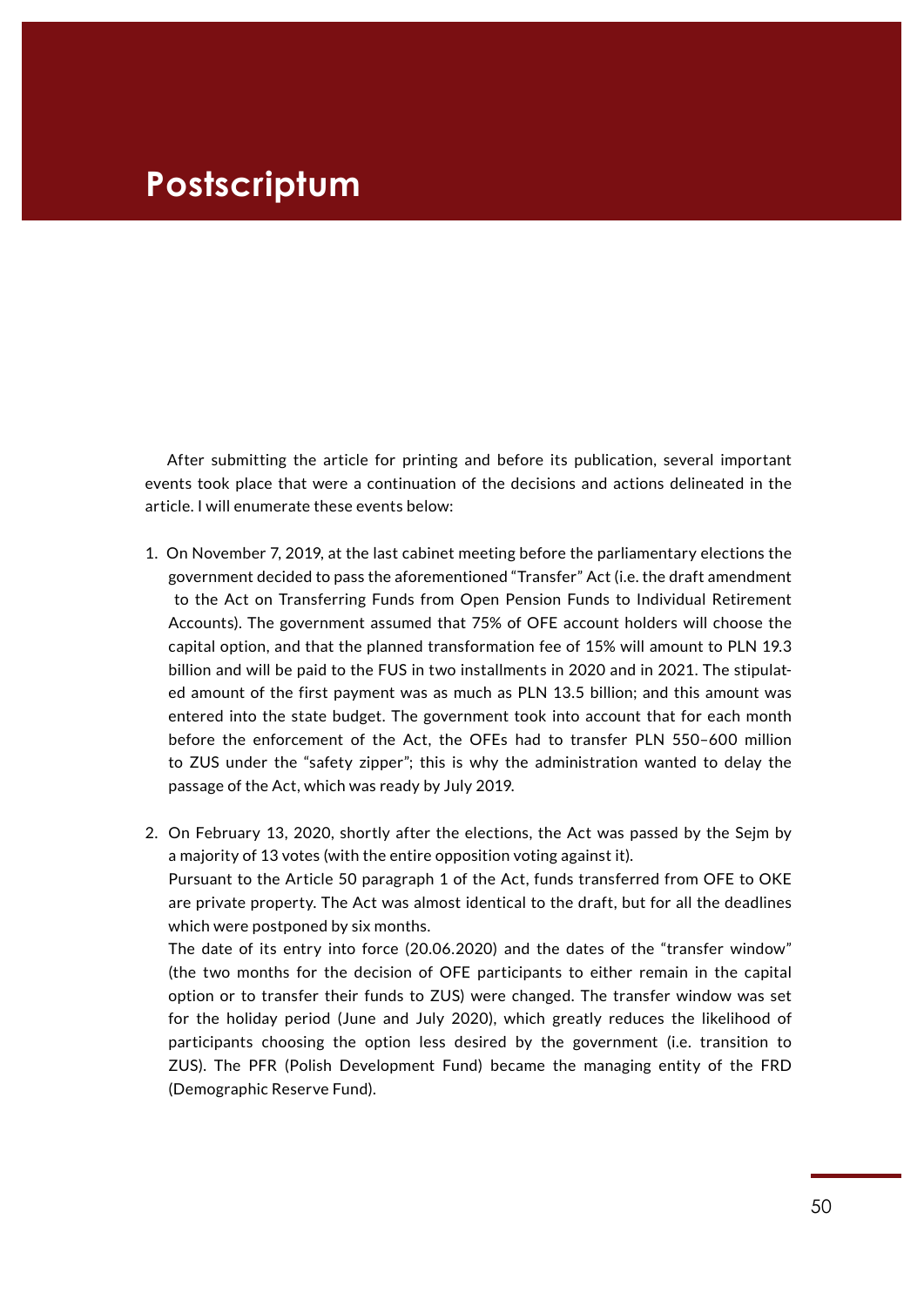- 3. After the elections, the government finally withdrew the draft Act on abolishing the so-called 30-fold limit, i.e. the current upper limit of salary, above which pension contribution is no longer deducted. It happened because of the strong resistance by one of the coalition partners of the PiS.
- 4. At the end of December 2019, the PFR reported that in the first tranche of recruitment to the PPK (that included the largest employers) 39% of employees (1.3 million people) agreed to participate.
- 5. At the end of March and after the outbreak of the COVID-19 pandemic, the government announced as part of its "Anti-Crisis Shield" some changes in the implementation of the PPK project. The first change is to postpone the deadline for concluding management contracts in medium-sized enterprises until the end of the year instead of the end of July.
- 6. Another change under consideration is to postpone the implementation of the "transfer" Act (regarding the liquidation of OFE), but this change still awaits its concrete formulation.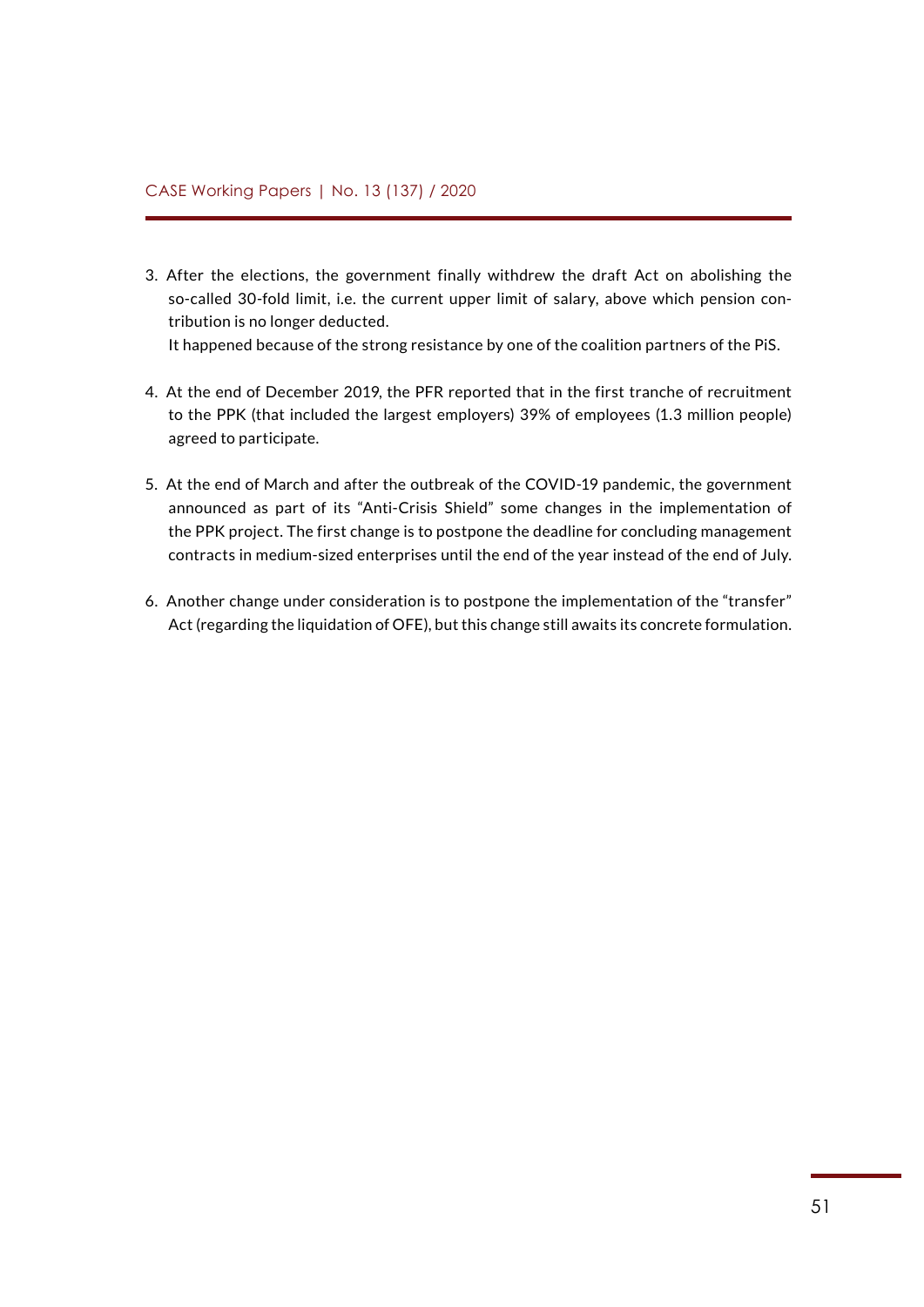### <span id="page-51-0"></span>**Literature**

Atkins, R., "Poland Plays with Fire over Pension Reform", *Financial Times*, 30.01.2014.

Barr, N., P. Diamond, 2009, "Reforming Pensions: Principles, Analytical Errors and Policy Directions", *International Social Security Review*, Vol. 62, 2/2009: p.5–29*.*

Balcerowicz, L., 2013, "Konstytucyjny nihilizm", ["Constitutional Nihilism"], *Rzeczpospolita*, 17.11.2013.

Balcerowicz, L., 2013a, "Wywiad z Leszkiem Balcerowiczem", [Interview with Leszek Balcerowicz], *Rzeczpospolita*, 2.12.2013.

*Bezpieczeństwo dzięki Różnorodności. Reforma systemu emerytalno-rentowego*, [*Security through Diversity. Pension System Reform*], 1997, Office of the Government Plenipotentiary for Social Security Reform, Warsaw, June.

*Bezpieczeństwo dzięki zrównoważeniu*, [*Security through Sustainability*], 2013, "Przegląd funkcjonowania systemu emerytalnego", ["Review of the functioning of the pension system"], MPiPS, MF, Warsaw.

Błaszczyk, B.,Górzyński M.,Kamiński T., Paczóski B., 2003 , Poland II: Ownership and Performance of the National Investment Funds and their Portfolio Companies, in: Błaszczyk B., Hoshi I., Woodward R.(eds.), *Secondary Privatisation in Transition Economies. The Evolution of Enterprise Ownership in the Czech Republic, Poland and Slovenia, Palgrave Macmillan 2003.*

Błaszczyk, B., P. Kozarzewski, (eds.,) 2007, *Zmiany w polskich przedsiębiorstwach. Własność, restrukturyzacja, efektywność,* [*Changes in Polish Enterprises: Ownership, Restructuring, Efficiency*], "CASE Reports", No. 70, CASE, Warsaw.

Błaszczyk, B., W. Nawrot, 2007a, "Postępy prywatyzacji w Polsce w latach 1991–2006 a sektor niesprywatyzowany", ["Progress of Privatization in Poland in 1991–2006 and the Non-Privatized Sector"], in: Błaszczyk Kozarzewski 2007.

Błaszczyk B., [2014] "Employee financial participation in businesses: Is it worth discussing?", *Studia Ekonomiczne,* nr 3, 2014 (LXXXII), str. 314–333.

Bugaj, R., 2018, *Polska reforma zabezpieczenia na starość,* [*Polish Reform of Old Age Security*], Institute of Economics, Polish Academy of Sciences, Warsaw.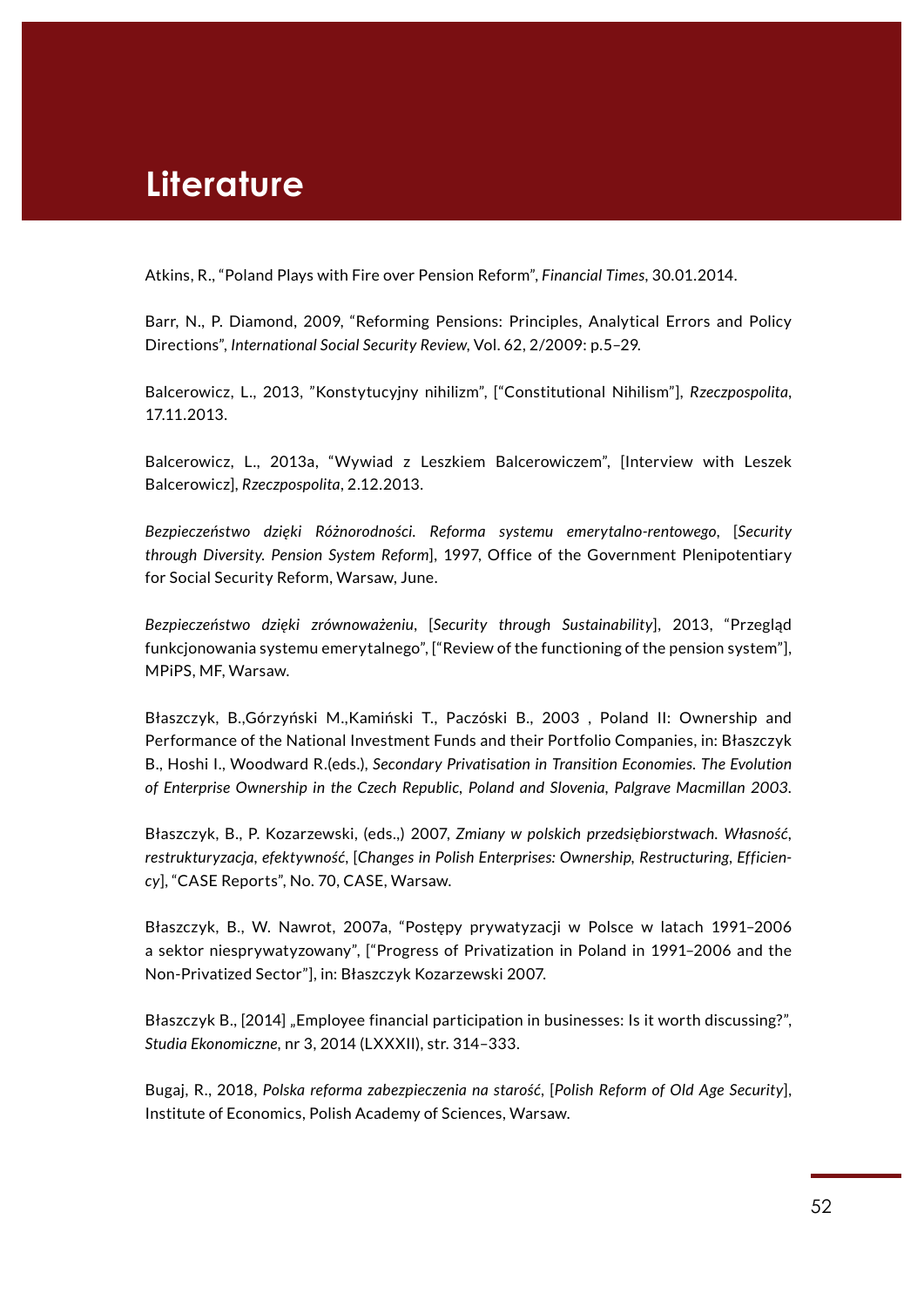Chądzyński, M., M. Kwiatkowska, 2016, "Zagraniczna wyprzedaż naszego majątku", ["Foreign Sale of our Assets"], *Dziennik Gazeta Prawna*, 14.07.2016.

Chłoń, A., M. Góra, M. Rutkowski, 1999, *Shaping Pension Reform in Poland: Security Through Diversity*, SP Discussion Paper no. 9923, World Bank, August 1999.

Chłoń-Domińczak, 2002, "The Polish Pension Reform of 1999", in: *Restructuring with Privatization: Case Studies of Hungary and Poland*, chap. 2, vol.1, in: E. Fultz 2002, *Pension Reform in Central and Eastern Europe*, Budapest, International Labour Office.

Chłoń-Domińczak, 2006, "Nowy system emerytalny: co dotychczas i co dalej", ["New Pension System: What's So Far, and What's Next"], in: Golinowska, Boni 2006.

Czapiński, J., Góra, M., 2016, "Świadomoś *emerytalna Polaków* [*"Retirement" Awareness of Poles*], Warsaw

Czepulis-Rutkowska, 1997, "Analiza istniejącego systemu", ["Analysis of the Existing System"] in: Golinowska 1997, pp. 13–26.

Dec, P., 2018,] *Pomoc publiczna w restrukturyzacji przedsiębiorstw*, [*Public aid in Restructuring of Enterprises*,] SGH Publishing House, Warsaw 2018.

DGP Editorial Discussion, 2017, "Potrzebujemy oszczędności i zaufania inwestorów", ["We Need Savings and Investor Confidence"], *Dziennik Gazeta Prawna*, 17.10.2017.

DGP Editorial Discussion, 2019a, "Ubezpieczeni powinni mieć wybór: gotówka czy oszczędzanie", ["The Insured Should Have the Choice: Cash or Saving"], *Dziennik Gazeta Prawna*, 25.06.2019: p. B10.

DGP Editorial Discussion, 2019b, "Co po OFE", ["What After the OFE"], *Dziennik Gazeta Prawna,* 16 October 2019, p. A8

Frieske, K.W., E. Przychodaj (eds.) 2014, *Ubezpieczenia społeczne w procesie zmian. (80 lat ZUS,)* [*Social Security in the Process of Change. (80 Years of ZUS),*] Institute of Labor and Social Affairs, ZUS, Warsaw.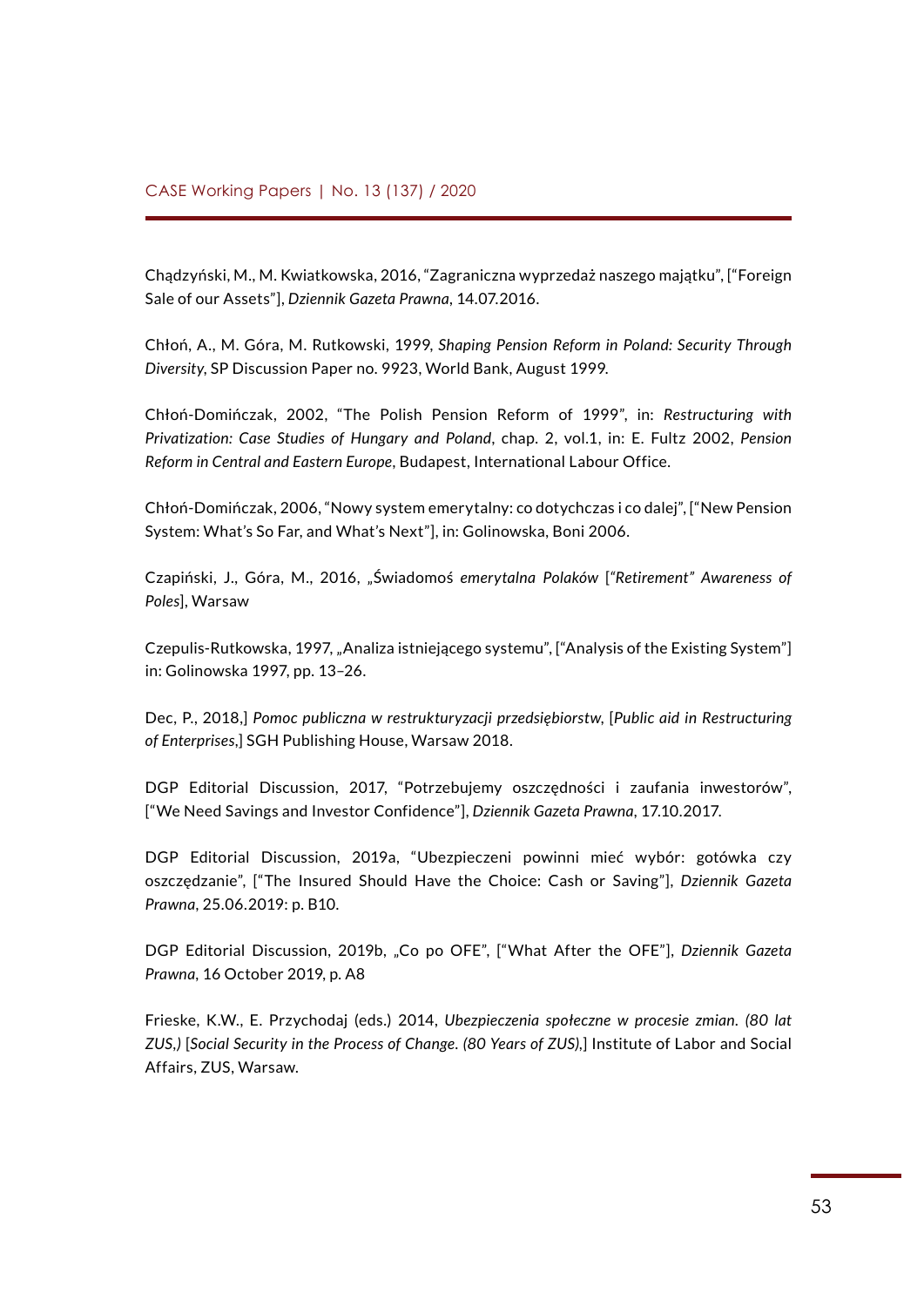Golinowska, S. (ed.) 1997, *Reforma Systemu Emerytalno-Rentowego*, [*Reform of the Pension System*], CASE Reports, No. 6, Warsaw.

Golinowska, S., 1997a, "Kształt docelowy systemu", ["The target shape of the system"], in: Golinowska 1997.

Golinowska, S., J. Hausner (eds.) 1998, *Ekonomia polityczna reformy emerytalnej*, [*Political Economy of the Pension Reform*], CASE Reports, No. 15, Warsaw.

Golinowska, S., M. Boni (eds.) 2006, *Nowe dylematy polityki społecznej*, [*New Dilemmas of Social Policy*], CASE Reports, No. 65, Warsaw.

Golinowska, S. 2014, "Funkcje państwa w zabezpieczeniu dochodów na okres starości. Zmiana warunków i paradygmatu na przykładzie polskiej reformy systemu emerytalnego", ["Functions of the State in Securing Income for Old Age. Change in Conditions and in the Paradigm on the Example of the Polish Pension Reform"], in: Frieske, Przychodaj 2014.

Góra, M., 2018, "Rozważania o systemie emerytalnym w XXI wieku: Kilka uwag na podstawie polskiego systemu", ["Thoughts on the Pension Systems in the 21st century: A Few Remarks Based on the Polish Example"], *mBank-CASE Seminar Proceedings* No.154/2018.

Góra, M., Rutkowski, M., 2019, "Pamiętać o przyszłości," ["Mind the Future"], *Rzeczpospolita*, 17 October 2019.

KNF, 2016, *Sektor funduszy emerytalnych w Polsce – ewolucja, kształt, perspektywy*, [*Pension Funds Sector in Poland — Evolution, Shape, Prospects*], Polish Financial Supervision Authority, Warsaw 2016.

KNF, 2018, *Pracownicze programy emerytalne w 2017 r*., [*Employee Pension Schemes in 2017*], Polish Financial Supervision Authority, Warsaw 2018.

KNF, 2019, *Sprawozdanie z działalności UKNF i KNF w 2018 r.*, [*Report on the activities of the KNF and UKNF in 2018*,] "KNF Report", Polish Financial Supervision Authority, Warsaw 2019.

KNF, 2019a, *Sytuacja finansowa Powszechnych Towarzystw Emerytalnych w 2018 roku*, [*Financial Situation of the General Pension Societies in 2018*], Polish Financial Supervision Authority, Warsaw 2019.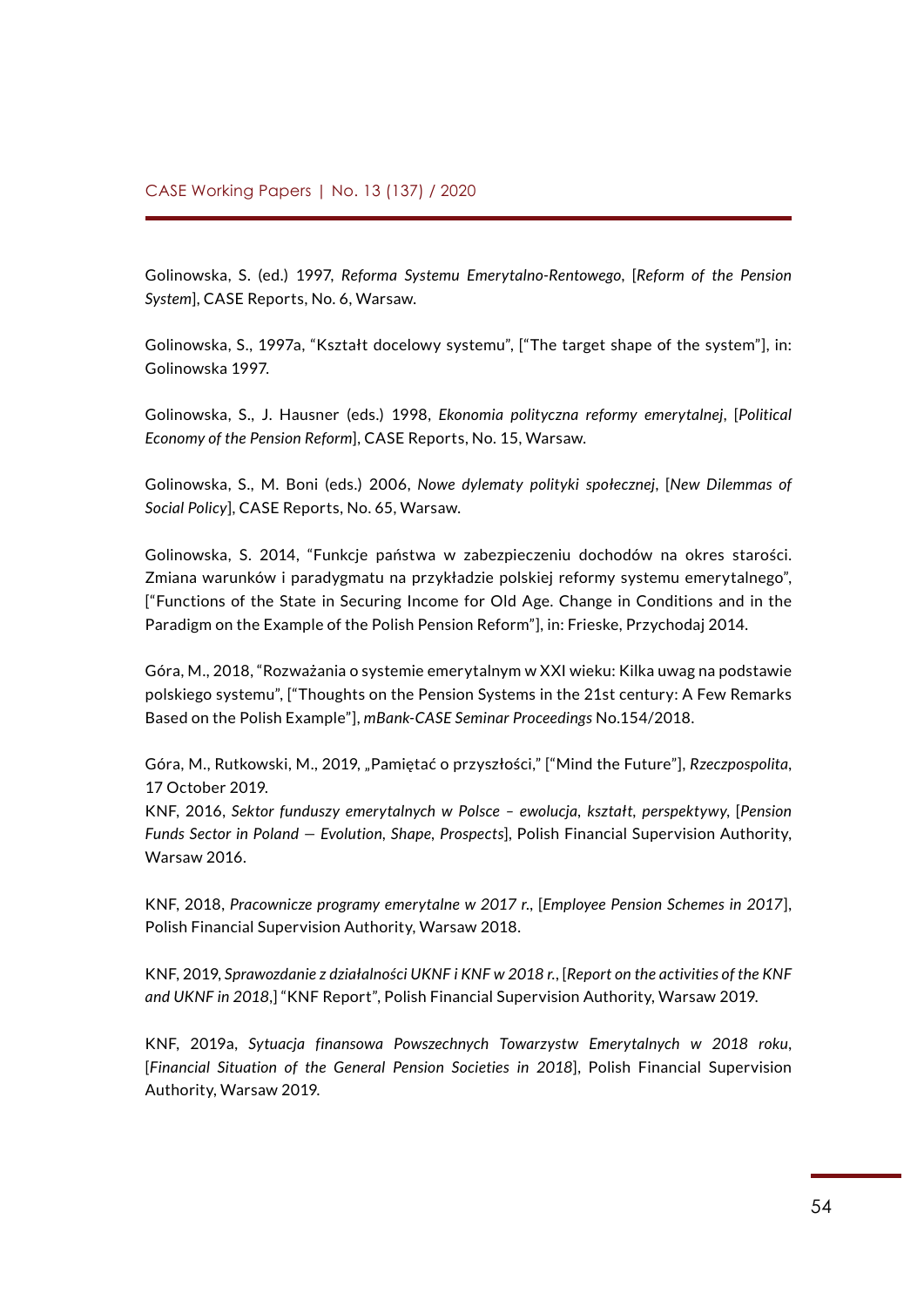KNF, 2019b, *Raport miesięczny z czerwca 2019*, [*June 2019 Monthly Report*], Polish Financial Supervision Authority, Warsaw 2019.

Kolany, K., 2019, "Czego nie mówią ci o PPK," ["What They Don't Tell You About the PPK"], *Puls Biznesu*, 28.05.2019.

Kostrzewski, L., 2019, "Tysiącom Polaków obetną emeryturę minimalną", ["Minimum Pension of Thousands of Poles will be Cut"], *Gazeta Wyborcza*, 7/06/2019.

Kwieciński, J., 2019, Wywiad z ministrem Rozwoju Jerzym Kwiecińskim, "Od spania na pieniądzach nie będziemy bogatsi", [Interview with the Minister of Finance, Investment and Development Jerzy Kwieciński, "We Will not Get Richer by Sleeping on Money"], Dziennik Gazeta Prawna, 28 May 2019, page A15.

Kuczyński, P., 2019, "Nie licz na kokosy na starość", "Do not Count on Opulence in Old Age", Newsweek, No. 26, 2019: pp. 58–61 (in conversation with D. Ćwiklak.)

Kulikowski, K., 2019, "Zrozumieć PPK – psychologiczne aspekty pracowniczych planów kapitałowych", "Understanding PPK — Psychological Aspects of Employee Capital Plans", wynagrodzenia.pl, Sedlak & Sedlak, 2/07/2019.

Nawacki, G., 2013a, "Skarb i GPW bronią funduszy emerytalnych", ["The Treasury and the GPW Defend the Pension Funds"], *Puls Biznesu*, 2 April 2013.

Nawacki, G., 2013b, "Prywatyzacja się kończy, nacjonalizacja zaczyna," ["Privatization Ends, Nationalization Begins,"] *Puls Biznesu*, 4 April 2013.

Nawacki, G., 2013c, "OFE przestały kupować obligacje skarbowe" , ["The OFEs have Stopped Buying Treasury Bonds"], *Puls Biznesu*, 11 April 2013.

OECD, 2017, *Pensions at a Glance 2017: OECD and G20 Indicators*, OECD Publishing, Paris. [http://dx.doi.org/10.1787/pension\\_glance-2017-en](http://dx.doi.org/10.1787/pension_glance-2017-en).

Orenstein, M.A., 2013, *Prywatyzacja emerytur. Transnarodowa kampania na rzecz reformy zabezpieczenia społecznego,* [*Privatizing Pensions: the Transnational Campaign for Social Security Reform*], Polish Economic Society, Warsaw 2013.